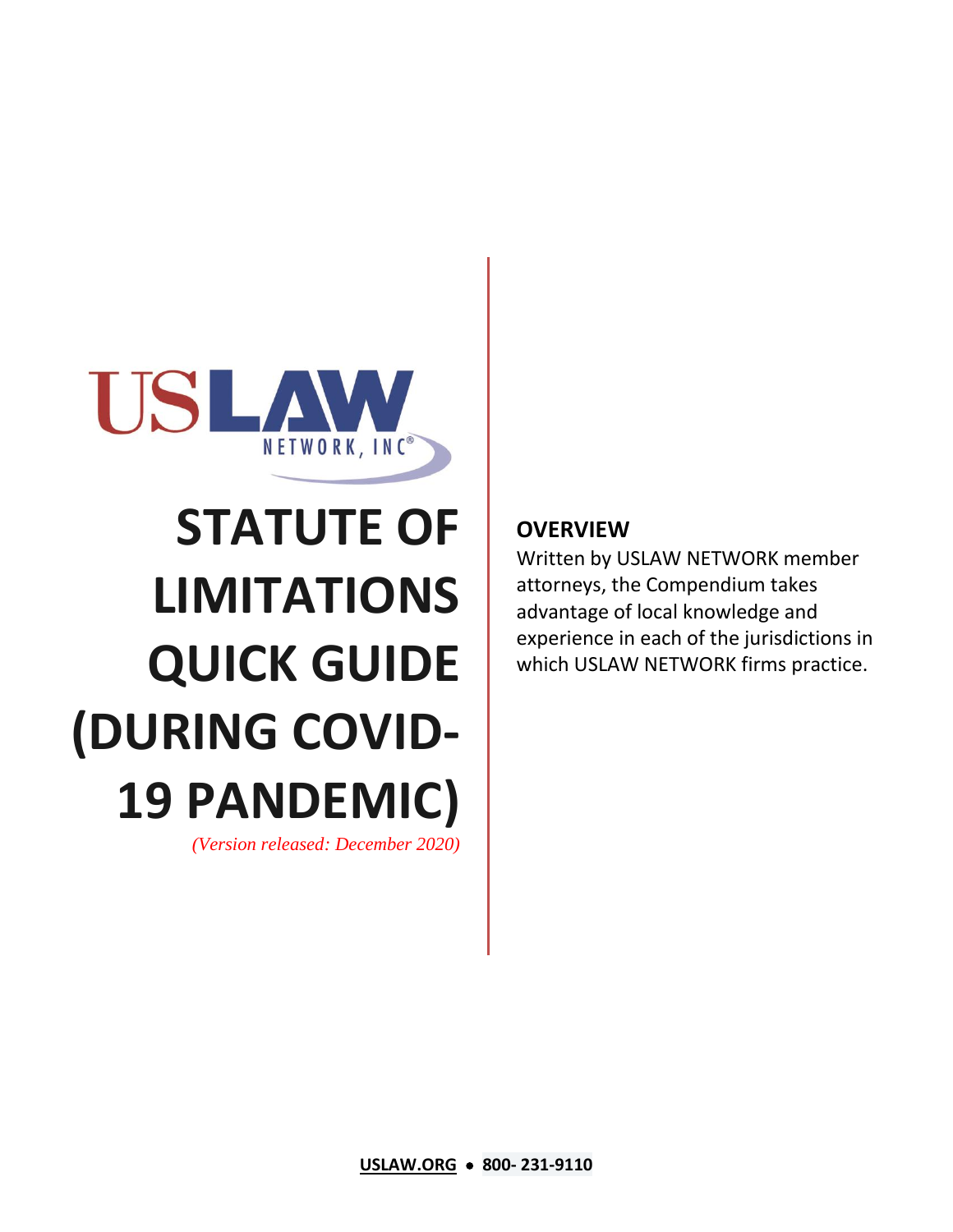## Contents

| <b>NEVADA</b> | 29 |
|---------------|----|
|               |    |
|               |    |
|               |    |
|               |    |
|               |    |
|               |    |
|               |    |
|               |    |
|               |    |
|               |    |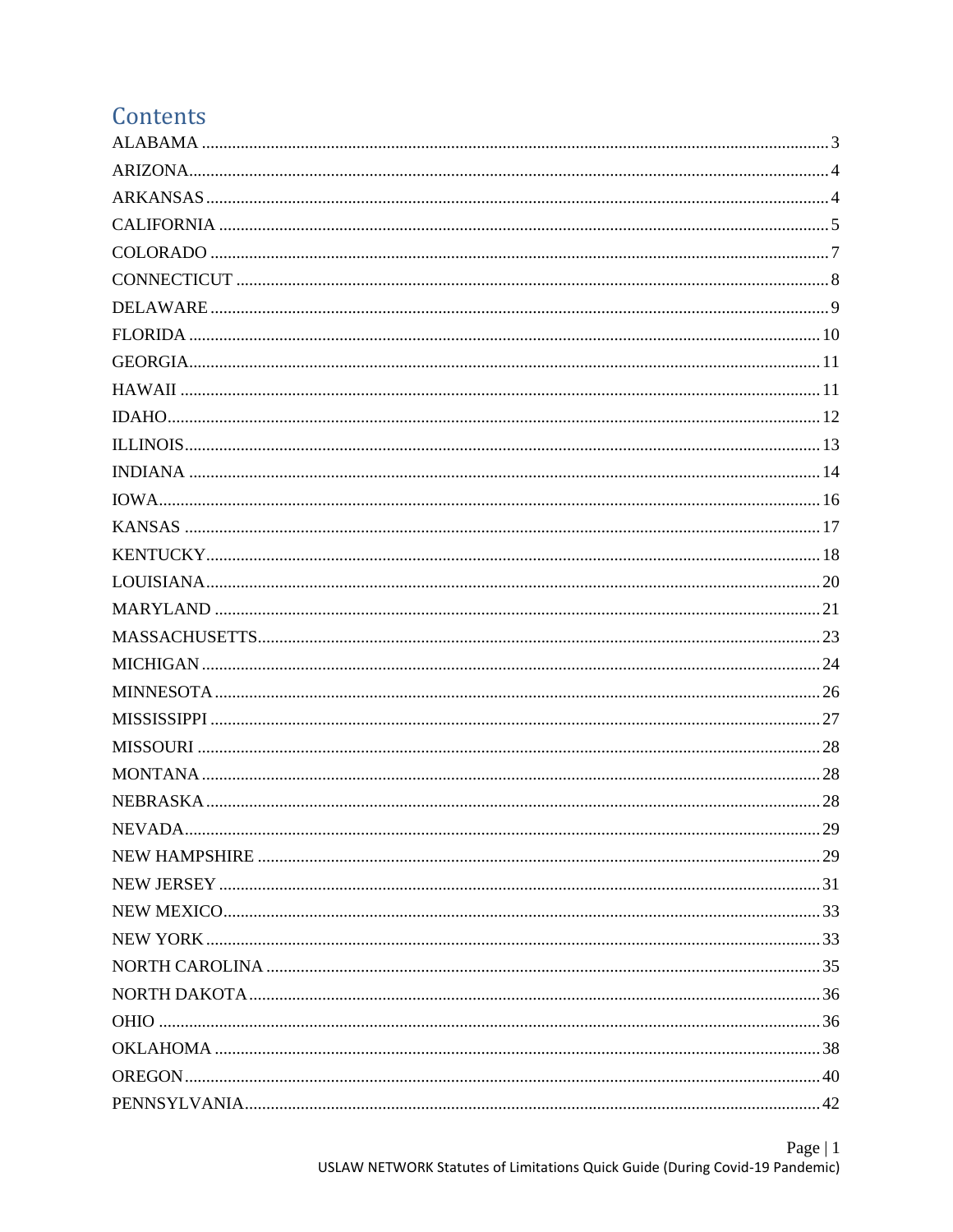**This Compendium outline contains a brief overview of certain laws concerning various litigation and legal topics. The compendium provides a simple synopsis of current law and is not intended to explore lengthy analysis of legal issues. This compendium is provided for general information and educational purposes only. It does not solicit, establish, or continue an attorney-client relationship with any attorney or law firm identified as an author, editor, or contributor. The contents should not be construed as legal advice or opinion. While every effort has been made to be accurate, the contents should not be relied upon in any specific factual situation. These materials are not intended to provide legal advice or to cover all laws or regulations that may be applicable to a specific factual situation. If you have matters or questions to be resolved for which legal advice may be indicated, you are encouraged to contact a lawyer authorized to practice law in the state for which you are investigating and/or seeking legal advice.**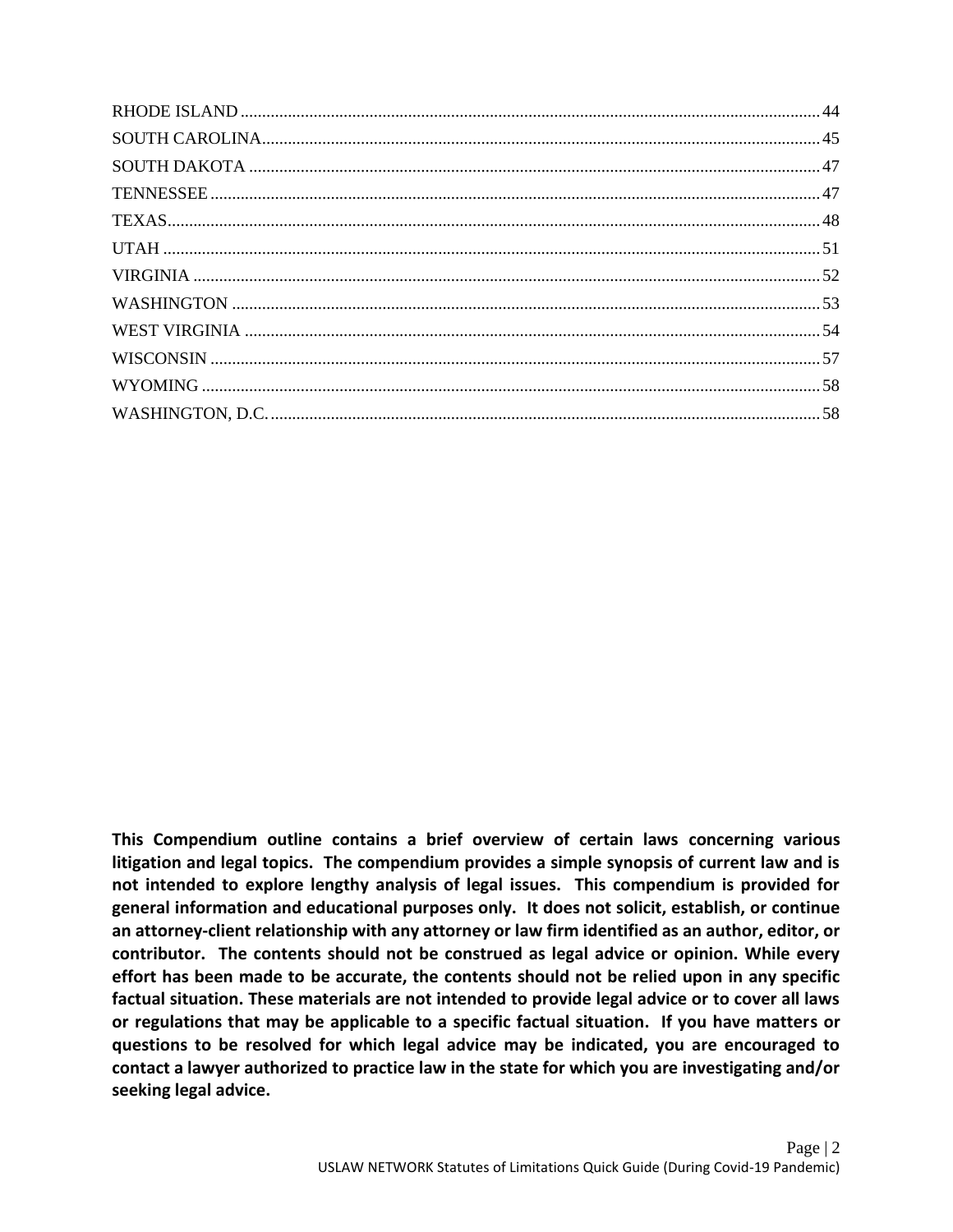## <span id="page-3-0"></span>**ALABAMA**

### **Prepared by**

Joseph H. Driver Tommy S. Thornton, II CARR ALLISON 100 Vestavia Parkway Birmingham, AL 35216 Tel: (205) 822-2006 Email: [jdriver@carrallison.com](mailto:jdriver@carrallison.com) Email: [tthornton@carrallison.com](mailto:tthornton@carrallison.com) [www.carrallison.com](http://www.carrallison.com/)

### **EXTENDED STATUTES OF LIMITATIONS DURING THIS TIME OF COVID-19**

Alabama has not extended applicable Statutes of Limitation during the COVID-19 pandemic.

On March 13, 2020, the Alabama Supreme Court issued its initial Administrative Order, In Re: COVID-19 Pandemic Emergency Response. While that Order did extend certain time periods related to deadlines which were "set by or subject to regulation of" the Alabama Supreme Court, the Order expressly provided: "This Court cannot extend any statutory period of repose or statute of limitations period."

The Alabama Supreme Court further emphasized, in its Administrative Order No. 3, issued on March 17, 2020: "This Court's [initial] Order shall not be interpreted as extending any statutory period of repose, any statute of limitations, or jurisdictional limitation provided for by statute or rule."

## **TEMPORARY RULES EXTENDING TIME LIMITS TO SERVE COMPLAINTS AND/OR SPECIAL RULES RELATING TO METHODS OF SERVICE**

No changes have been made to any rules regarding the time for service or Complaints or the legal methods of service.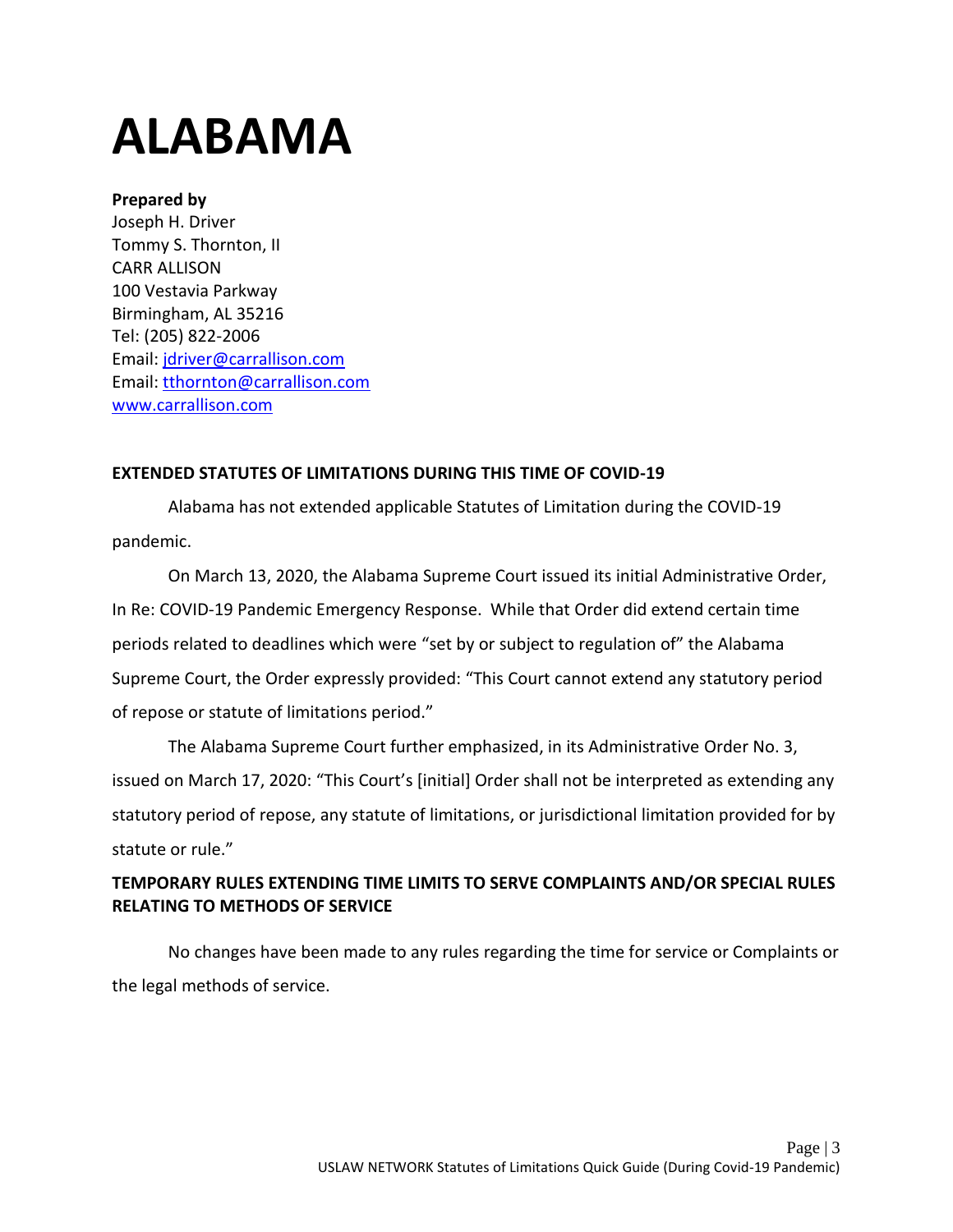# <span id="page-4-0"></span>**ARIZONA**

### **Prepared by**

Clarice Spicker & Samantha Cote Jones, Skelton & Hochuli 40 North Central Avenue, Suite 2700 Phoenix, AZ 85004 602.263.1700 [cspicker@jshfirm.com](mailto:cspicker@jshfirm.com) [scote@jshfirm.com](mailto:scote@jshfirm.com) [www.jshfirm.com](http://www.jshfirm.com/)

**EXTENDED STATUTES OF LIMITATIONS DURING THIS TIME OF COVID-19**

Arizona does not have extended statutes of limitations during COVID-19.

## **TEMPORARY RULES EXTENDING TIME LIMITS TO SERVE COMPLAINTS AND/OR SPECIAL RULES RELATING TO METHODS OF SERVICE**

There have not been any temporary rules extending time limits to serve complaints.

Pursuant to Administrative Order No. 2020-055, from April 1, 2020, through April 30, 2020 documents may be served by email to the email address of the party or, if represented, counsel for the party being served, and such service is deemed completed upon electronic transmission. The serving party shall use the email address the receiving party has identified in the caption. This special rule relating to methods of service expired on April 30, 2020 and was not extended.

# <span id="page-4-1"></span>**ARKANSAS**

**Prepared by**  Thomas G. Williams John E. Tull III Quattlebaum, Grooms and Tull PLLC 111 Center St. Ste 1900 Little Rock, AR 72201 Tel: (501) 379-1700 Email: [twilliams@QGTLAW.com](mailto:twilliams@QGTLAW.com) Email: [jtull@QGTLAW.com](mailto:jtull@QGTLAW.com) [www.QGTLAW.com](http://www.qgtlaw.com/)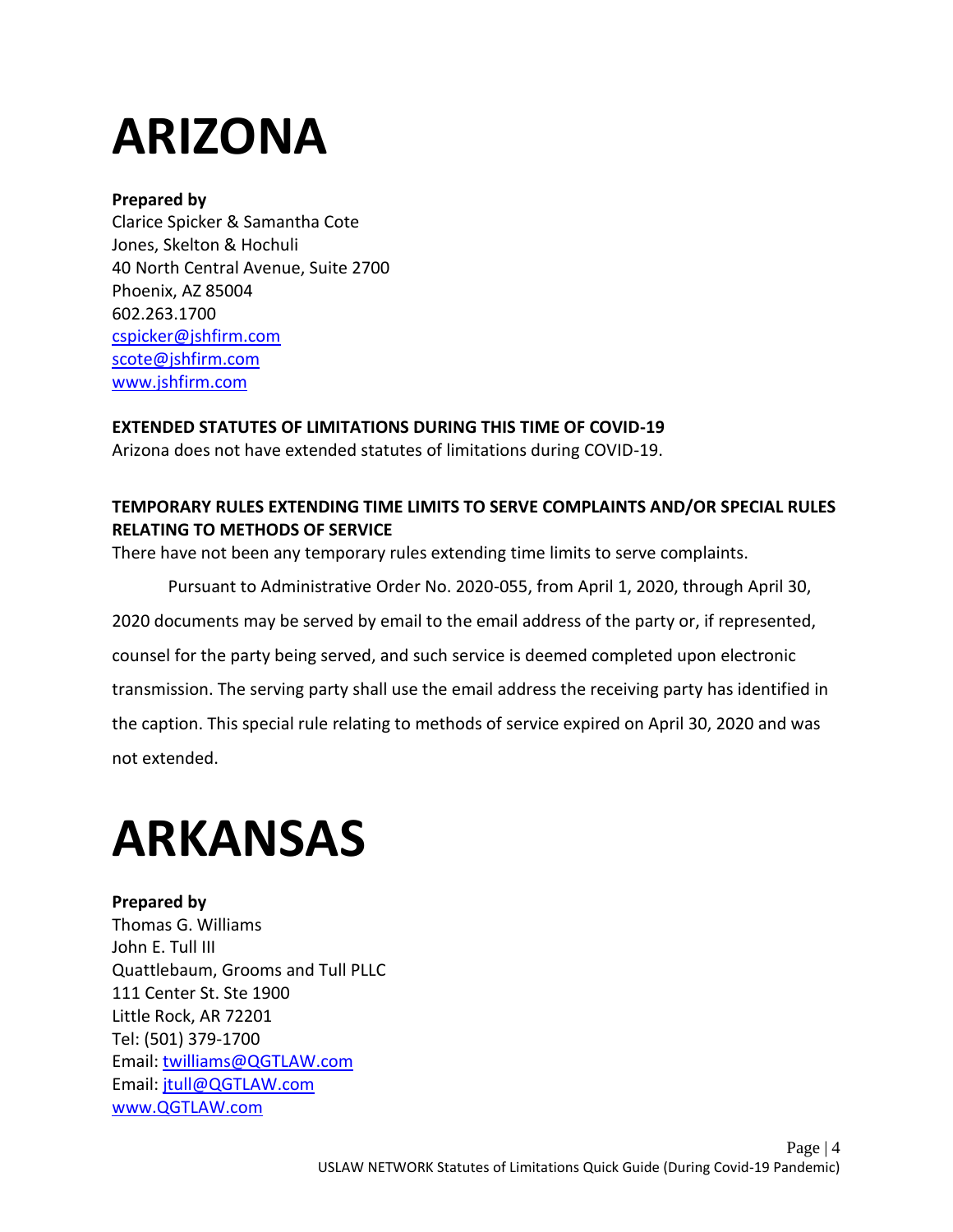#### **EXTENDED STATUTES OF LIMITATIONS DURING THIS TIME OF COVID-19**

Arkansas has not extended any statutes of limitations during the time of COVD-19.

### **TEMPORARY RULES EXTENDING TIME LIMITS TO SERVE COMPLAINTS AND/OR SPECIAL RULES RELATING TO METHODS OF SERVICE**

On April 28, 2020, the Supreme Court of Arkansas announced the indefinite suspension of the time requirements under Arkansas Rules of Civil Procedure 4(i) (Time for Service of Complaint), 33(b) (Time to Respond to Interrogatories), 34(b) (Time to Respond to Requests for Production of Documents), 36(a) (Time to Respond to Requests for Admission), and District Court Rule 3 (Time for Service of Complaint). *In re Response to the COVID-I9 Pandemic-Amendments to Court Rules,* 2020 Ark. 164 (per curiam). However, on May 8, 2020, the Court rescinded the suspension of time requirements under Ark. R. Civ. P. 33(b), 34(b), and 36(a). Th Court directed that all discovery suspended between April 28-May 8 was due by May 22 or the original due date of the discovery whichever was later.

Under both the Arkansas Rules of Civil Procedure and District Court Rules, a defendant must be served within 120 days of filing of the complaint. But, as of November 24, 2020, Arkansas Rule of Civil Procedure 4(i) and District Court Rule 3 are still suspended indefinitely.

# <span id="page-5-0"></span>**CALIFORNIA**

**Prepared by**  Megan J. McMahon Sean R. Burnett Snyder Burnett Egerer, LLP 5383 Hollister Avenue, Suite 240 Santa Barbara, CA 93111 Tel: (805) 692-2800 Email: [mmcmahon@sbelaw.com](mailto:mmcmahon@sbelaw.com) Email: [sburnett@sbelaw.com](mailto:sburnett@sbelaw.com) [www.sbelaw.com](https://www.sbelaw.com/)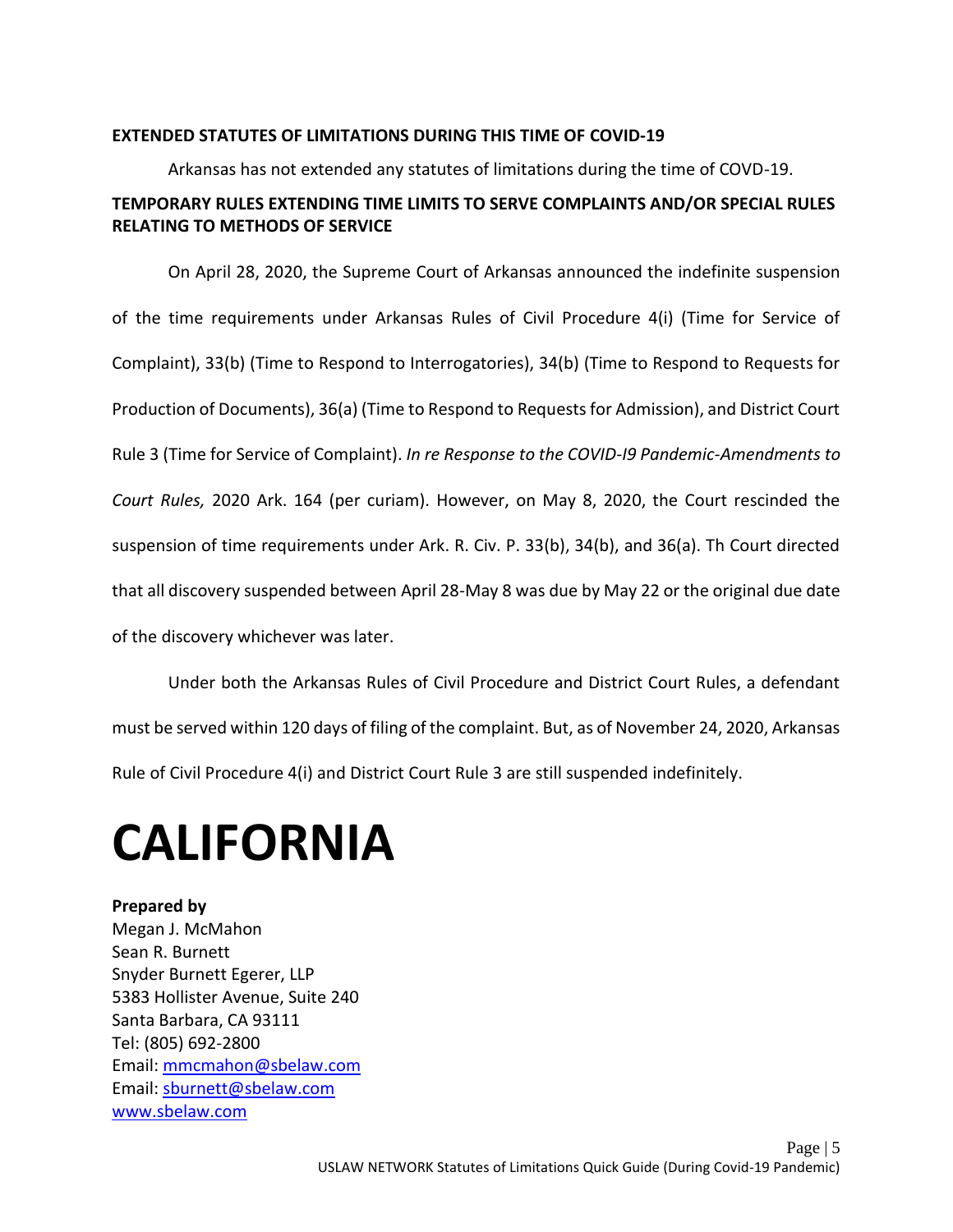#### **EXTENDED STATUTES OF LIMITATIONS DURING THIS TIME OF COVID-19**

On March 27, 2020, the California Governor issued an order giving the Judicial Council of California authority to adopt emergency rules in response to the COVID-19 pandemic. Under that order, the Judicial Council adopted Emergency Rule 9.

The initial version of Emergency Rule 9, issued April 6, 2020 tolled the statute of limitations for civil actions from April 6, 2020, until 90 days after the Governor lifts the state of emergency. The rule was later amended on May 29, 2020, to provide specific dates to end the tolling periods, thereby creating greater certainty for litigants.

Amended Emergency Rule 9 creates two tolling periods which depends on the length of the pertinent statute of limitation. Under Rule 9(a), statutes of limitations that exceed 180 days are tolled from April 6, 2020, until October 1, 2020. Under Rule 9(b), statutes of limitations of up to 180 days are tolled from April 6, 2020, until August 3, 2020.

### **TEMPORARY RULES EXTENDING TIME LIMITS TO SERVE COMPLAINTS AND/OR SPECIAL RULES RELATING TO METHODS OF SERVICE**

No changes have been made to the rules relating to the time limits to serve a summons and complaint or methods to serve a summons and complaint.

The Judicial Council did, however, enact Emergency Rule 11 which authorized electronic service of certain documents after a party appears in an action. Emergency Rule 11 was repealed on November 13, 2020, after the legislature codified amendments to the rules relating to electronic service enumerated in *California Code of Civil Procedure* section 1010.6. The changes to *S*ection 1010.6 went into effect on September 18, 2020. Under *California Code of Civil Procedure* 1010.6, for cases filed after January 1, 2019, any party who is represented by counsel and has already appeared in an action must now accept electronic service of a document that may be served by mail, express mail, overnight delivery, or facsimile transmission. Before first serving a represented party electronically, the serving party must confirm by telephone or email the appropriate electronic service address for counsel being served. In addition, it requires a party represented by counsel, upon request of any party who has appeared and provides an electronic service address, to electronically serve any notice or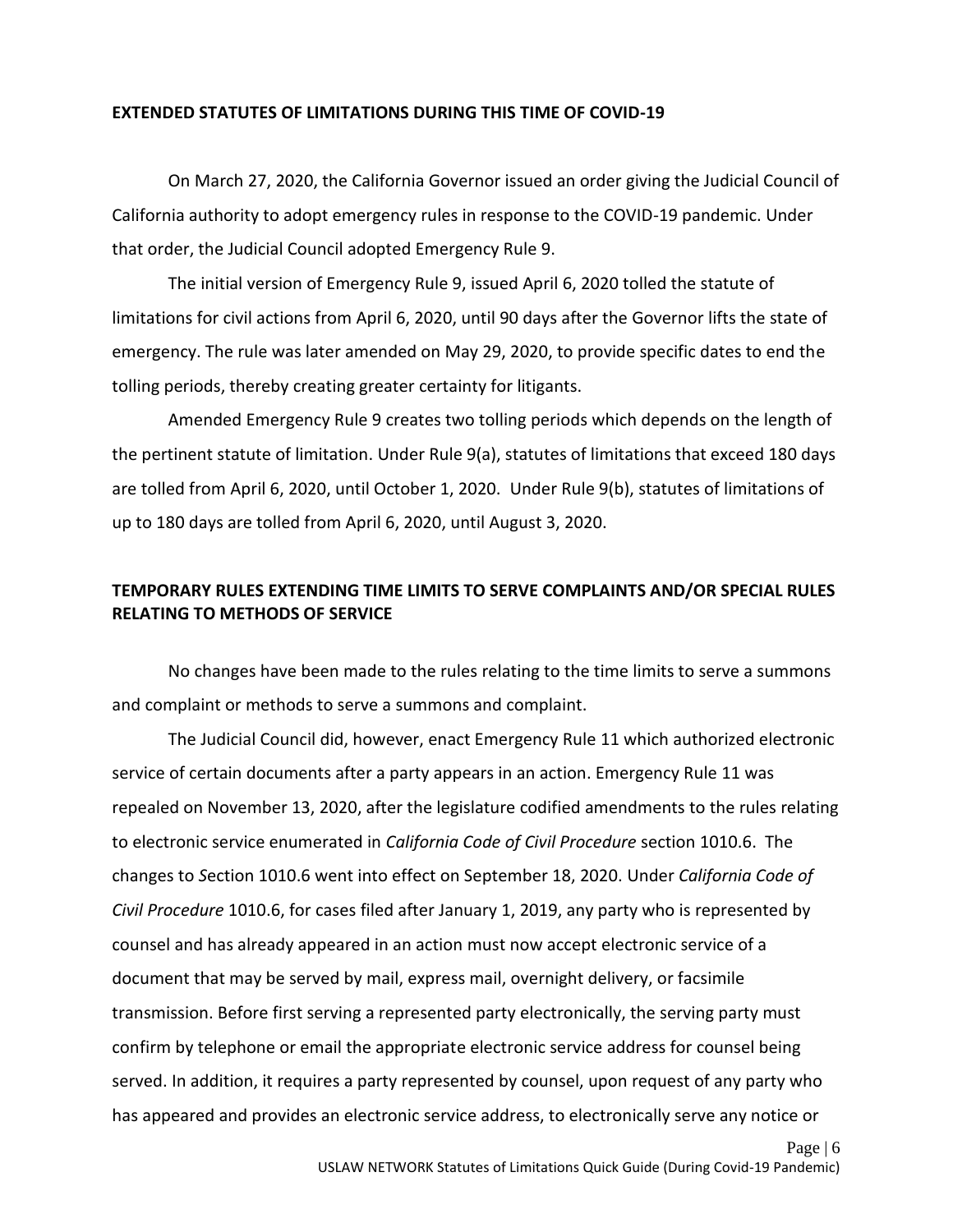document that may be served by mail, express mail, overnight delivery, or facsimile transmission.

# <span id="page-7-0"></span>**COLORADO**

**Prepared by**  Ben M. Ochoa Elliot J. Reaven Lewis Roca Rothgerber Christie, LLP 1200 17th St., Suite #3000 Denver, CO 80202 Tel: (303) 623-9000 Email: [bochoa@lrrc.com](mailto:bochoa@lrrc.com)  Email: ereaven@lrrc.com

### **EXTENDED STATUTES OF LIMITATIONS DURING THIS TIME OF COVID-19**

As of November 30, 2020, Colorado has not created any rules extending statutes of limitations during the COVID-19 pandemic.

## **TEMPORARY RULES EXTENDING TIME LIMITS TO SERVE COMPLAINTS AND/OR SPECIAL RULES RELATING TO METHODS OF SERVICE**

As of November 30, 2020, Colorado has not enacted any blanket rules regarding extending the time to serve complaints. However, pursuant to Governor Polis' Executive Order D 2020 223, landlords are required to provide additional notice and opportunity to cure for any default or nonpayment which occurred after March 10, 2020. Specifically, Governor Polis suspended the portions of C.R.S. §§ 38-12-204(1), 38-12-204.3(2), and 13-40-104(1)(d) which require either three, five, or ten days' notice to tenants. Instead, landlords must provide thirty days' notice before initiating an action for forcible entry and detainer. The executive order is currently in effect through December 19, 2020 but is likely to be extended continuously throughout the pandemic.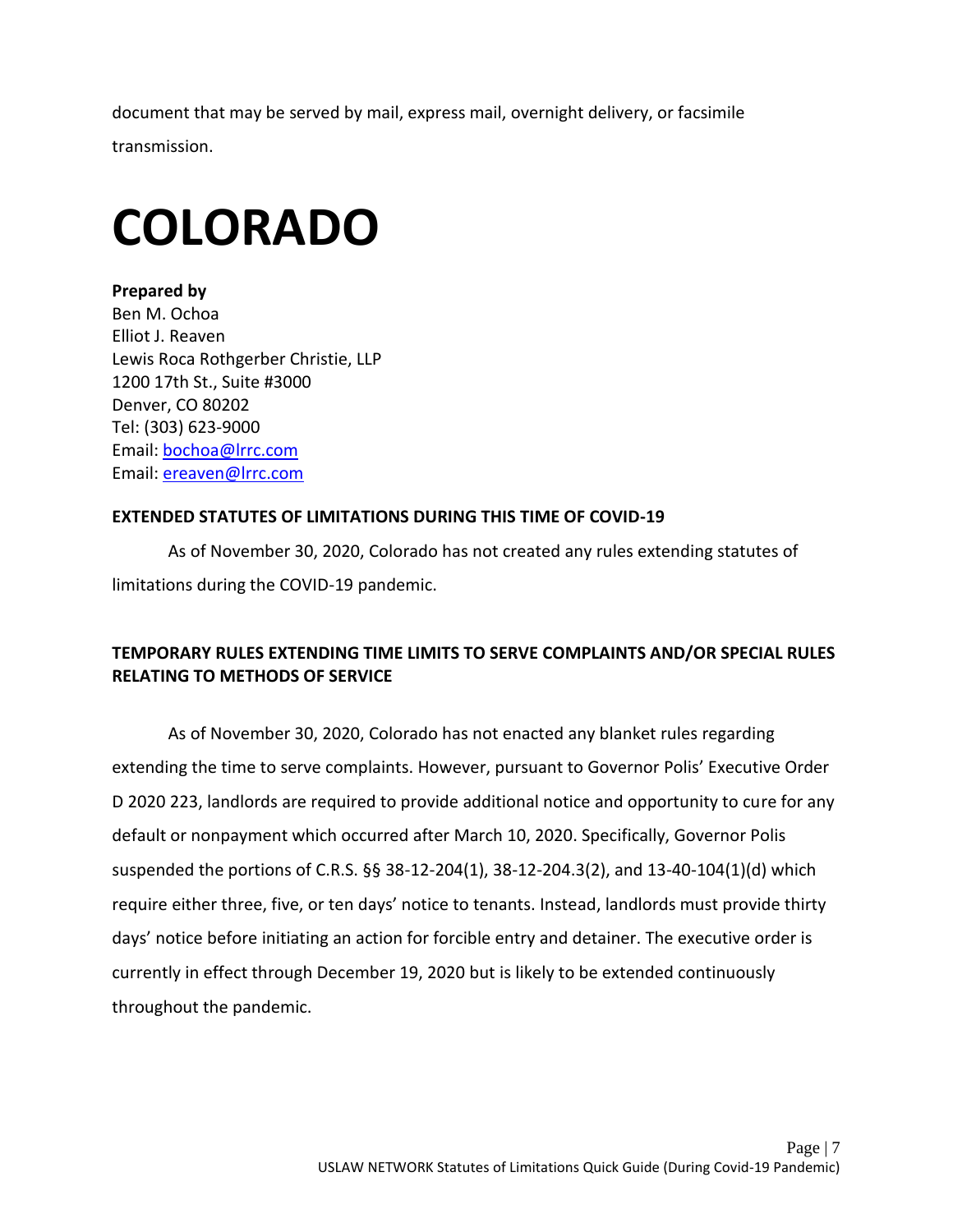# <span id="page-8-0"></span>**CONNECTICUT**

#### **Prepared by**

Noble F. Allen Alexa T. Millinger Hinckley, Allen & Snyder LLP 20 Church Street, 18<sup>th</sup> Floor Hartford, CT 06103 Tel: (860) 331-2700 Email: [nallen@hinckleyallen.com](mailto:nallen@hinckleyallen.com)  Email: [amillinger@hinckleyallen.com](mailto:amillinger@hinckleyallen.com) [www.hinckleyallen.com](http://www.hinckleyallen.com/)

#### **EXTENDED STATUTES OF LIMITATIONS DURING THIS TIME OF COVID-19**

On September 1, 2020, Connecticut's Governor Ned Lamont continued the tolling of statutes of limitations through February 9, 2021. The following provides some background and insight on Connecticut's tolling period.

On March 19, 2020, the Governor's Executive Order No. 7G tolled all statutes of limitations and filing deadlines until the end of the declared State of Emergency, or until otherwise ordered. Specifically, Executive Order No. 7G extended all statutory (1) location or venue requirements; (2) time requirements, statutes of limitation or other limitation or deadlines relating to service of process, court proceedings or court filings; and (3) all time requirements or deadlines related to the Supreme, Appellate and Superior courts or their judicial officials to issue notices, hold court, hear matters and/or render decisions.

On June 10, 2020, Executive Order No. 7YY restored all requirements and filing deadlines for the Connecticut Appellate and Supreme Courts, but not the Superior Court.

On August 21, 2020, Executive Order 7OOO modified 7G to state that the suspension of deadlines and requirements shall not apply to defaults and nonsuits in civil or family matters. A July 28, 2020 had previously restored deadlines in child protective matters. The later executive orders stated that the Judicial Branch would issue its own notices regarding resumptions of operations and deadlines, but so far has not issued an order restoring all Superior Court deadlines.

On September 1, 2020, the Governor issue Executive Order No. 9L, which extended the State of Emergency, including all executive order issues thereunder, through February 9, 2021.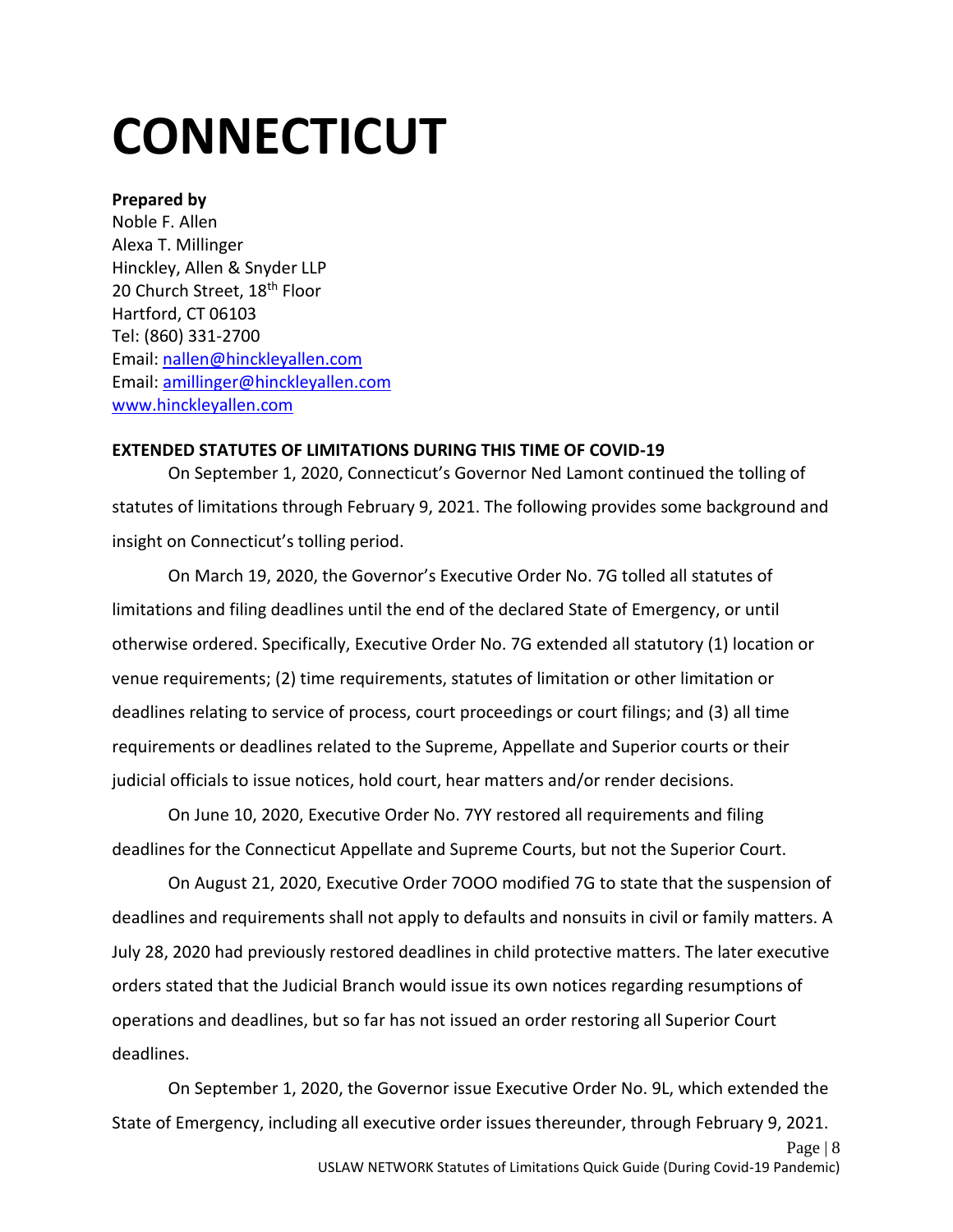Executive Order No. 9L effectively extends the tolling of statutes of limitations as well as deadlines for all Superior Court filings.

## **TEMPORARY RULES EXTENDING TIME LIMITS TO SERVE COMPLAINTS AND/OR SPECIAL RULES RELATING TO METHODS OF SERVICE**

Under Conn. Gen. Stat. §52-46, civil process must be served at least twelve days before

a complaint is returnable to court. This time limitation remains tolled under 7G as amended by

9L, which expressly tolled all time limitations relating to service of process.

As far as special rules for methods of service, Connecticut has not enacted specific rules

regarding changes to methods of service.

## <span id="page-9-0"></span>**DELAWARE**

**Prepared by R. Grant Dick IV** Cooch and Taylor, P.A. The Nemours Building 1007 N. Orange Street, Suite 1120 Wilmington, DE 19801 Phone: 302. 984.3867 Fax: 302.984.3939 [gdick@coochtaylor.com](mailto:gdick@coochtaylor.com) [www.coochtaylor.com](http://www.coochtaylor.com/)

### **EXTENDED STATUTES OF LIMITATIONS AND SERVICE OF PROCESS RULES DURING THIS TIME OF COVID-19**

As of July 1, 2020, the tolling period in Delaware expired and was not extended. The

following information explains Delaware's tolling period.

On March 12, 2020, Delaware Governor John C. Carney declared a State of Emergency

which has been extended from time to time, most recently on November 25, 2020. Pursuant to

10 Del. C. § 2004, the Chief Justice for the Supreme Court of the State of Delaware likewise

Page | 9 declared a judicial emergency. The judicial emergency has been extended as recently as

USLAW NETWORK Statutes of Limitations Quick Guide (During Covid-19 Pandemic)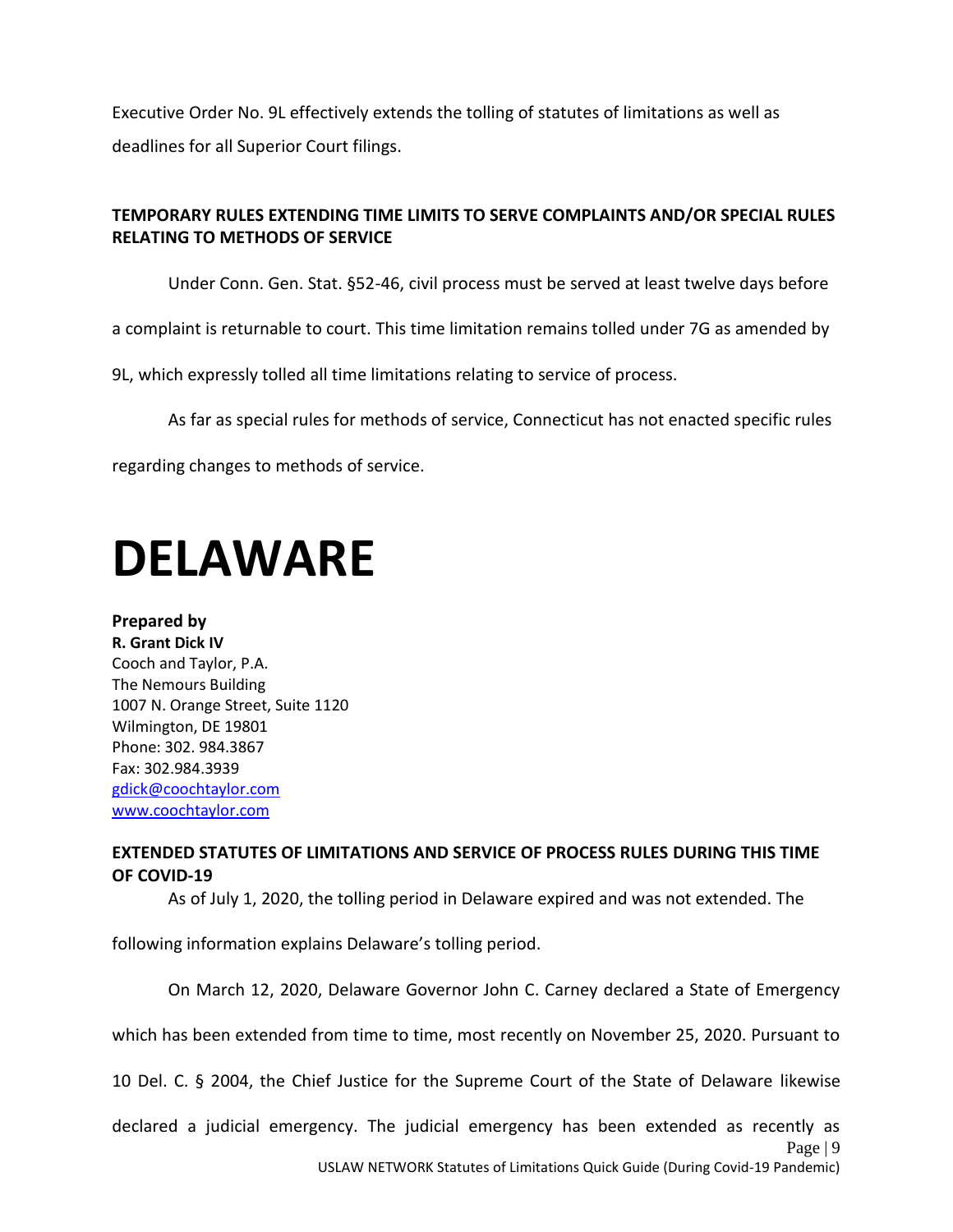December 2, 2020 when the Delaware Supreme Court issued its Administrative Order No. 14 Extension of Judicial Emergency.

Regarding the suspension of Statutes of Limitations/Repose and Filing Deadlines, the Supreme Court issued Administrative Order No. 3 on March 22, 2020 extending temporarily the expiration dates of statues of limitations and statutes of repose as well as any expiration of deadlines in the rules of the various courts, including service of process. This extension was extended from time to time until the Administrative Order No. 7 on June 5, 2020. Administrative Order No. 7 extended the various deadlines through July 1, 2020. Any deadlines after June 30, 2020 were not tolled and no further extensions have been granted.

Pursuant to Administrative Order No. 14, the courts shall continue to operate under "Phase 2" of the Reopening Plan as set forth in Administrative Order No. 7 and Administrative Order No. 13. Currently, the following requirements continue to be suspended: Administrative Order No. 3 regarding the suspension of any requirements for sworn declarations, verifications, certificates, statements, oaths, or affidavits in filings with the various courts remain in effect.

## <span id="page-10-0"></span>**FLORIDA**

**Prepared by:** Wicker Smith 390 North Orange Avenue, Suite 1000 Orlando, FL 32801 407.843.3939 [www.wickersmith.com](http://www.wickersmith.com/)

Florida has not extended statutes of limitations during this time of COVID-19.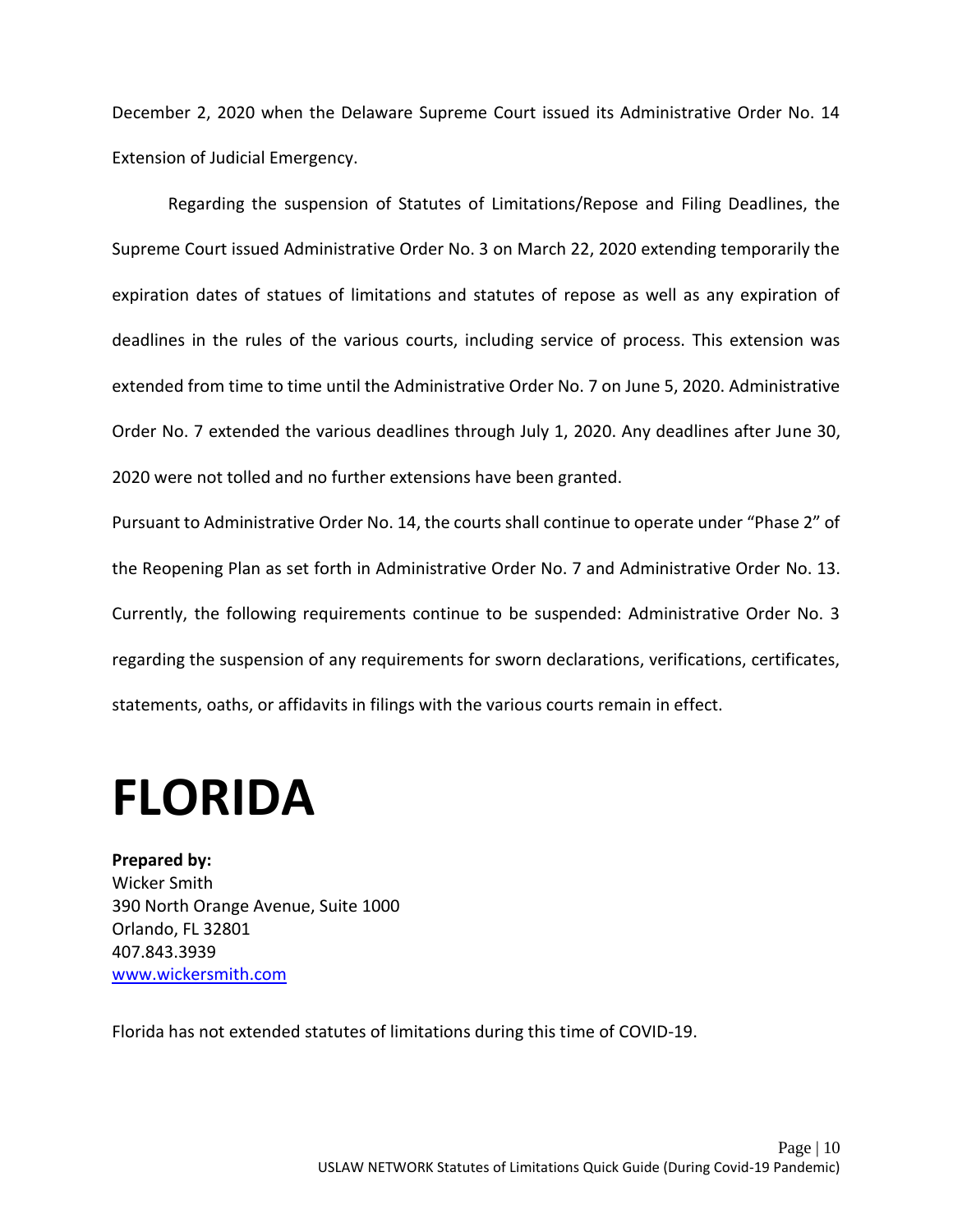# <span id="page-11-0"></span>**GEORGIA**

### **Prepared by**

Sean W. Martin Carr Allison PC Tel: (423) 648-9832 Email: [swmartin@carrallison.com](mailto:swmartin@carrallison.com)  [www.carrallison.com](http://www.carrallison.com/)

## **EXTENDED STATUTES OF LIMITATIONS DURING THIS TIME OF COVID-19**

Per the Georgia Supreme Court's Fourth Order Extending Declaration of Statewide Judicial Emergency, litigants shall comply with the normal deadlines applicable in all cases filed on or after July 14, 2020.

## **TEMPORARY RULES EXTENDING TIME LIMITS TO SERVE COMPLAINTS AND/OR SPECIAL RULES RELATING TO METHODS OF SERVICE**

Per the Georgia Supreme Court's Fourth Order Extending Declaration of Statewide Judicial Emergency, the tolling of time limits to serve complaints ended on July 14, 2020. There were no special rules created because of COVID-19 related to methods of service.

## <span id="page-11-1"></span>**HAWAII**

## **Prepared by:**

Goodsill Anderson Quinn & Stifel 999 Bishop Street, Suite 1600 Honolulu, HI 96813 P. (808) 547-5600 [www.goodsill.com](http://www.goodsill.com/)

Hawaii has not extended statutes of limitations rules during this time of COVID-19.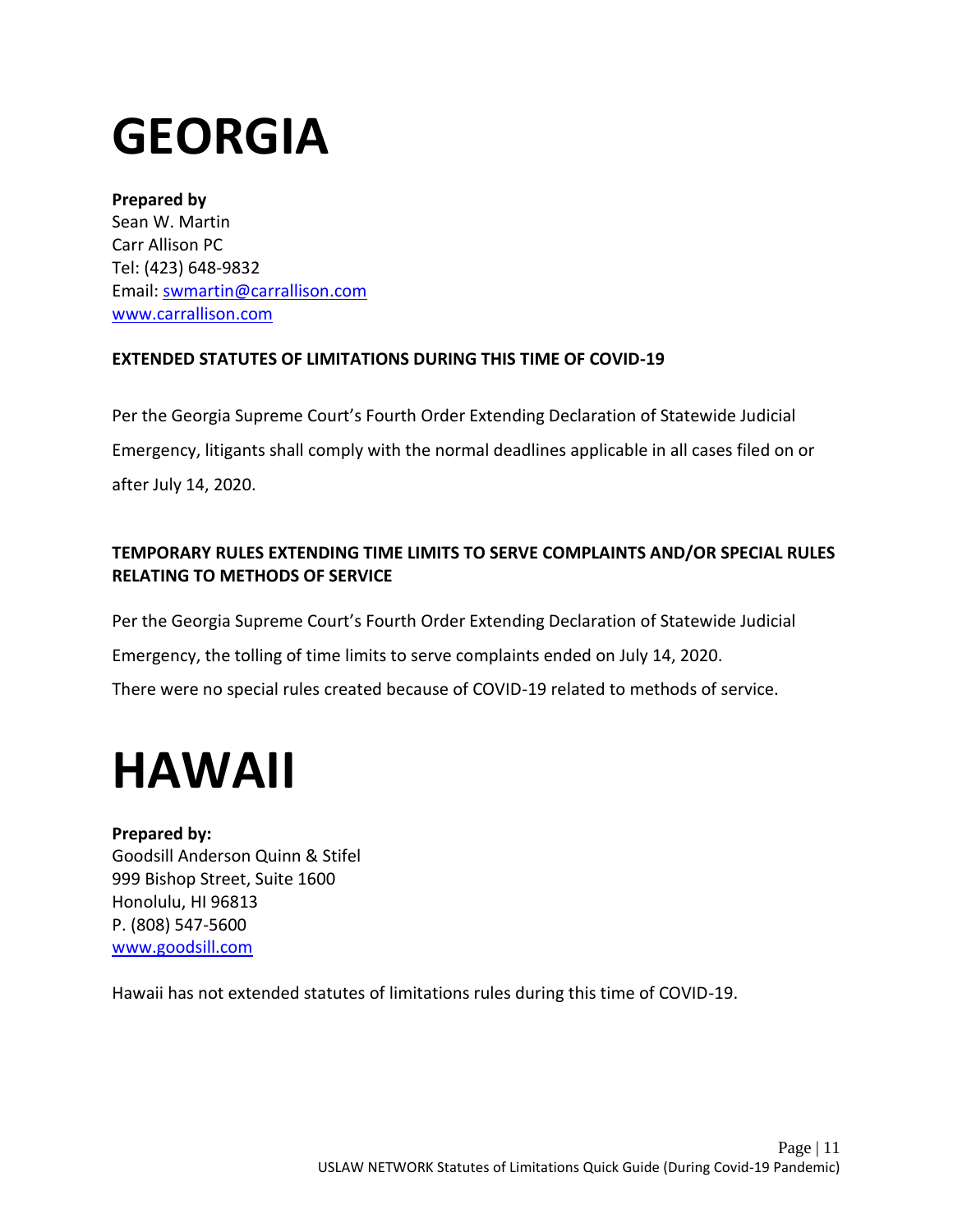# <span id="page-12-0"></span>**IDAHO**

## **Prepared by**

Keely E. Duke Duke Evett, PLLC 1087 W. River Street, Suite 300 Boise, ID 83702 208.342.3310 [ked@dukeevett.com](mailto:ked@dukeevett.com) [www.dukeevett.com](http://www.dukeevett.com/) 

## **EXTENDED STATUTES OF LIMITATIONS DURING THIS TIME OF COVID-19**

As of this writing, Idaho has not extended any statutes of limitations in response to COVID-19.

## **TEMPORARY RULES EXTENDING TIME LIMITS TO SERVE COMPLAINTS AND/OR SPECIAL RULES RELATING TO METHODS OF SERVICE**

## **A. Idaho State Courts**

Under the Idaho Rules of Civil Procedure, service of a summons must be made with 182 days after the complaint is filed.<sup>1</sup> As of this writing, Idaho has not put into effect any temporary rules extending deadlines for service of complaints or any special rules relating to methods of service.

## **B. Idaho State Agencies**

The Idaho State Board of Medicine temporarily suspended some administrative rules in response to COVID-19. This information was included in the Appendix to Proclamation Signed by Governor Little on March 23, 2020 Regarding Temporary Suspension of Administrative Rules; the Appendix to Proclamation Signed by Governor Little on June 11, 2020 Regarding Temporary Suspension of Certain State Regulations; and the Appendix to Proclamation Signed by Governor Little on August 7, 2020 Regarding Temporary Suspension of Certain State Regulations. IDAPA

 $1$  I.R.C.P.  $4(b)(2)$ .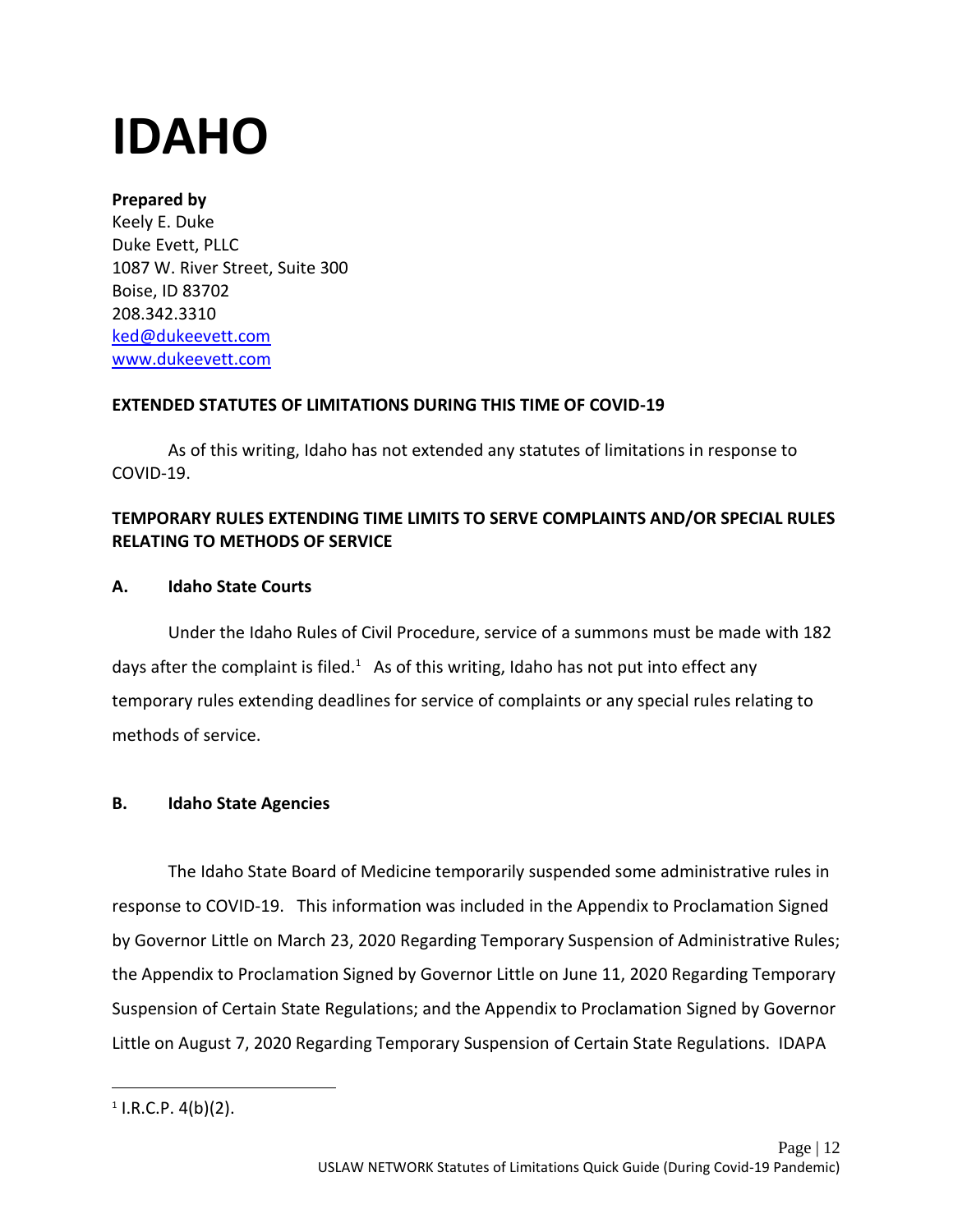22.01.05.125, which deals with notice of complaints, is one of the rules that has been temporarily suspended.<sup>2</sup> IDAPA 22.01.05.125 states,

The Board will notify in writing, a licensee under investigation within ten days of the commencement of the investigation, and will provide an opportunity for any licensee under investigation to meet with the Committee on Professional Discipline or Board staff before the initiation of formal disciplinary proceedings by the board.

As of this writing, IDAPA 22.01.05.125 is still suspended.<sup>3</sup>

# <span id="page-13-0"></span>**ILLINOIS**

#### **Prepared by**

Margaret Firnstein Martin O'Connor SmithAmundsen LLC 150 N. Michigan Chicago, IL 60601 Tel: (312) 894-3243 Email: [mfirnstein@salawus.com](mailto:mfirnstein@salawus.com) Email: [moconnor@salawus.com](mailto:moconnor@salawus.com) [www.salawus.com](http://www.salawus.com/)

#### **STATUTE OF LIMITATIONS DURING COVID-19**

Illinois' sole COVID-19 statute of limitation tolling exception exists in the Court of Claims and only during a Gubernatorial Disaster Proclamation. "Pursuant to the disaster proclaimed by the Governor in Gubernatorial Proclamation number 2020-038, the statute of limitations for filing claims in the Illinois Court of Claims … is tolled for the pendency of this disaster and for a period of 30 days thereafter." (Ill.

2

<sup>3</sup> <u>Id.</u>

[https://bom.idaho.gov/BOMPortal/BOM/Procedures/Temporary\\_Suspension\\_of\\_Rules\\_for\\_CO](https://bom.idaho.gov/BOMPortal/BOM/Procedures/Temporary_Suspension_of_Rules_for_COVID-19_Response.pdf) [VID-19\\_Response.pdf.](https://bom.idaho.gov/BOMPortal/BOM/Procedures/Temporary_Suspension_of_Rules_for_COVID-19_Response.pdf)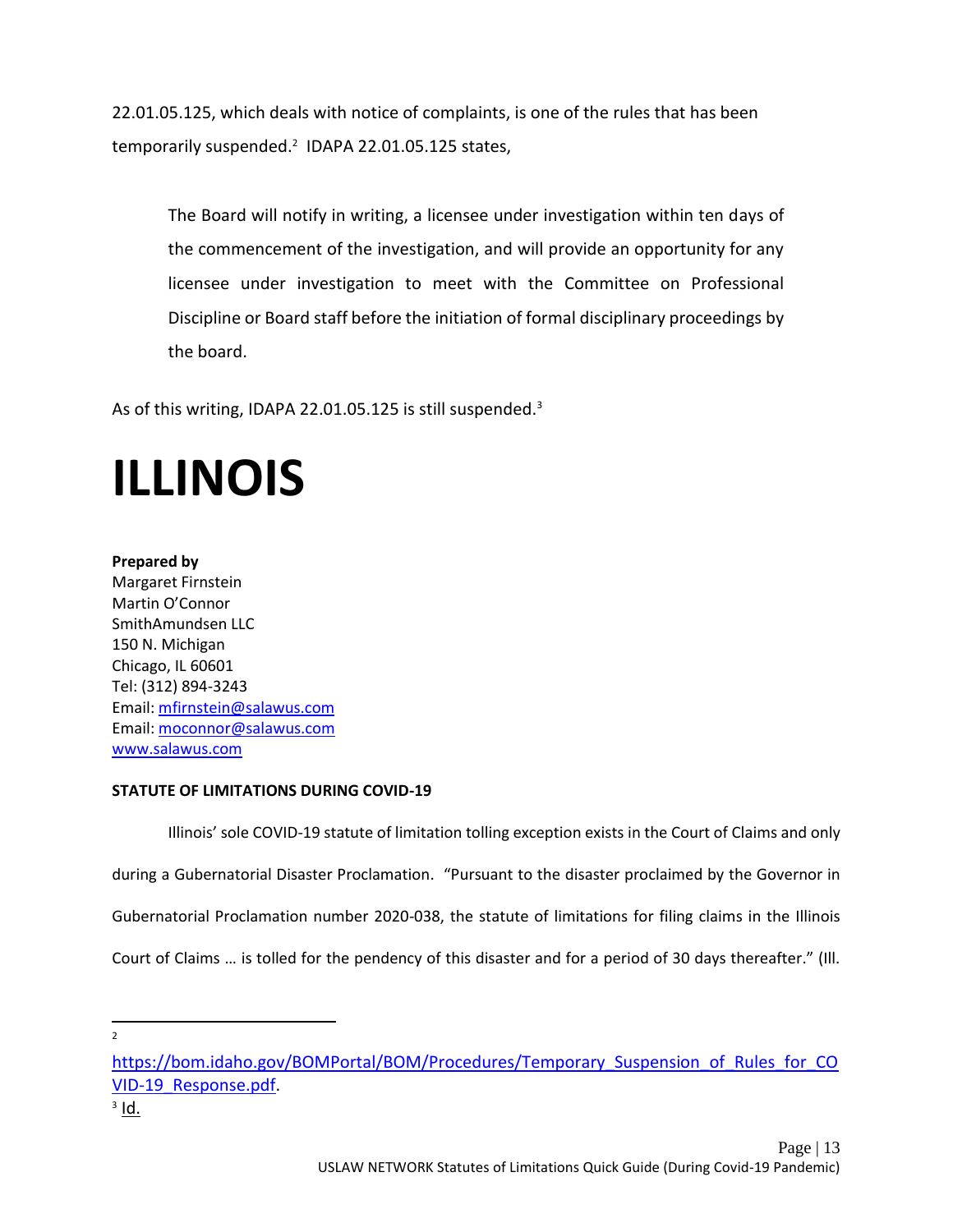Admin. Code tit. 74, § 790.4(d)).

Prior to Governor Pritzker's November 13, 2020 Disaster Proclamation there were no statute of limitation tolling exceptions in Illinois. The November 13, 2020 Disaster Proclamation is set to expire December 12, 2020.

#### **SERVICE DURING COVID-19**

The COVID-19 pandemic generally should not affect how a case is commenced in Illinois. Illinois circuit courts and court clerk's offices generally remain open to accept filings, including case-initiating documents such as complaints and summonses. (Westlaw Impact of COVID-19 on Illinois Practice: Overview, Practical Law Practice Note Overview 024-8124). Counsel must still e-file case-initiating documents unless an efiling exemption applies. (Illinois Supreme Court Rule 101(a)).

There have been various changes to rules regarding summons and initial appearances. Counsel should refer to Illinois Supreme Court Rule 101 and 283, as amended, for proper summons formula.

Additionally, all residential eviction proceedings have been halted by Executive Order 2020-72.

If difficultly during service is encountered because of COVID-19 restrictions, counsel may consider moving the court to enter an order directing a comparable method of service pursuant to [735 ILCS 5/2-](https://1.next.westlaw.com/Link/Document/FullText?findType=L&pubNum=1000008&cite=IL735S5%2f2-203.1&originatingDoc=I5babcf9f745c11ea80afece799150095&refType=LQ&originationContext=document&transitionType=PLDocumentLink&billingHash=9F19FEEDB98E54EA0DF171B53F72B2F35B1EE5147FF1B36277EE87BB36BF0FC6&contextData=(sc.DocLink)) [203.1.](https://1.next.westlaw.com/Link/Document/FullText?findType=L&pubNum=1000008&cite=IL735S5%2f2-203.1&originatingDoc=I5babcf9f745c11ea80afece799150095&refType=LQ&originationContext=document&transitionType=PLDocumentLink&billingHash=9F19FEEDB98E54EA0DF171B53F72B2F35B1EE5147FF1B36277EE87BB36BF0FC6&contextData=(sc.DocLink))

## <span id="page-14-0"></span>**INDIANA**

#### **Prepared by**

Keith Mundrick Allison Jean Smith Adam Doerr SmithAmundsen, LLC 201 N. Illinois Street Indianapolis, IN 46204 Tel: (317) 464-4100 Email: [kmundrick@salawus.com](mailto:kmundrick@salawus.com)  Email: [ajsmith@salawus.com](mailto:ajsmith@salawus.com) Email: [adoerr@salawus.com](mailto:doerr@salawus.com)  [www.salawus.com](http://www.salawus.com/)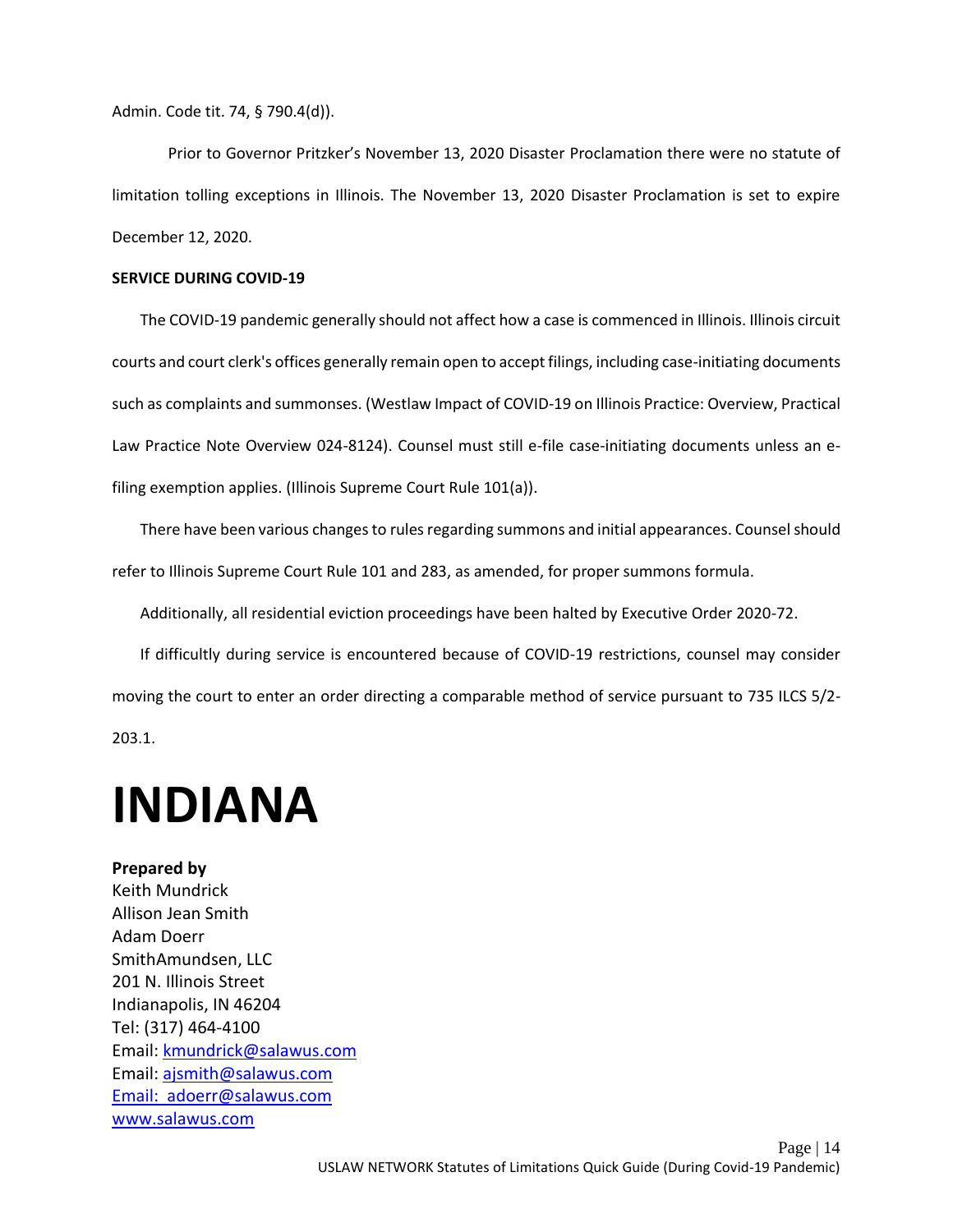#### **EXTENDED STATUTES OF LIMITATIONS DURING THIS TIME OF COVID-19**

The following information explains information that has been put forth regarding Indiana's tolling period.

On March 6, 2020, Governor Eric Holcomb declared a public health emergency in Indiana due to COVID-19. Holcomb subsequently issued Executive Order 20-08, placing statewide restrictions on travel and business operations; followed by Executive Order 20-09, which closed State government offices, including the Indiana Statehouse and Government Center campuses, to the public.

On March 16, 2020, following these Executive Orders, the Indiana Supreme Court issued an Order acknowledging that COVID-19 would likely impact litigants and courts ability to comply with statutory deadlines. The Order further states that all trial courts "should consider whether local needs warrant petition for any of the following emergency measures under Indiana Administrative Rule 17," including "[t]olling for a limited time all laws, rules and procedures setting time limits for speedy trials in criminal and juvenile proceedings, public health, mental health, and appellate matters; all judgments support, and other orders; and in all other civil and criminal matters before all State of Indiana trial courts."

On March 23, 2020, the Indiana Supreme Court, on its own motion, declared an emergency of the Indiana Supreme Court and Clerk of Courts and ordered the tolling and suspension of several deadlines through April 6, 2020. These deadlines include: (1) tolling of all laws, rules and procedures setting time limits for appellate filings; (2) suspension of Appellate Rule 23(A)(1), regarding filing by personal delivery to the Clerk; (3) to the extent not provided by emergency relief under Administrative Rule 17, tolling of all laws, rules and procedures setting time limits for speedy trials in criminal and juvenile proceedings, public health, mental health and appellate matters; all judgments, supports and other orders, **statute of limitations**; and in all other civil and criminal matters before the Indiana Tax Court and all trial courts. The statute of limitations relief was extended through May 30, 2020. While the Supreme Court chose to extend some civil deadlines through August 14, 2020, it expressly left out any mention of statute of limitations.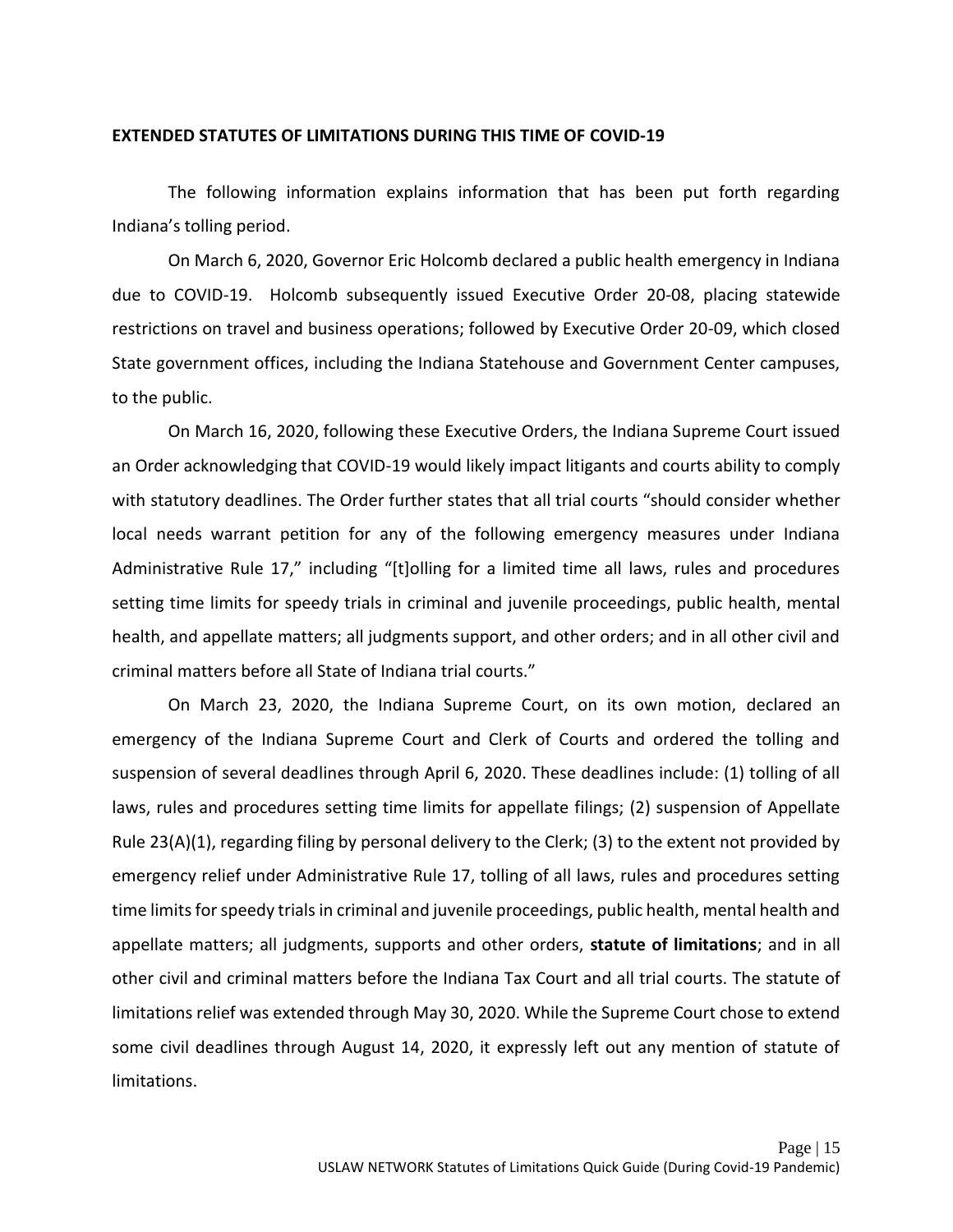More recently, on November 10, 2020, the Indiana Supreme Court issued an Order On Continued Emergency Actions, again noting that judges have broad authority in accessing the needs of their locale and to adjust court operations, as necessary. The November 10 Order further states "...if local needs require broad emergency action.....trial courts may petition the Supreme Court....for authority to take more extensive measures, including: (1) tolling rules and procedures setting time limits in (a) civil matters and; (b) criminal matters other than trials..." To date, no trial court has petitioned the Indiana Supreme Court since November 10, requesting the authority to toll procedures setting time limits.

Currently, there are no explicit orders extending the statute of limitations. While it is possible that a trial court could petition the Indiana Supreme Court for authority to toll the statute of limitations, none have done so yet

## <span id="page-16-0"></span>**IOWA**

**Prepared by:** Philip A. Burian Member Tel: (319) 896-4090 | Email: [pburian@spmblaw.com](mailto:pburian@spmblaw.com)

Brain J. Fagan Member Tel: (319) 896-4033 | Email: [bfagan@spmblaw.com](mailto:bfagan@spmblaw.com)

W. Grant Stoddard Associate Tel: (319) 896-4064 | Email: [gstoddard@spmblaw.com](mailto:gstoddard@spmblaw.com)

Simmons Perrine Moyer Bergman PLC 115 3rd Street SE, Suite 1200 Cedar Rapids, IA 52401 [www.spmblaw.com](http://www.spmblaw.com/)

## **EXTENDED STATUTES OF LIMITATIONS DURING THIS TIME OF COVID-19**

The Iowa Supreme Court has issued various orders responding to COVID-19 at

[https://www.iowacourts.gov/iowa-courts/covid-19-information-and-updates/.](https://www.iowacourts.gov/iowa-courts/covid-19-information-and-updates/) The Court has emphasized that additional orders may be forthcoming but, at the moment, 76 days is added to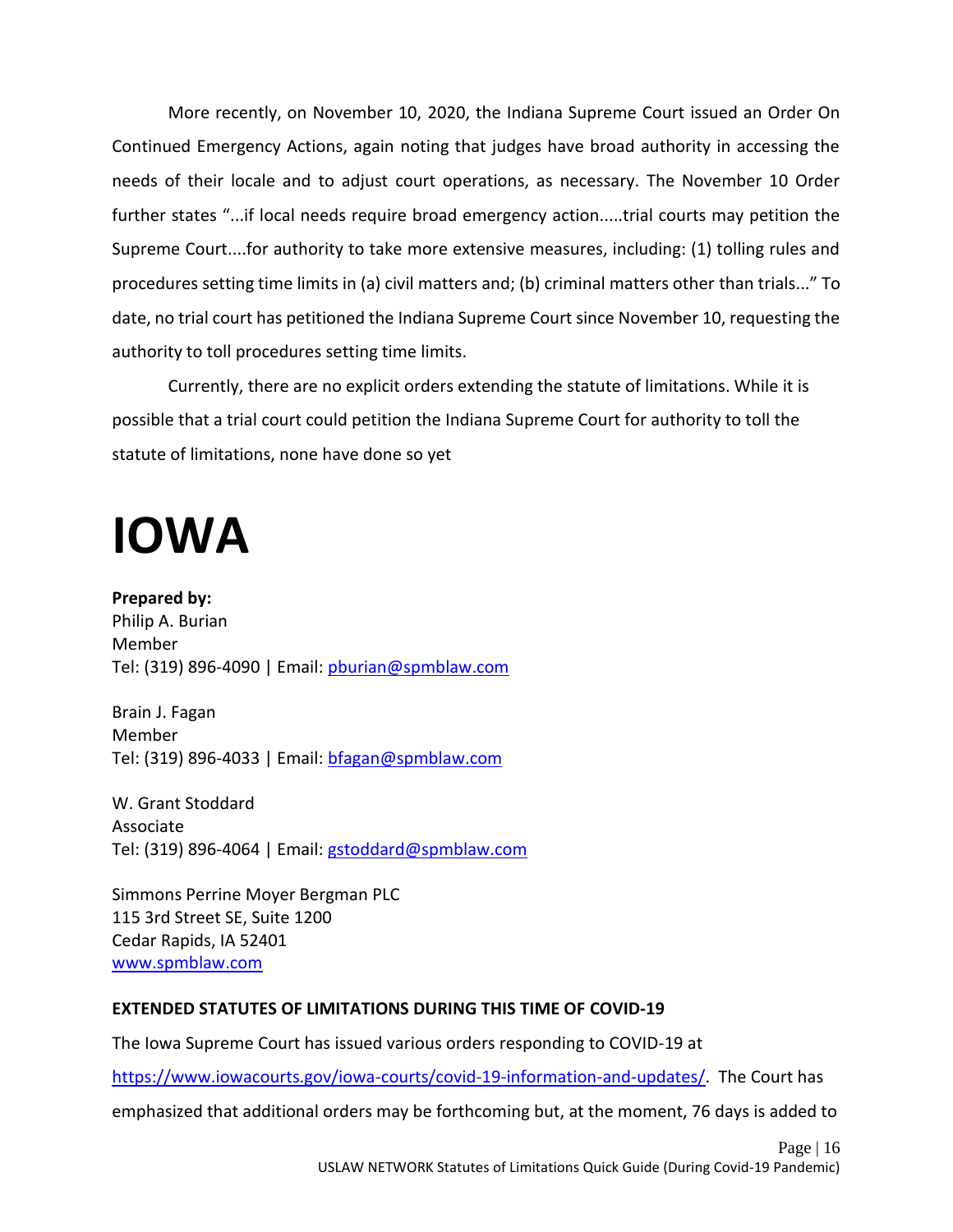any limitation that has or will expire between March 17, 2020 and December 31, 2020, and any limitation that ordinarily would expire between January 1, 2021 and March 16, 2021, inclusive, will expire on March 17, 2021. Effectively, this "phases out" the 76-day extension starting at the beginning of 2021. Federal moratoria currently control foreclosure and tenant evictions proceedings.

There is no extension of the time for service of civil case notice currently in effect. IOWA R. CIV. P. 1.302(5) provides that the 90-day deadline for service of the Original Notice may be extended for good cause, which is likely to be found if there is a showing of reasonable diligence.

## <span id="page-17-0"></span>**KANSAS**

**[www.dysarttaylor.com](http://www.dysarttaylor.com/)**

### **Prepared by** Dysart Taylor Cotter & McMonigle, P.C. 4420 Madison Avenue, Suite 200 Kansas City, MO 64111 Tel: (816) 931-2700

### **KANSAS COVID-19 STATUTE OF LIMITATIONS, ETC.**

As of November 24, 2020, all statutes of limitations and statutory time standards or deadlines applying to the conduct or processing of judicial proceedings are suspended in Kansas.

On March 18, 2020, Chief Justice Marla Luckert of the Kansas Supreme Court issued Administrative Order 2020-PR-016 which imposed statewide judiciary restricted operations due to COVID-19 emergency. Paragraph 15 of the order reads as follows:

Effective upon publication of 2020 House Substitute for Senate Bill No. 102, all statutes of limitations and statutory time standards or deadlines applying to the conduct or processing of judicial proceedings is suspended until further order. During the effective dates of this Administrative Order, no action shall be dismissed for lack of prosecution.

On March 19, 2020, 2020 House Substitute for Senate Bill No. 102 was published in the Kansas Register. New section 1(a) of the bill reads as follows:

Notwithstanding any other provisions of law, during any state of disaster emergency pursuant to K.S.A. 48-924, and amendments thereto, the chief justice of the Kansas supreme court may issue an order to extend or suspend any deadlines or time limitations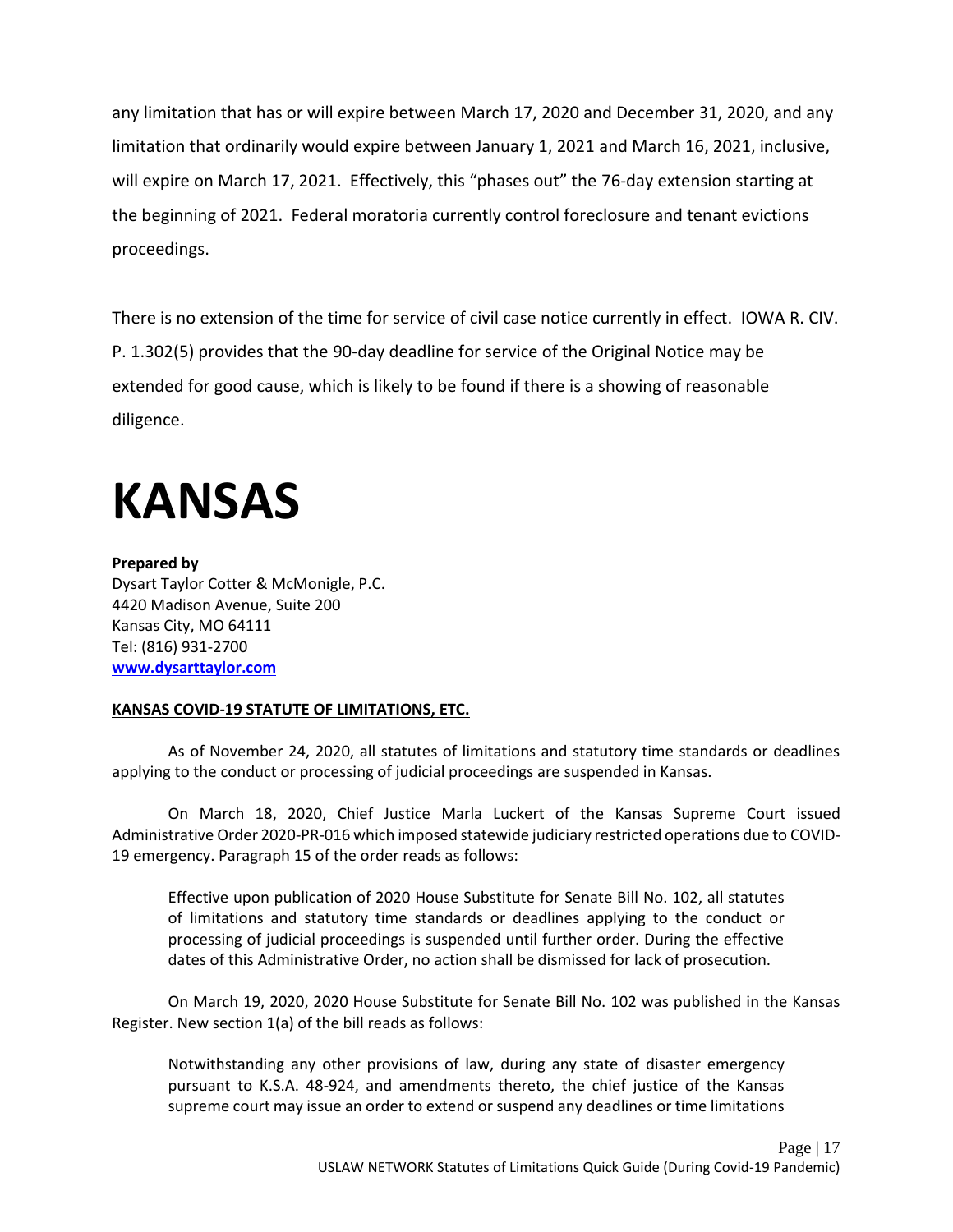established by statute when the chief justice determines such action is necessary to secure the health and safety of court users, staff and judicial officers.

The bill also grants the Chief Justice the power to authorize the use of two-way electronic audiovisual communication in any court proceeding. Furthermore, the bill permits any order issued by the Chief Justice pursuant to new section 1 to remain in effect for up to 150 days after a state of disaster emergency is terminated.

The Chief Justice has ordered the continuation of Administrative Order 2020-PR-016 through the following orders:

- Administrative Order 2020-PR-32 issued on April 3, 2020.
- Administrative Order 2020-PR-047 issued May 1, 2020.
- Administrative Order 2020-PR-058 issued May 27, 2020.
- Administrative Order 2020-PR-101 issued September 15, 2020.
- Administrative Order 2020-PR-107 issued October 14, 2020.
- Administrative Order 2020-PR-113 issued November 13, 2020.

The above administrative orders remain in effect until the Chief Justice issues a further order or upon their expiration pursuant to 2020 House Substitute for Senate Bill No. 102.

## <span id="page-18-0"></span>**KENTUCKY**

**Prepared by**  Samantha R. Wright Middleton Reutlinger 401 South Fourth Street, Suite 2600 Louisville, KY 40202 Tel: (502)625-2774 Email: [SWright@MiddletonLaw.com](mailto:SWright@MiddletonLaw.com)  [www.middletonlaw.com](http://www.middletonlaw.com/)

### **EXTENDED STATUTES OF LIMITATIONS DURING THIS TIME OF COVID-19**

The following information explains Kentucky's limited tolling period.

On March 6, 2020, Governor Beshear entered Executive Order 2020-215 and declared a State of Emergency in response to COVID-19 in Kentucky. In response to the Governor's Order, on March 17, 2020, the Supreme Court of Kentucky provided Administrative Order 2020-10. The 2020-10 Order specifically provided that emergency matters and "time-sensitive matters" were exceptions to the civil and criminal court cancellations. However, the 2020-10 Order tolled the 20-day preliminary hearing requirement for out-of-custody defendants under RCr 3.10.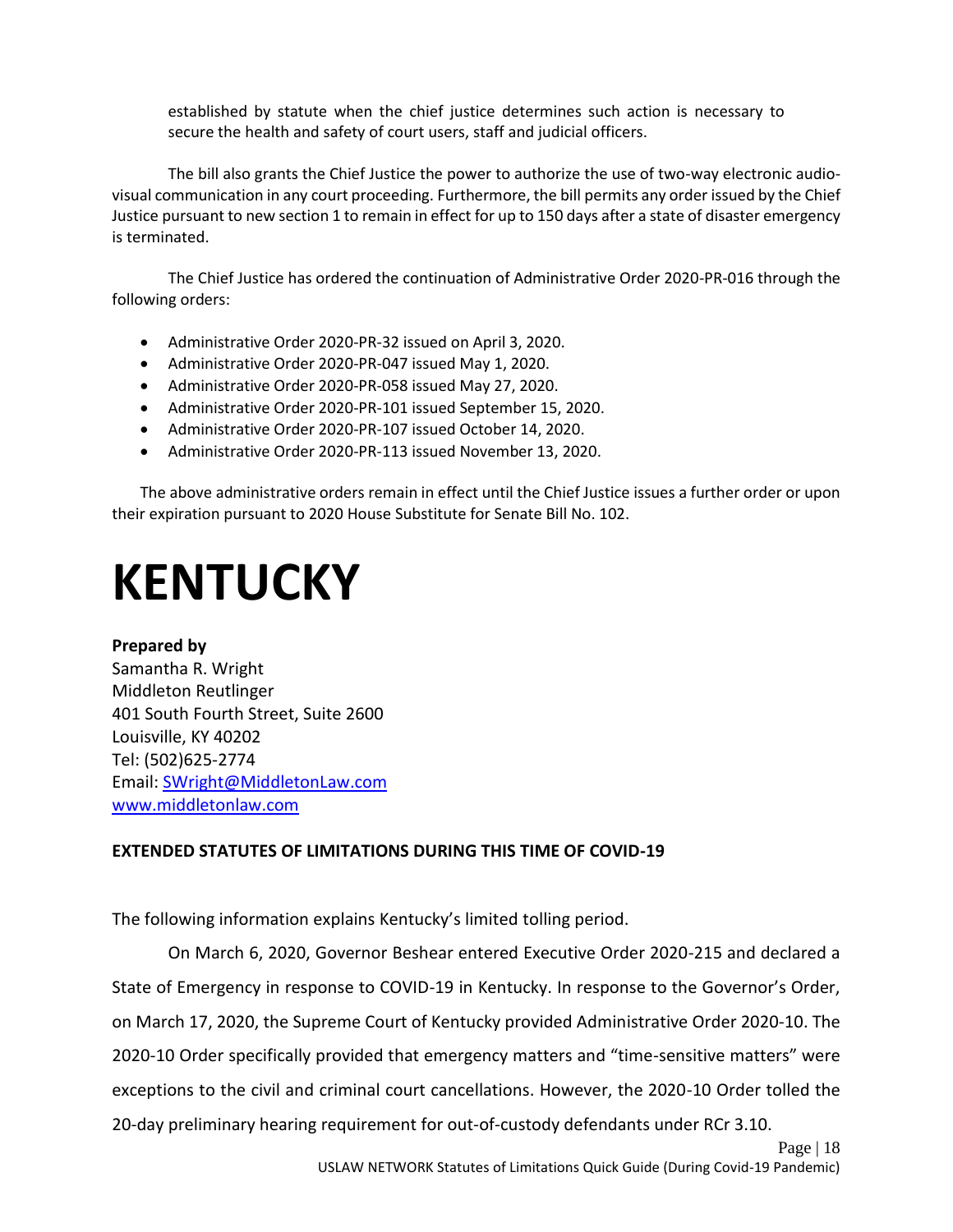Thereafter, most of Kentucky's Supreme Court Administrative Orders continued to be silent on the issue of statute of limitations. Administrative Orders 2020-13, 2020-16, and 2020- 22 provide that all criminal and civil cases "with the exception of emergency matters and hearings statutorily required to be held" were postponed or cancelled. Therefore, aside from the orders for out-of-custody defendants, Kentucky did not toll the statute of limitations during COVID-19. The tolling period for out-of-state defendants was tolled on May 31, 2020.

On April 24, 2020, Administrative Order 2020-28 tolled the 60-day period provided in RCr 5.22(3) and any cases required to be tolled by this order were to be presented to the grand jury on or before July 30, 2020. Specifically, RCr 5.22(3) provides the following:

[i]n any event, if a defendant has been held to answer, without being indicted, for longer than 60 days from the finding of probable cause pursuant to RCr 3.14(1), the circuit court shall, upon motion, thereupon make an order discharging such defendant from custody; or, if such defendant is free on bail that has not been forfeited, exonerating such defendant's bail and any conditions thereon or directing a refund of any money or bonds deposited as bail, as the case may be.

In response to a recent spike in COVID-19 cases in the Commonwealth, the Kentucky Supreme Court issued Administrative Order 2020-72, which provided that grand jury proceedings shall be conducted remotely beginning November 30, 2020. In the event the grand jury proceeding cannot be conducted remotely, the 60-day period provide for in RCr 5.22(3) shall be tolled and the matter shall be presented within 60 days of the expiration of Administrative Order 2020-72.

While Kentucky provides for limited statute of limitations tolling, the Commonwealth also allows for extension of filing deadlines. Administrative Orders, 2020-11 and 2020-17, extended appellate deadlines falling between March 16, 2020 and May 1, 2020 by 30 days. On April 28, 2020, Administrative Order 2020-29 extended deadlines for filing of notices, motions, and briefs to the Supreme Court of Kentucky and the Kentucky Court of Appeals between May 1, 2020 and May 31, 2020 by 30 days. All other pleadings, including motions for reconsideration, petitions for rehearing, or responses to disclosures were to be filed within usual timeframes unless a timely motion for extension was granted.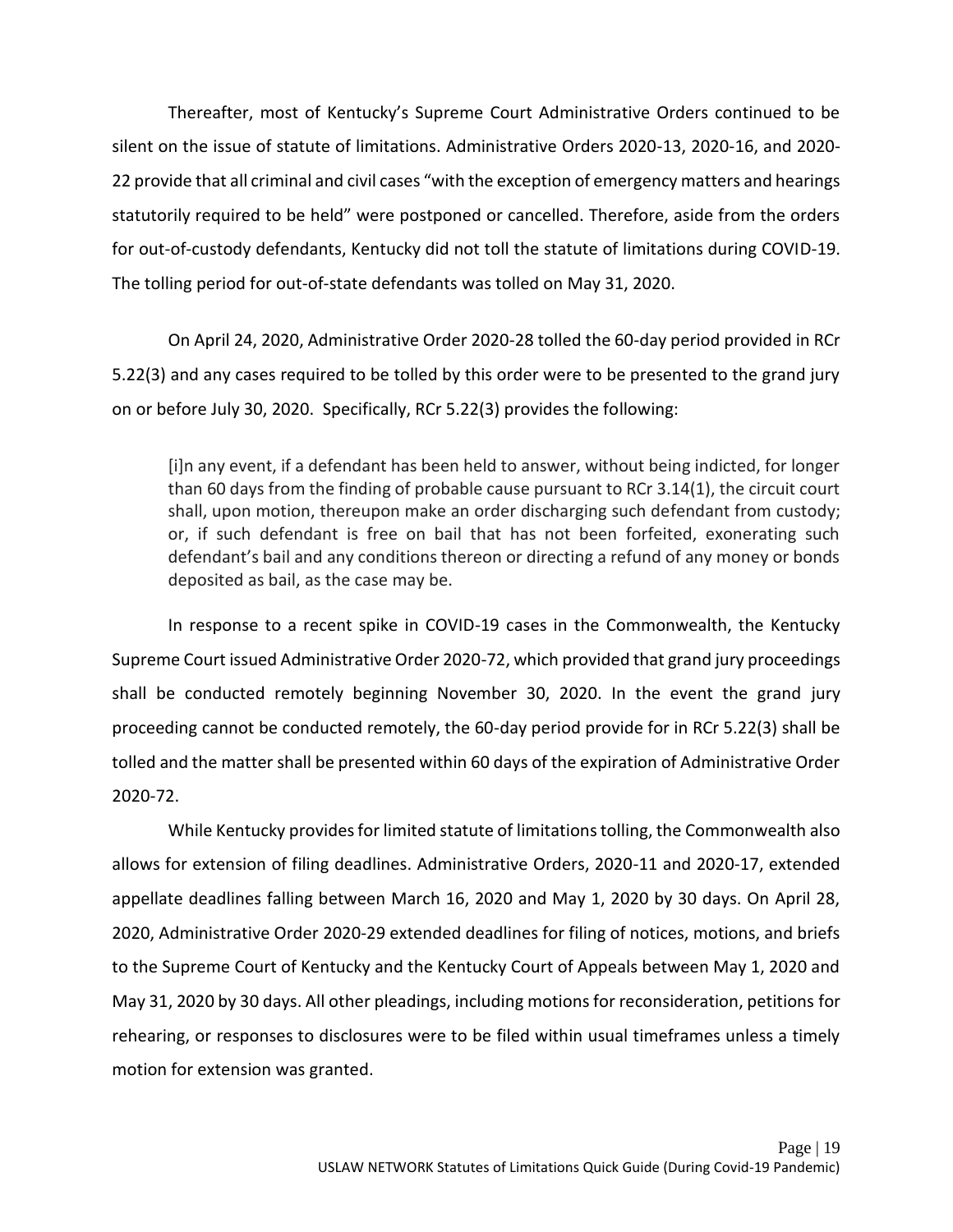### **TEMPORARY RULES EXTENDING TIME LIMITS TO SERVE COMPLAINTS AND/OR SPECIAL RULES RELATING TO METHODS OF SERVICE**

Under the Kentucky Rules of Civil Procedure, service of a summons is often issued by the clerk upon the filing of the complaint. However, the initiating party may request copies to conduct service on its own, in which case prompt proof of service is required by the court upon completion, or within the 20-day response period of the person served. Kentucky Judges were encouraged to issue summonses in lieu of bench warrants and notices of failure to appear.

As far as special rules for methods of service, there have not been changes made relating to methods of service.

# <span id="page-20-0"></span>**LOUISIANA**

### **Prepared by:**

McCranie Sistrunk Anzelmo Hardy McDaniel & Welch LLC 195 Greenbriar Blvd., Suite 200 Covington, LA 70433 Phone: 504.831.0946 [www.mcsalaw.com](http://www.mcsalaw.com/)

### **Tolling of Deadlines:**

Louisiana Governor John Bel Edwards issued a Proclamation with the following extension:

"If a deadline in a legal proceeding lapsed during the time period of March 17, 2020, through July 5, 2020, a party shall have the right to seek an extension or suspension of that deadline by contradictory motion or declaratory judgment. The party seeking the extension shall bear the burden of proving that either the party or his attorney was adversely affected by the COVID-19 public health emergency and, but for the adverse effects of the COVID-19 public health emergency, the legal deadline would have been timely met. For good cause shown, the court shall extend the deadline in the legal proceeding, but in no instance shall the extension be later than September 1, 2020."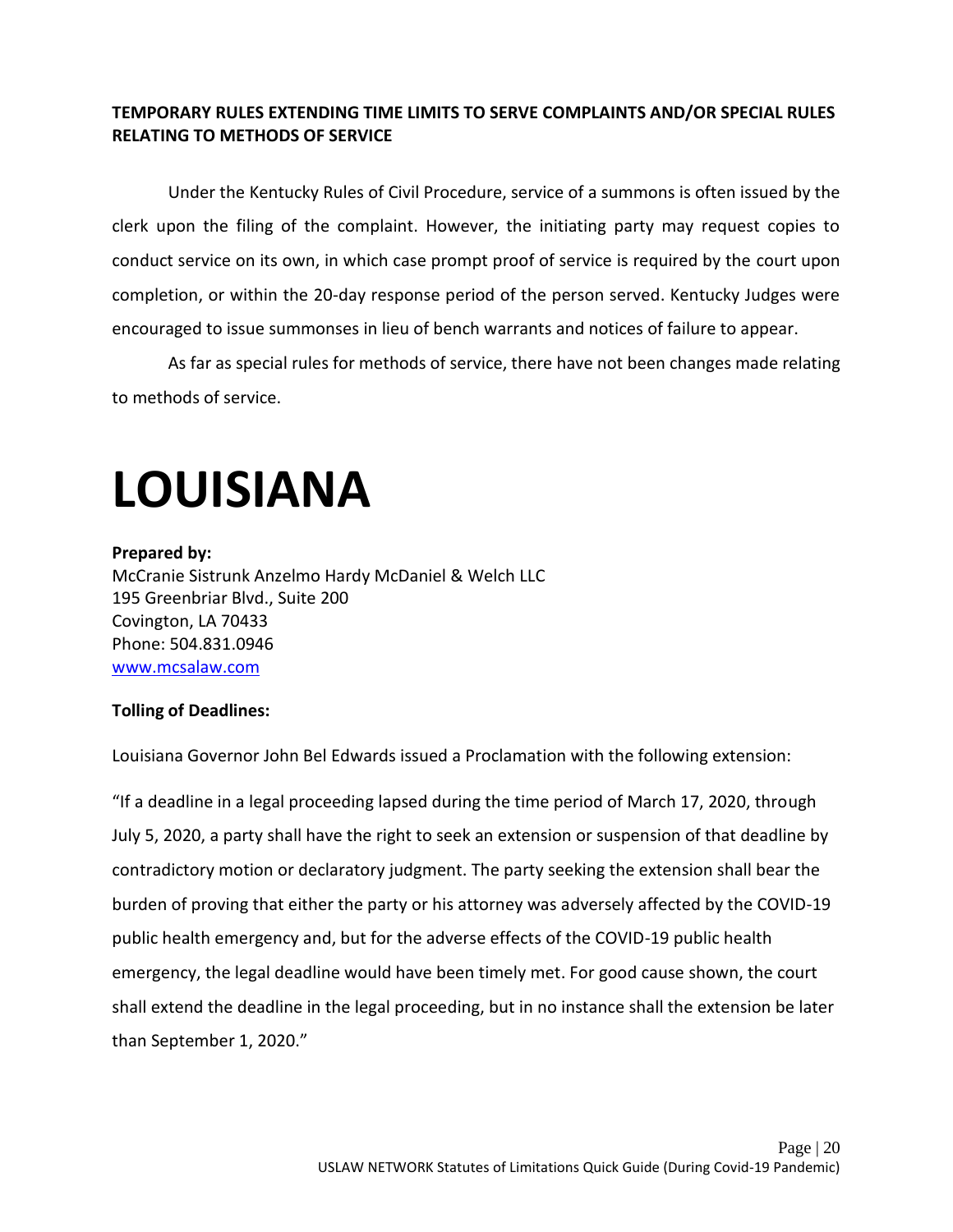## <span id="page-21-0"></span>**MARYLAND**

### **Prepared by**

Franklin and Prokopik, P.C. 2 N. Charles Street, Suite 600 Baltimore, MD 21201 Tel: 410-752-6868 [www.fandpnet.com](http://www.fandpnet.com/)

### **EXTENDED STATUTES OF LIMITATIONS DURING THIS TIME OF COVID-19**

As of July 20, 2020, the tolling period in Maryland expired and was not extended. The following information explains Maryland's tolling period.

On March 5, 2020, Maryland Governor Lawrence J. Hogan, Jr. declared a state of emergency due to the outbreak of COVID-19. On March 13, 2020, an Administrative Order was issued by the Court of Appeals that limited operations in all Maryland courts, and then the Court of Appeals issued a subsequent Administrative Order on March 16, 2020 that closed all courts with limited exceptions.

On April 3, 2020, the Court of Appeals issued an Administrative Order on Emergency Tolling or Suspension of Statutes of Limitations and Statutory Rules Deadlines Related to the Initiation of Matters and Certain Statutory and Rules Deadlines in Pending Matters. Pursuant to Maryland Rule 16-1003(a)(7), the Court of Appeals tolled or suspended "all statutory and rules deadlines related to the initiation of matters required to be filed in a Maryland state court" by the number of days that the courts are closed due to the COVID-19 pandemic, effective March 16, 2020. On June 3, 2020, the Court of Appeals issued an administrative order wherein the Court of Appeals clarified its previous order and stated that the days the courts were closed "do not count against the time remaining for the initiation of that matter." The Order also added an additional (15) days to the tolling period upon reopening of the courts.

After being closed for one hundred twenty-six (126) days, the Courts reopened on July 20, 2020, and the tolling or suspension of statutes of limitations has not been further extended. The Court of Appeals most recently issued its Fourth Revised Administrative Order on Emergency Tolling or Suspension of Statutes of Limitations and Statutory Rules Deadlines Related to the Initiation of Matters and Certain Statutory and Rules Deadlines in Pending Matters on November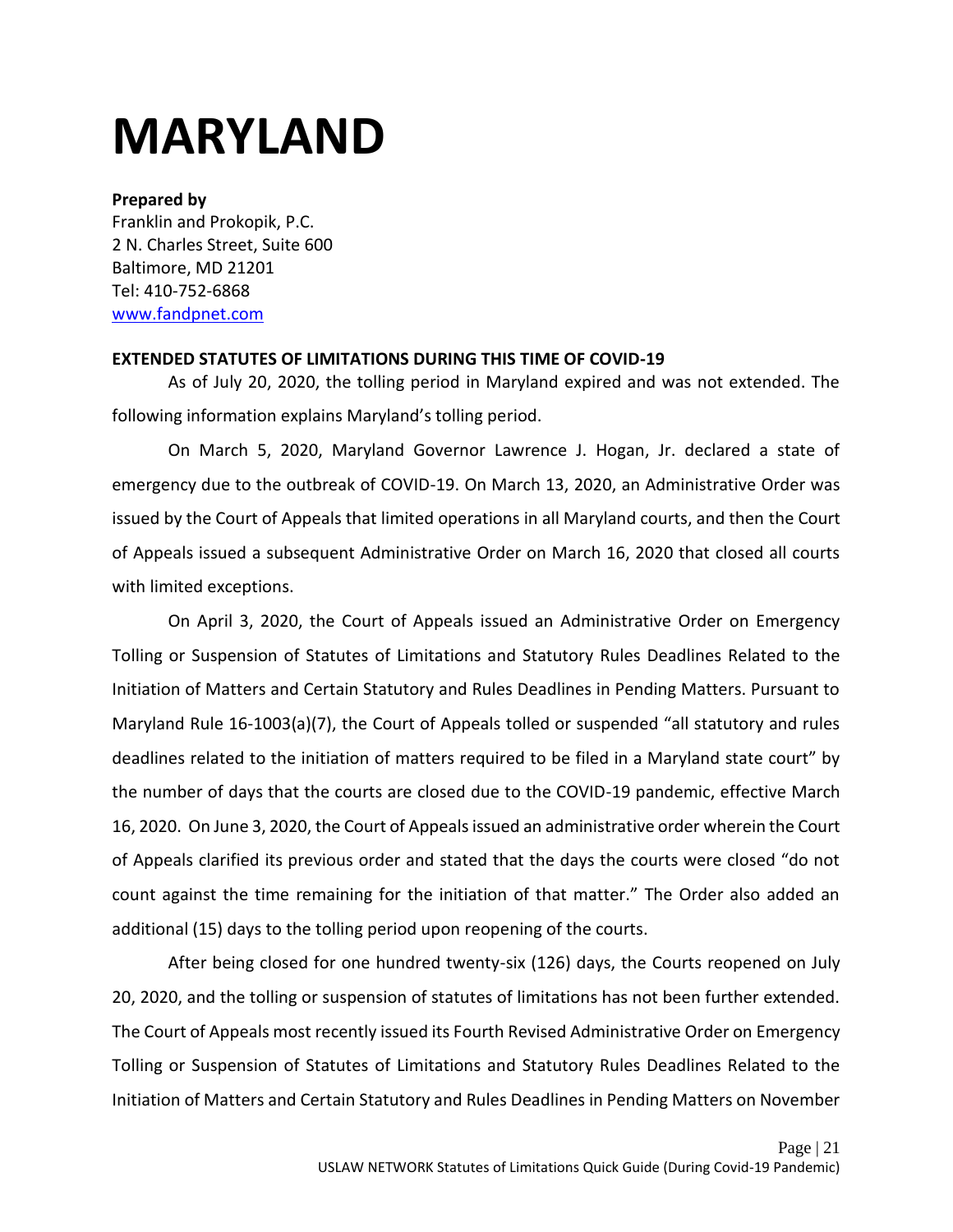12, 2020 and stated that even though jury trials were being suspended, the statutes of limitations were no longer tolled or suspended. The Court of Appeals reiterated that statutes of limitations were only tolled or suspended between March 16, 2020 and July 20, 2020 (the days the courts were closed). The Court of Appeals included the following example in its Administrative Orders: "if two days remained for the filing of a new matter on March 15, 2020, then two days would have remained upon the reopening of the offices of the clerks of court to the public on July 20, 2020. With the additional fifteen days, seventeen days would be left for a timely filing, beginning July 20, 2020."

## **TEMPORARY RULES EXTENDING TIME LIMITS TO SERVE COMPLAINTS AND/OR SPECIAL RULES RELATING TO METHODS OF SERVICE**

Under Maryland Rule 2-507, service of a summons in a Circuit Court proceeding must be made within one hundred twenty (120) days of filing of the complaint or an unserved defendant may be dismissed for lack of jurisdiction, and a defendant in a District Court action may be dismissed for lack of jurisdiction if not served within one year of the last issuance of a summons pursuant to Maryland Rule 3-507. Additionally, an action is subject to dismissal for lack of prosecution one (1) year after the last docket entry.

During the COVID-19 pandemic, any deadlines pursuant to Maryland Rules 2-507 or 3-507 set to expire between March 16, 2020 and July 20, 2020 were tolled under the April 3, 2020 Administrative Order. Under the June 3, 2020 Administrative Order, the tolling period for any Maryland Rule 2-507 or 3-507 deadlines was extended an additional sixty (60) days following the reopening of the courts on July 20, 2020.

As far as special rules for methods of service, there have not been changes made relating to methods of service.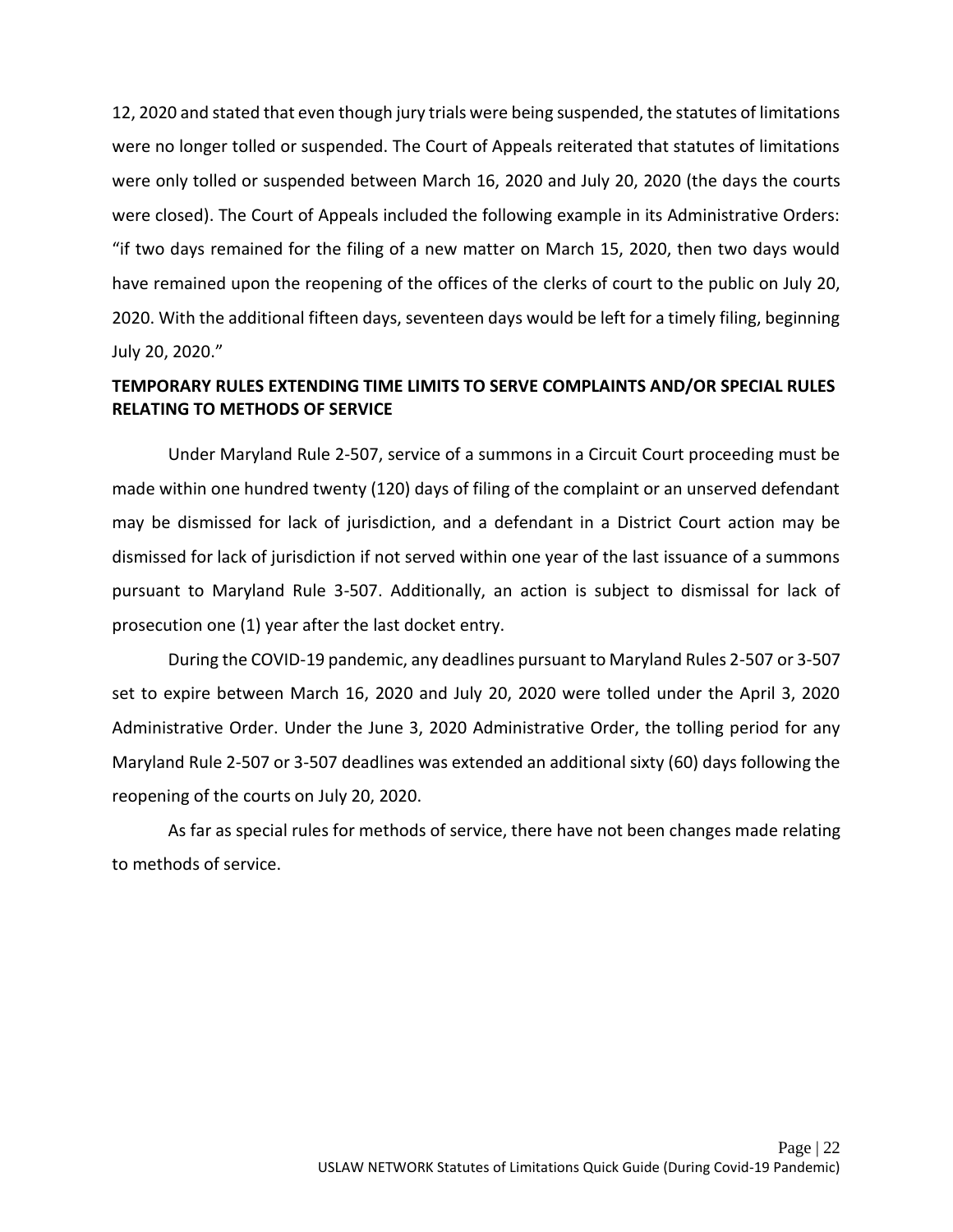# <span id="page-23-0"></span>**MASSACHUSETTS**

#### **Prepared by**

Michael D. Riseberg David B. Stanhill Rubin and Rudman LLP 53 State Street Boston, MA 02109 (617) 330-7000 Email: [mriseberg@rubinrudman.com](mailto:mriseberg@rubinrudman.com) Email: [DStanhill@rubinrudman.com](mailto:DStanhill@rubinrudman.com) [www.rubinrudman.com](http://www.rubinrudman.com/)

#### **EXTENDED STATUTES OF LIMITATIONS DURING THIS TIME OF COVID-19**

As of June 30, 2020, the tolling period in Massachusetts expired and was not extended. The following information explains Massachusetts's tolling period.

In response to the COVID-19 pandemic, the Massachusetts Supreme Judicial Court, pursuant to its superintendence authority, issued a series of orders which tolled all civil statutes of limitation and all deadlines set forth in statutes or court rules, standing orders, or guidelines, from March 17, 2020 through June 30, 2020. Under the SJC's orders, the same number of days remaining on a statute of limitation as of March 17, 2020 now remain as of July 1, 2020 before the statute of limitation expires. For example, if fourteen (14) days would have remained as of March 17, 2020, then fourteen (14) days will continue to remain as of July 1, 2020 before the statute of limitation expires. An additional effect of the SJC's orders appears to be that a statute of limitation that would otherwise have expired after June 30, 2020 will now be extended by a further 106 days.

In an order issued on June 24, 2020, the SJC stated that all civil statutes of limitation and all deadlines set forth in statutes or court rules, standing orders or guidelines "will not be tolled any further unless there is a new surge in COVID-19 cases in the Commonwealth and the SJC determines that a new or extended period of tolling is needed."

As explained above, the SJC's orders, insofar as they tolled civil statutes of limitation, were effective only through June 30, 2020.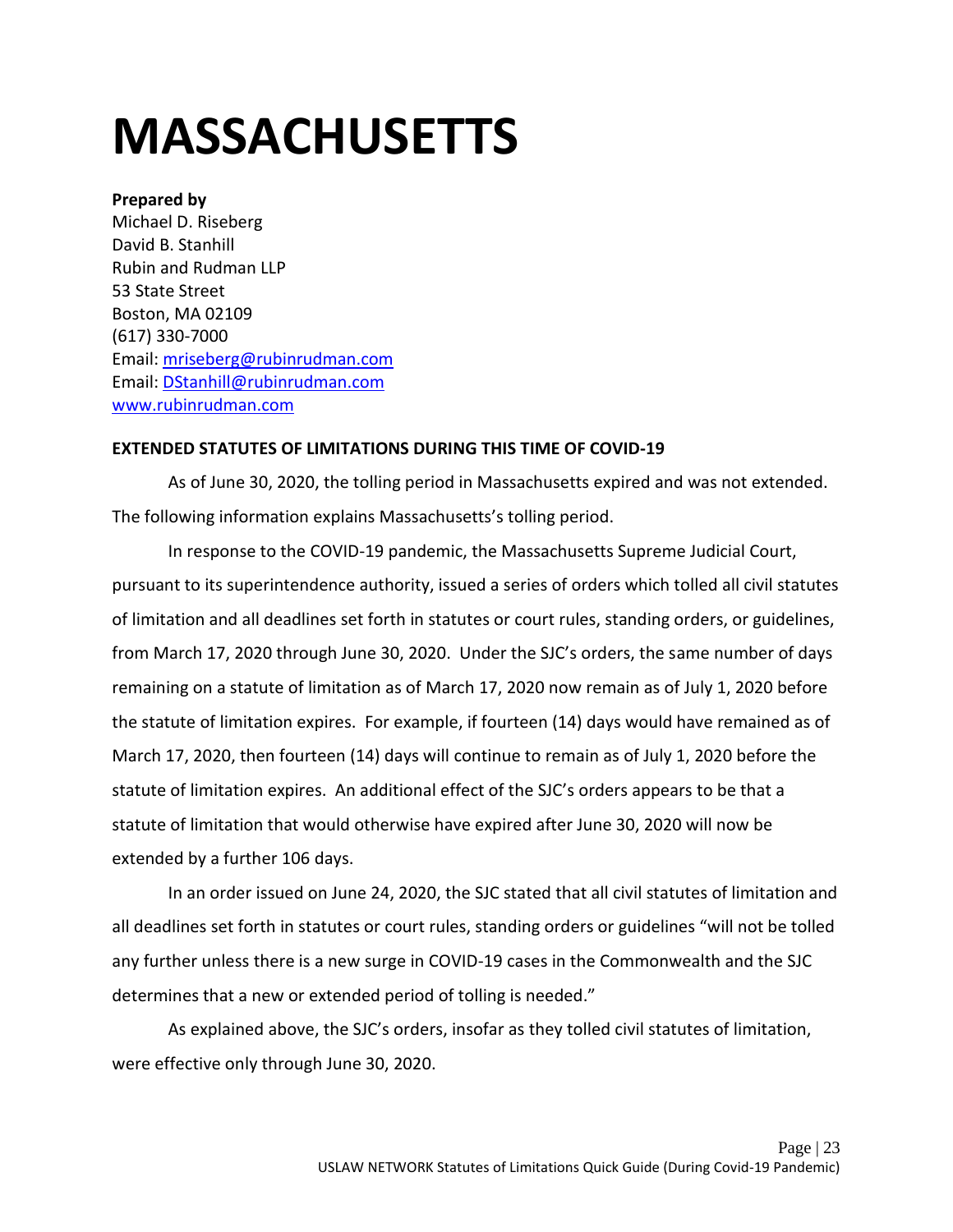### **TEMPORARY RULES EXTENDING TIME LIMITS TO SERVE COMPLAINTS AND/OR SPECIAL RULES RELATING TO METHODS OF SERVICE**

Under Rule 4(j) of the Massachusetts Rules of Civil Procedure, service of a summons and complaint must be made within ninety (90) days of filing the complaint. During the COVID-19 pandemic, if the ninety-day deadline was set to expire between March 17, 2020 and June 30, 2020 it would have been tolled under the SJC's orders issued on March 17, 2020, April 6, 2020, April 27, 2020, and May 26, 2020, respectively.

Under an order issued by the SJC on March 30, 2020, where a party is represented by an attorney whose email address has previously been provided on papers filed with the court concerning the case, pleadings may be served by email on the attorney of record. If no email address has been provided by an attorney of record, the attorney is required to "promptly communicate" the email address to all other attorneys of record and self-represented parties. Service by email is completed upon hitting "send" or equivalent, unless the person making service has notice that the email was not successfully transmitted. Attorneys of record are required to cooperate in the exchange of pleadings by email to accomplish the purpose of the SJC's March 30, 2020 order. Service of pleadings by email may not be made on a selfrepresented party unless the party consents in writing, including by email. The SJC's order regarding service by email remains in effect until further order of the Court.

## <span id="page-24-0"></span>**MICHIGAN**

## **Prepared by**  Bradley A. Wright Moriah Cheatham-Williams Roetzel & Andress, LPA 222 South Main Street Akron, OH 44308 Tel: (330)376-2700 Email: [bwright@ralaw.com](mailto:bwright@ralaw.com)  Email: [mcheathamwilliams@ralaw.com](mailto:mcheathamwilliams@ralaw.com) [www.ralaw.com](http://www.ralaw.com/)

### **EXTENDED STATUTES OF LIMITATIONS DURING THIS TIME OF COVID-19**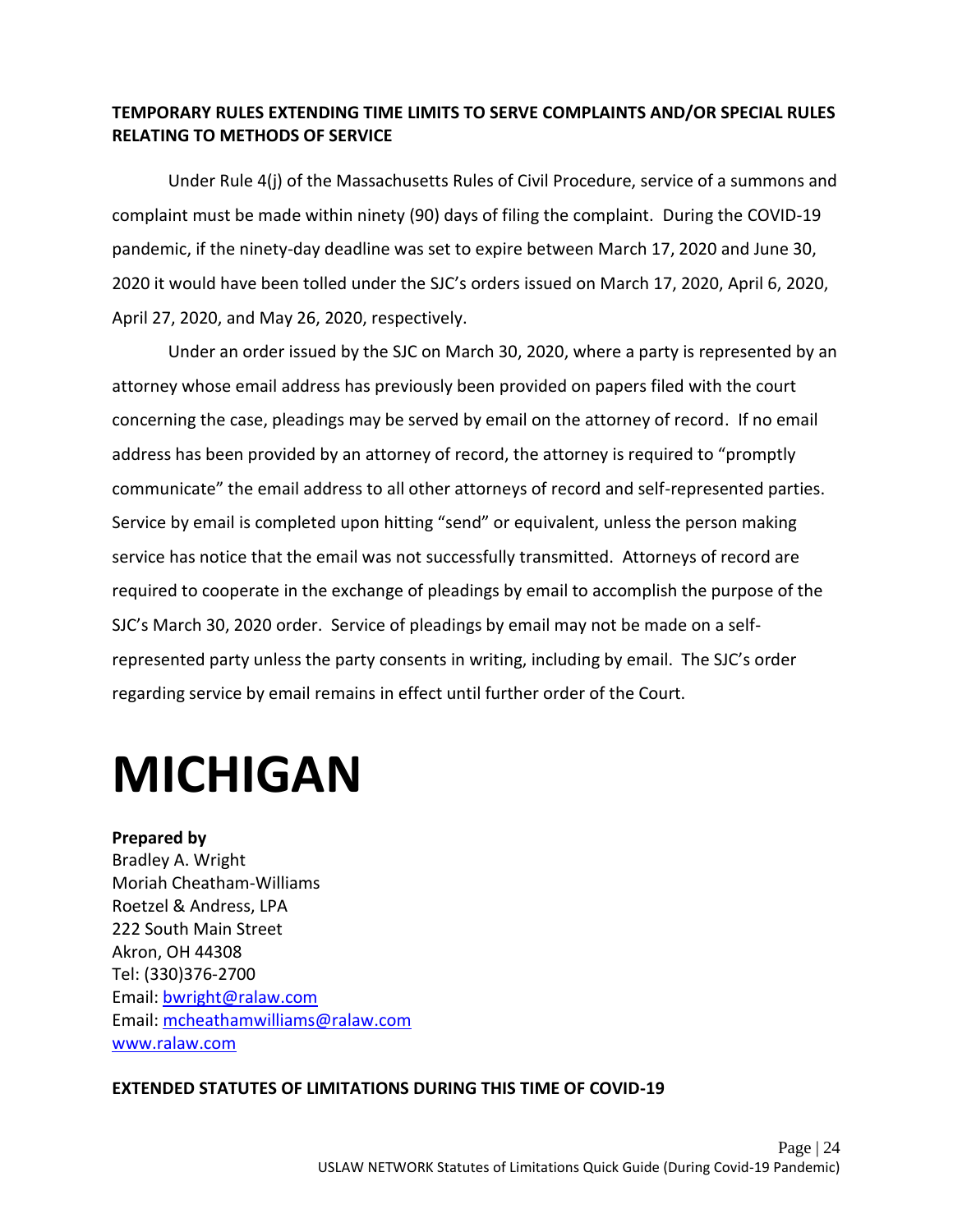As of June 20, 2020, the tolling period in Michigan expired and was not extended. The following information explains Michigan's tolling period.

On March 23, 2020, the Michigan Supreme Court filed Administrative Order No. 2020-3, and on March 26, 2020, the Court filed Administrative Order No. 2020-4. These orders were intended to work in conjunction with Governor Gretchen Whitmer's Executive Order No. 2020- 21, which took effect on March 24, 2020. The Court's orders effectively tolled the deadlines for filing civil and probate cases, and froze the time for filing applications, original actions, brief, answers, replies, and motions in the Michigan Court of Appeals and Michigan Supreme Court.

The Court's orders allowed parties the same number of days to file their documents after the Governor's order expired as the parties would have had when the order was issued. Time periods that would have started while the Governor's order was in effect did not start until Governor's order expired.

On June 12, 2020, the Court rescinded their Orders 2020-3 and 2020-4 effective June 20, 2020, and the filing deadlines for civil and probate cases resumed on June 20, 2020. Cases that began before the Court's orders went into effect had the same number of days to file as when the order went into effect on March 23, 2020. All other cases had the full periods for filing starting June 20, 2020.

As explained above, the duration of Orders 2020-3 and 2020-4 were only effective until June 20, 2020.

### **TEMPORARY RULES EXTENDING TIME LIMITS TO SERVE COMPLAINTS AND/OR SPECIAL RULES RELATING TO METHODS OF SERVICE**

Under Michigan Court Rules of Civil Procedure, service of a summons must be made within 91 days after issuance. Pursuant to Administrative Order No. 2020-9, the deadline for an expiration of a summons were temporarily extended 80 days during the period between March 24, 2020, and June 12, 2020.

The Court also advised in Administrative Order No. 2020-9, that all service of process under Rule MCR 2.107 (C) must be performed using electronic means to the greatest extent possible. Email transmission does not require agreement by the other party during the effective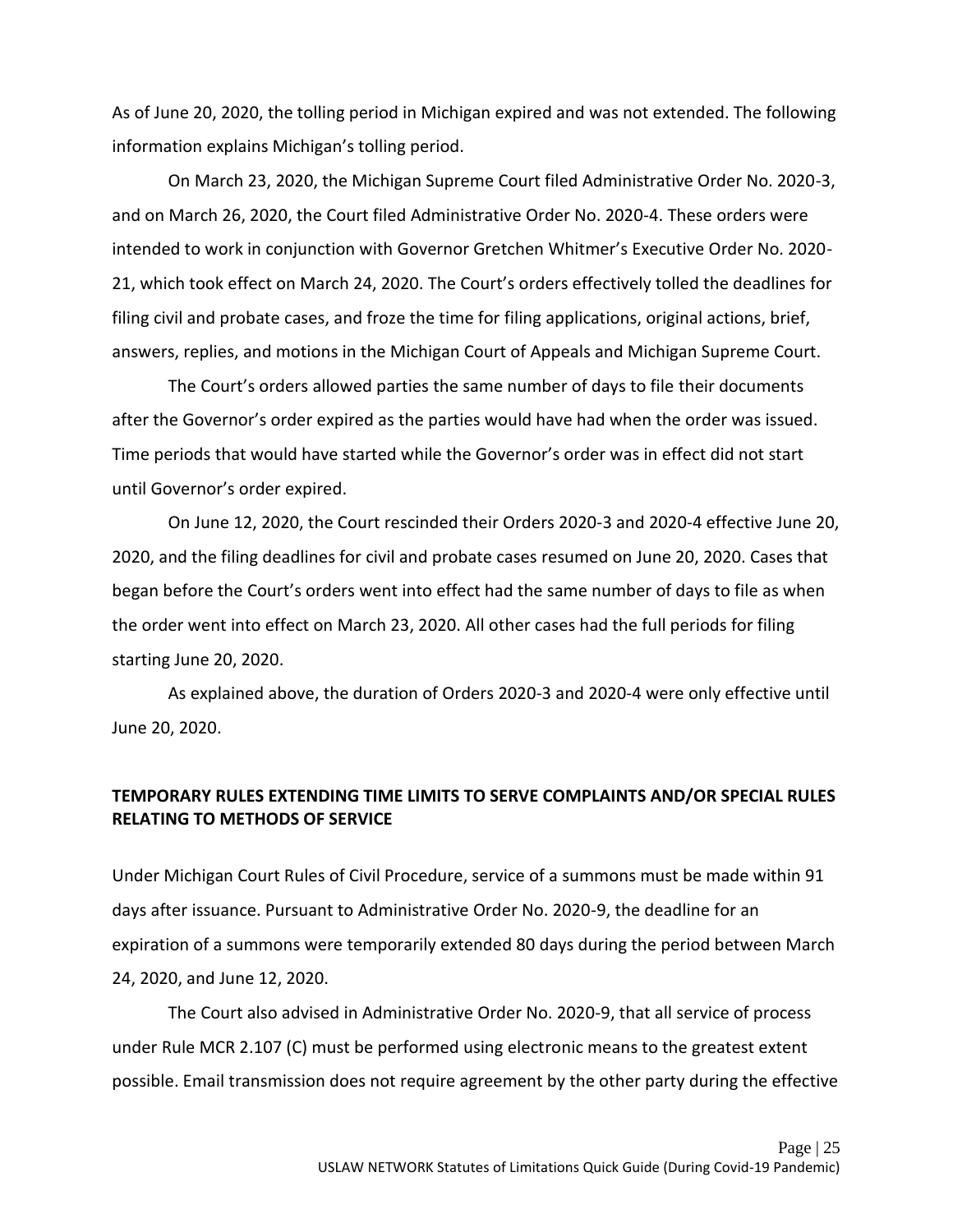period of the order. Administrative Order No. 2020-9 is still in effect with regards to performing electronic service under Rule MCR 2.107 (C).

## <span id="page-26-0"></span>**MINNESOTA**

#### **Prepared by**

Mark A. Solheim Wendy M. Merritt Larson • King, LLP 30 East Seventh Street, Suite 2800 Saint Paul, MN 55101 Tel: (651) 312-6500 Email: [msolheim@larsonking.com](mailto:msolheim@larsonking.com) Email: [wmerritt@larsonking.com](mailto:wmerritt@larsonking.com) [www.larsonking.com](http://www.larsonking.com/)

#### **EXTENDED STATUTES OF LIMITATIONS DURING THIS TIME OF COVID-19**

As of November 30, 2020, the tolling period in Minnesota remains extended. The following information explains Minnesota's tolling period.

On April 15, 2020, Governor Tim Walz signed into law HF 4556, which suspended all civil court filing deadlines, statutes of limitations, and other time periods prescribed by state law. Specifically, the legislation tolled statutory deadlines that govern district and appellate court proceedings until 60 days after the end of the peacetime emergency or February 15, 2021, whichever is earlier. 2020 Minn. Laws ch. 74, art. 1, sec. 16. The COVID-19 Peacetime Emergency declared on March 13, 2020, has been extended through December 14, 2020, and may be extended further. Emergency Exec. Order 20-97 (Nov. 12, 2020).

On April 17, 2020, the Minnesota Judicial Branch clarified that although the legislation tolls statutory deadlines, it does noes not toll deadlines imposed by court procedural rules, such as the Minnesota Rule of Civil Procedure or the Minnesota Rules of Criminal Procedure, including the speedy trial deadlines in Criminal Rules 6.06 and 11.09. The courts also clarified that in the event a timeline is included in both statute and court rule, substantive timelines are governed by statute and procedural timelines are governed by court rules. Further, the appellate courts are authorized to grant reasonable extensions of the deadlines established by court rule to initiate an appeal or a request for review, up to a maximum of 30 days. *Order Governing the Operations of the Minnesota Judicial Branch Under Emergency Executive Order Nos. 20-53, 20-56*, No. ADM20-8001 (May 15, 2020). This authority will be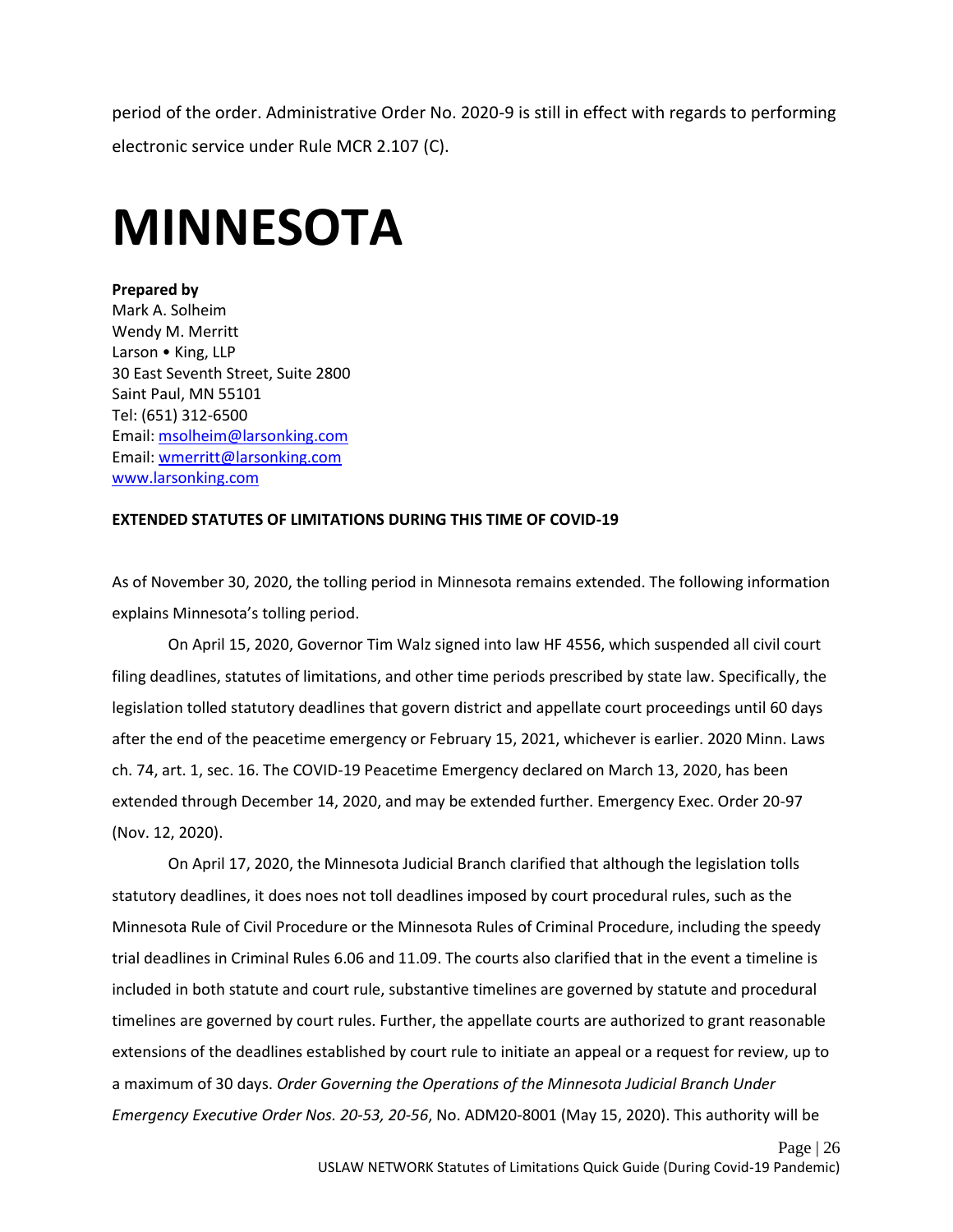rescinded effective January 1, 2021. *Order Governing the Continuing Operations of the Minnesota Judicial Branch*, No. ADM20-8001 (Nov. 20, 2020).

### **TEMPORARY RULES EXTENDING TIME LIMITS TO SERVE COMPLAINTS AND/OR SPECIAL RULES RELATING TO METHODS OF SERVICE**

Under the Minnesota Rules of Civil Procedure, service by publication is deemed complete 21 days after first publication. Effective May 18, 2020, for service by publication, the Minnesota Judicial Council approved that the content of the notice may be changed from "appear in court on this date" to "contact court administration by this date." Civil Transitional Case Strategies (ed. May 22, 2020).

Through January 31, 2021, unless required by court rule to file through an electronic case filing system, parties must continue to use U.S. mail, or in the district court, fax, for filings; may use a drop box designated by court administration for in-person filings, if available; and if use is authorized by court administration, may submit filings by e-mail. *Order Governing the Continuing Operations of the Minnesota Judicial Branch*, No. ADM20-8001 (Nov. 20, 2020).

## <span id="page-27-0"></span>**MISSISSIPPI**

### **Contacts**

Copeland, Cook, Taylor and Bush, P.A. Carr Allison 1076 Highland Colony Parkway 1319 26th Avenue Concourse 600, Suite 200 Gulfport, MS 39501 Ridgeland, MS 39157 228-864-1060 (601) 856-7200 [www.carrallison.com](https://www.carrallison.com/) [www.copelandcook.com](http://www.copelandcook.com/)

Mississippi has not extended statutes of limitations rules during this time of COVID-19.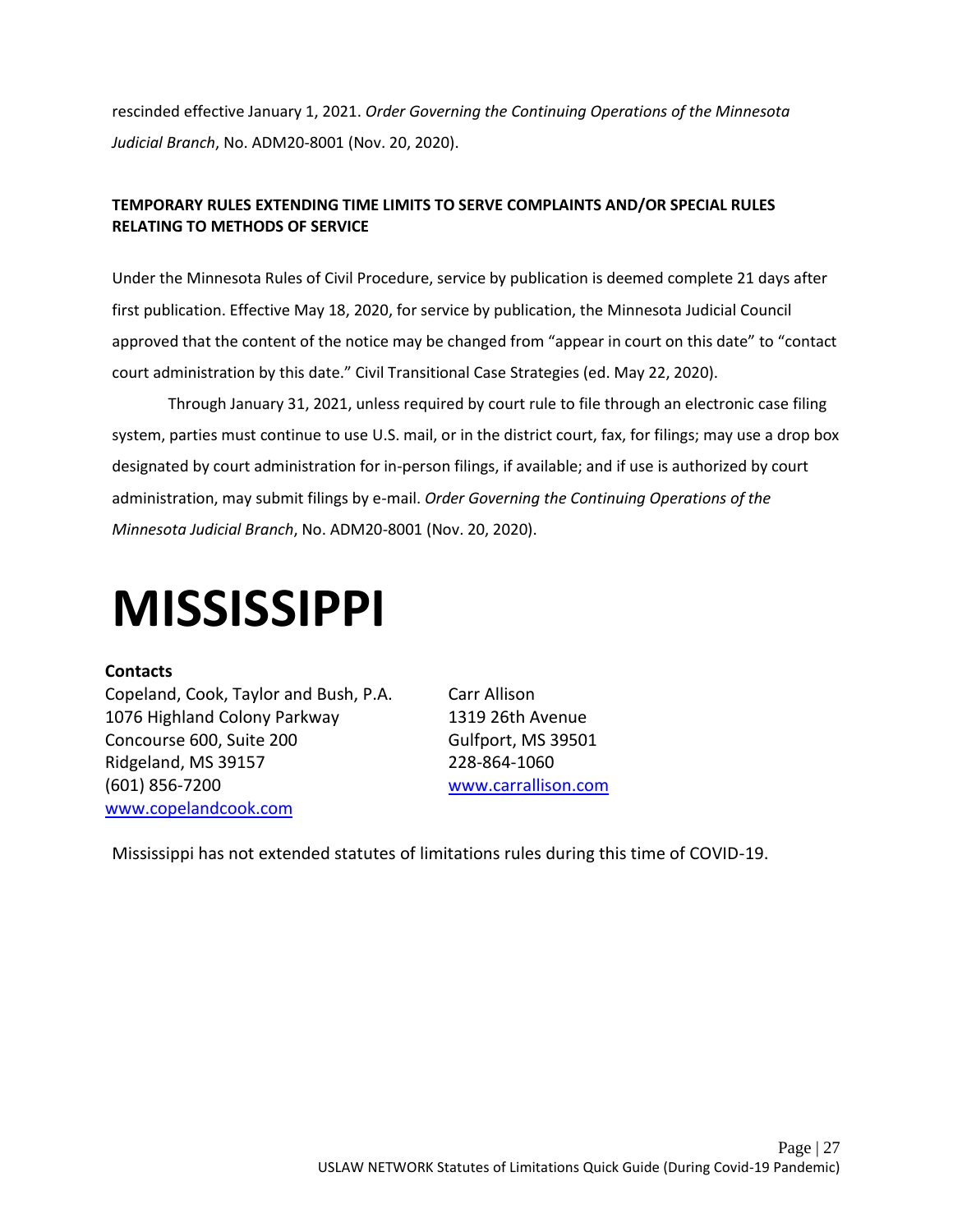# <span id="page-28-0"></span>**MISSOURI**

### **Prepared by:**

Dysart Taylor Cotter & McMonigle, P.C. 4420 Madison Avenue, Suite 200 Kansas City, MO 64111 Tel: (816) 931-2700 **[www.dysarttaylor.com](http://www.dysarttaylor.com/)**

Missouri has not extended statutes of limitations rules during this time of COVID-19.

## <span id="page-28-1"></span>**MONTANA**

**Prepared by:** Davis, Hatley, Haffeman & Tighe, P.C. 101 River Drive North Milwaukee Station, 3rd Floor Great Falls, MT 59401 406.761.5243 [www.dhhtlaw.com](http://www.dhhtlaw.com/)

Montana has not extended statutes of limitations rules during this time of COVID-19.

## <span id="page-28-2"></span>**NEBRASKA**

## **Prepared by:**

Baird Holm LLP 1700 Farnam Street Suite 1500 Omaha, NE 68102-2068 402.344.0500 [www.bairdholm.com](http://www.bairdholm.com/)

Nebraska has not extended statutes of limitations rules during this time of COVID-19.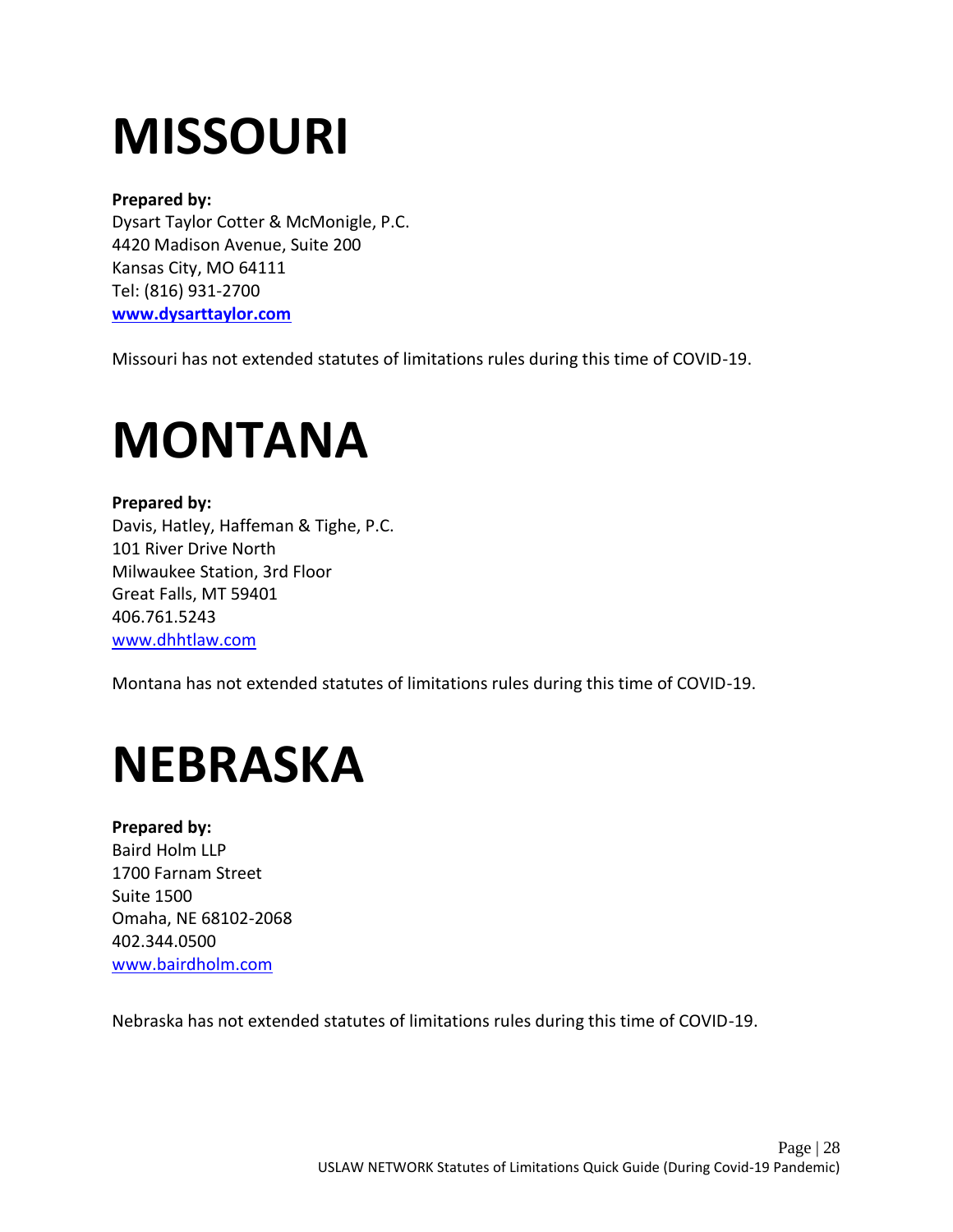## <span id="page-29-0"></span>**NEVADA**

### **Prepared by**

Gregory M. Schulman Aileen Cohen Thorndal, Armstrong, Delk, Balkenbush & Eisinger 1100 E. Bridger Ave. Las Vegas, NV 89101 Tel: (702) 366-0622 Email: [gschulman@thorndal.com](mailto:gschulman@thorndal.com)  Email: [acohen@thorndal.com](mailto:acohen@thorndal.com) [www.thorndal.com](http://www.thorndal.com/)

### **EXTENDED STATUTES OF LIMITATIONS DURING THIS TIME OF COVID-19**

On April 1, 2020, Governor Steve Sisolak signed Declaration of Emergency Directive 009 (Revised) which tolled all statutorily established time requirements, including statute of limitations, during the COVID-19 emergency.

Pursuant to Declaration of Emergency Directive 009 (Revised), "Any specific time limit set by state statute or regulation for the commencement of any legal action is hereby tolled from the date of this Directive [April 1, 2020] until 30 days from the date the state of emergency declared on March 12, 2020 is terminated."

The directive did not specify what types of cases it applies to. Based on the directive language indicating it applies to "Any specific time limit," its application is broad and should apply to any criminal, civil, or administrative time limitations imposed by the Nevada Revised Statutes and all Nevada regulations.

The Governor's Emergency Directive 026 terminated the tolling of statutes of limitations as of July 31, 2020. Thus, 142 days (over 4 months) should be added to the statute of limitations for any matter filed after March 12, 2020.

# <span id="page-29-1"></span>**NEW HAMPSHIRE**

**Prepared by**  Noble F. Allen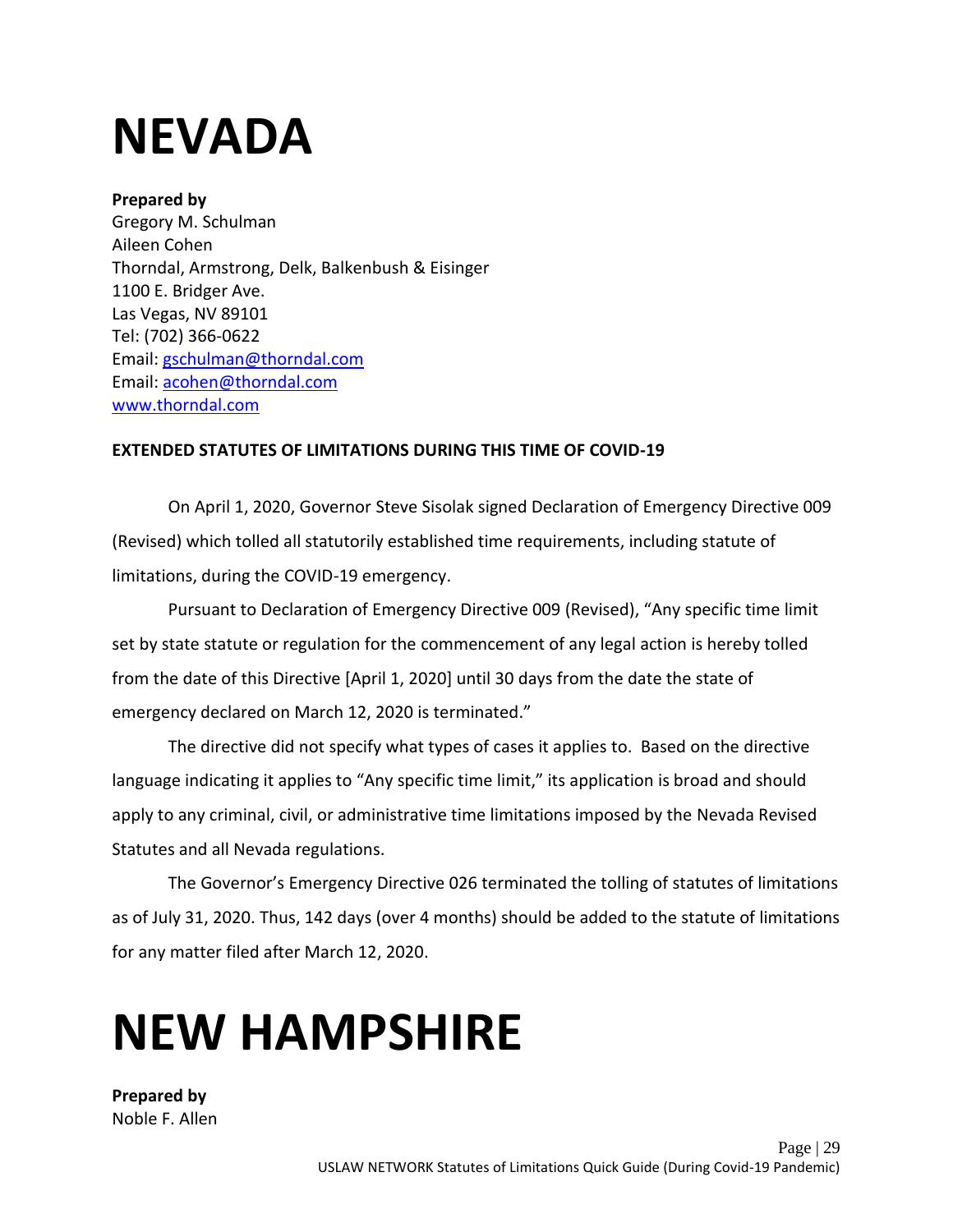Owen R. Graham Hinckley, Allen & Snyder LLP 650 Elm Street, Suite 500 Manchester, NH 03101 Tel: (603) 376-2700 Email: [nallen@](mailto:nallen)hinckleyallen.com Email: [ograham@hinckleyallen.com](mailto:ograham@hinckleyallen.com) [www.hinckleyallen.com](http://www.hinckleyallen.com/)

#### **EXTENDED STATUTES OF LIMITATIONS DURING THIS TIME OF COVID-19**

As of May 4, 2020, the Court's orders extending court deadlines and statutes of limitations and repose in New Hampshire expired. The following information explains New Hampshire's extensions to statutes of limitations.

On March 16, 2020, the New Hampshire Supreme Court filed its Order Suspending In-Person Court Proceedings. This order was issued following Governor Chris Sununu's March 13, 2020 emergency declaration. The Court's order extended deadlines set forth in court rules, court orders, statutes, ordinances, administrative rules, administrative orders or otherwise that were set to expire between March 16 and April 6, 2020 to April 7, 2020. The Order further extended any statues of limitations or repose that were set to expire between March 16 and April 6, 2020 to April 7, 2020.

Deadlines and statutes of limitations and repose periods were further extended via subsequent Court order on March 28, 2020. By that order, deadlines between April 7 and May 3, 2020 were extended to May 4, 2020.

No further extensions were ordered.

## **TEMPORARY RULES EXTENDING TIME LIMITS TO SERVE COMPLAINTS AND/OR SPECIAL RULES RELATING TO METHODS OF SERVICE**

Under the Rules of the New Hampshire Superior Court, service of a summons must be made by the court-ordered date shown on the Summons packet. Proof of service must then be filed within 21 days following the service deadline. Pursuant to the New Hampshire Supreme Court's Order Suspending In-Person Court Proceedings, any deadline for service of a summons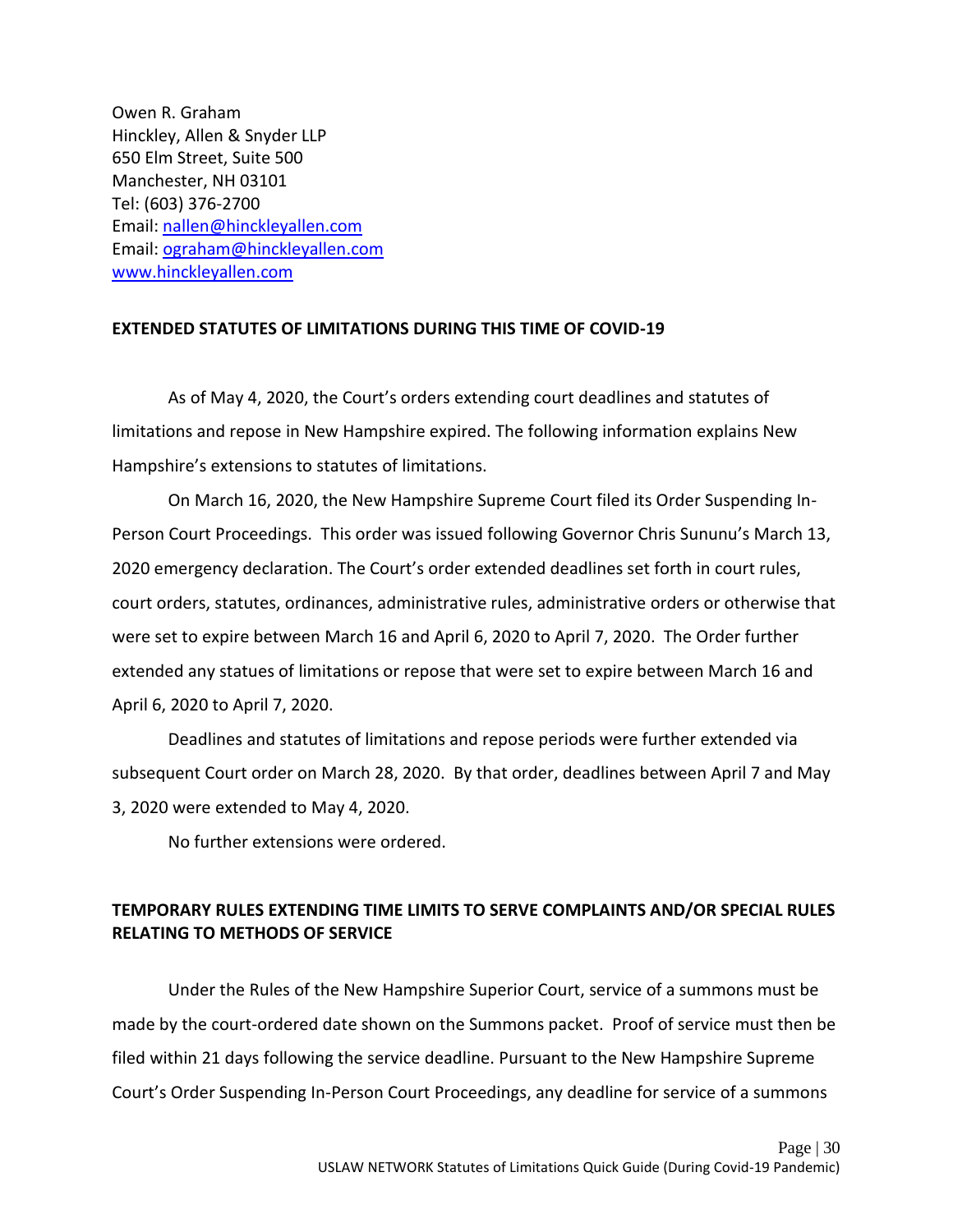set to expire between March 16 and April 6, 2020 was extended to April 7, 2020. This deadline was further extended to May 4, 2020 via subsequent court order.

As of May 4, 2020, no further extensions to service deadlines were ordered.

## <span id="page-31-0"></span>**NEW JERSEY**

**Prepared by**  Kevin R. Gardner Thomas D. Forrester, Jr. Connell Foley LLP 56 Livingston Avenue Roseland, NJ 07068 Tel: (973) 535-0500 Email: [kgardner@connellfoley.com](mailto:kgardner@connellfoley.com) Email: [tforrester@connellfoley.com](mailto:tforrester@connellfoley.com) [www.connellfoley.com](http://www.connellfoley.com/)

### **EXTENDED STATUTES OF LIMITATIONS DURING THIS TIME OF COVID-19**

As of May 10, 2020, the tolling period in New Jersey expired and was not extended. The following information explains New Jersey's tolling period.

On March 17, 2020, The New Jersey Supreme Court filed an Order which stated that the time period of March 16 through March 27, 2020 shall be deemed a legal holiday for the computation of time periods under the Rules of Court, including under any statute of limitations for matters in all courts. On March 27, 2020, The New Jersey Supreme Court filed an Omnibus Order extending the applicability of various interim measures enacted to that point, including the tolling of statutes of limitations through April 26, 2020. On April 24, 2020, statutes of limitations were again tolled by a Second Omnibus Order of the Supreme Court through May 10, 2020. The tolling of the statutes of limitation concluded on May 10, 2020, as confirmed by the New Jersey Supreme Court's May 28, 2020 Third Omnibus Order. The tolling of statutes of limitations has not been extended beyond May 10, 2020.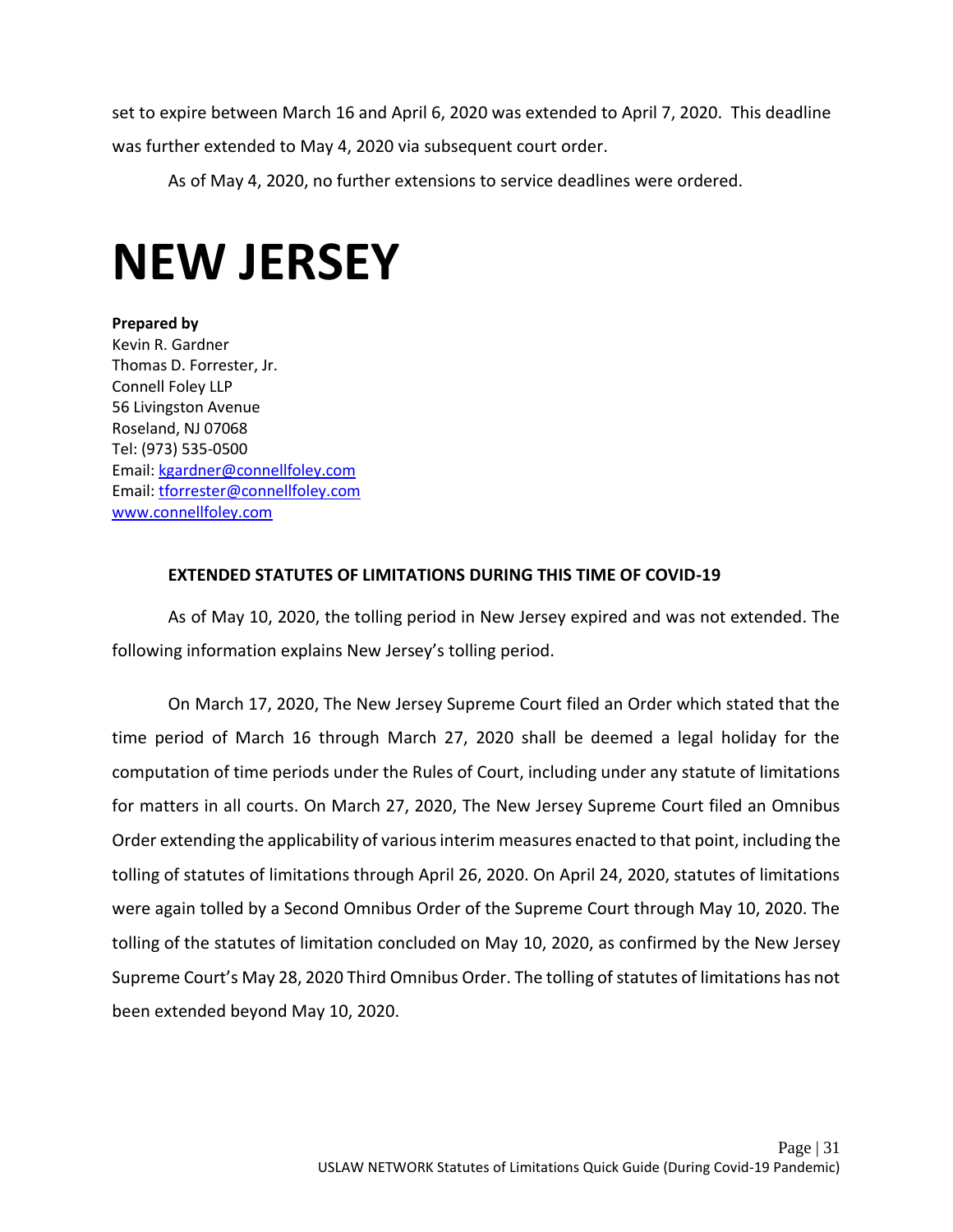### **TEMPORARY RULES EXTENDING TIME LIMITS TO SERVE COMPLAINTS AND/OR SPECIALS RULES RELATING TO METHODS OF SERVICE**

Under the New Jersey Rules of Civil Procedure, a summons must be issued within 15 days of the Track Assignment Notice. The March 27, 2020 Omnibus Order extended the time period for the issuance of a summons to within 60 days of the Track Assignment Notice for notices issued from March 16 through April 26, 2020. Subsequently, in the New Jersey Supreme Court's April 24, 2020 Second Omnibus Order, the time period for issuance of a summons was extended to within 30 days of the Track Assignment Notice for notices issued from April 27 through May 31, 2020.

The New Jersey Supreme Court has relaxed the Rules of Civil Procedure by Order dated April 7, 2020 to permit the electronic service of process by email on the State of New Jersey. This remains in effect.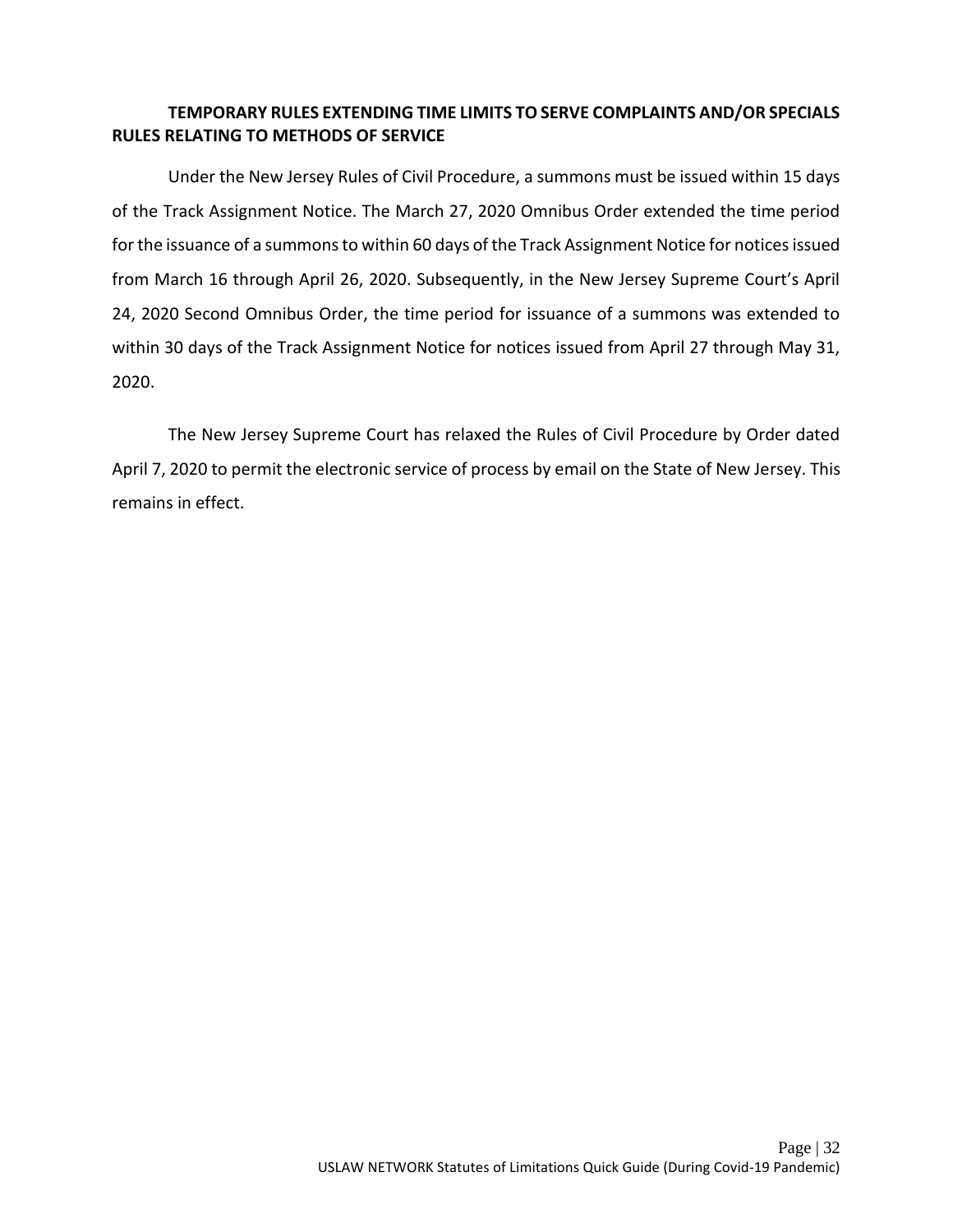# <span id="page-33-0"></span>**NEW MEXICO**

## **Prepared by:** Modrall Sperling P.O. Box 2168 | Albuquerque, NM 87103-2168 500 4th St. NW, Ste. 1000 | Albuquerque, NM 87102 O: 505.848.1800 [www.modrall.com](http://www.modrall.com/)

New Mexico has not extended statutes of limitations during this time of COVID-19.

New Mexico has not put in temporary rules extending time limits to serve complaints nor

special rules relating to methods of service.

## <span id="page-33-1"></span>**NEW YORK**

## **Prepared by**  Matthew Paris Barclay Damon LLP 2000 Five Star Bank Plaza 100 Chestnut Street Rochester, NY 14604 Tel: (585) 295-4484 Email: mparis@barclaydamon.com [www.barclaydamon.com](https://www.barclaydamon.com/)

## **EXTENDED STATUTES OF LIMITATIONS DURING THIS TIME OF COVID-19**

As of November 3, 2020, the tolling period in New York expired and was not extended. The following information explains New York's tolling period.

On March 20, 2020, New York State Governor Andrew Cuomo issued Executive Order 202.8 tolling "any specific time limit for the commencement, filing, or service of any legal action, notice, motion, or other process or proceeding, as prescribed by the procedural laws of the state" from the entry of the order through a specified date, which was continually extended by subsequent executive orders. On October 4, 2020, the Governor issued Executive Order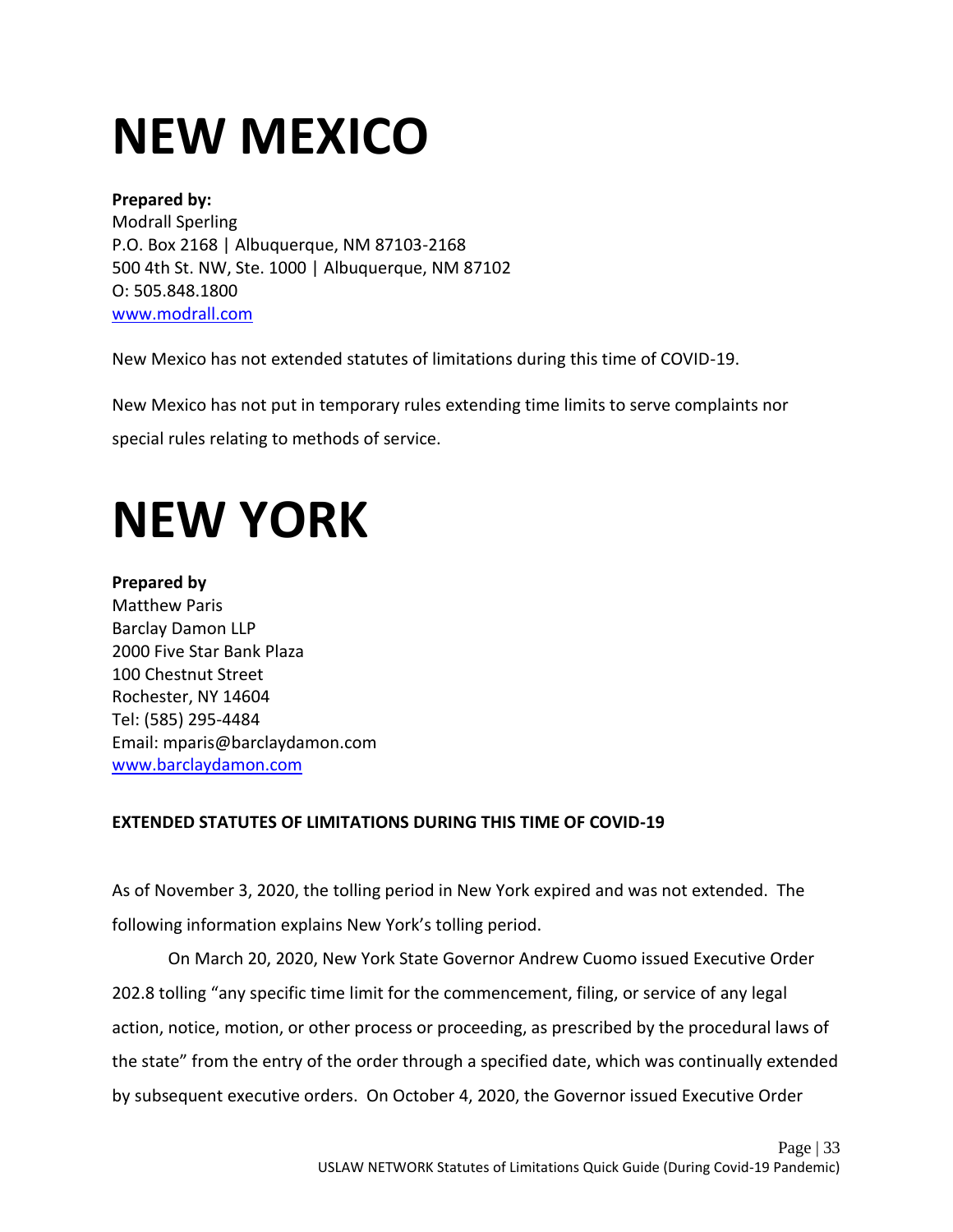202.67, which continued the tolling period through November 3, 2020, but provided that after that date, the statute of limitations "for any civil case" would no longer be tolled. Executive Order 202.72 expressly confirmed that the tolling period would not be extended for civil cases.

## **TEMPORARY RULES EXTENDING TIME LIMITS TO SERVE COMPLAINTS AND/OR SPECIAL RULES RELATING TO METHODS OF SERVICE**

In response to the COVID-19 pandemic, the Chief Administrative Judge for the State of New York's Unified Court System issued administrative orders requiring represented parties to commence new matters, proceed in pending matters, and to serve papers *exclusively* by electronic filing through NYSCEF [New York State Courts Electronic Filing System]. Where filing through NYSCEF was unavailable, represented parties were generally required to commence new matters exclusively by mail and to file papers through the Unified Court System's Electronic Document Delivery System (EDDS) or by mail, and to serve papers (other than commencement documents) by electronic means or by mail.

On November 4, 2020, the Chief Administrative Judge issued AO/267/20 superseding prior orders. The AO permitted parties to "commence new matters and proceed in pending matters by any means of filing and service normally permitted under statute and court rule" with the caveat that "in-person filing by represented parties shall not be permitted in courts and locations where the appropriate Deputy Chief Administrative Judge has concluded that such filing is inconsistent with the health and safety needs of the public and court personnel." The Chief Administrative Judge "strongly urged [litigants] to avoid in-person filing and service wherever possible during the ongoing COVID-19 health emergency, and to rely instead on NYSCEF, EDDS, and mail filing and/or service, where permitted."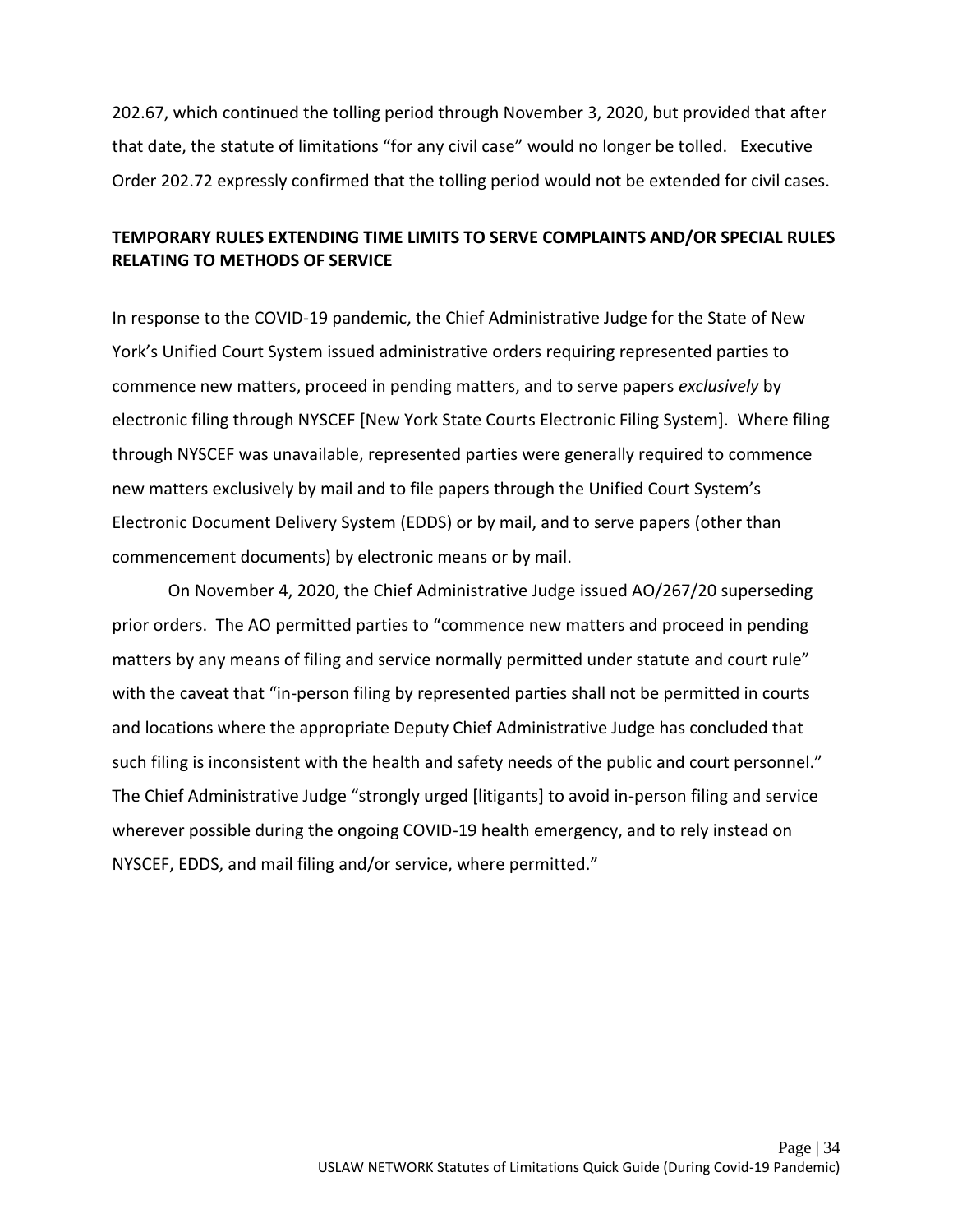# <span id="page-35-0"></span>**NORTH CAROLINA**

### **Prepared by**

Sarah V. Fritsch Poyner Spruill LLP 301 S. College Street, Suite 2900 Charlotte, NC 28202 Tel: (704)342-5328 Email: sfritsch@poynerspruill.com www.poynerspruill.com

### **EXTENDED DEADLINES DURING THIS TIME OF COVID-19**

The following information explains North Carolina's extension of filing and court-related deadlines in response to the public health threat posed by COVID-19.

On March 27, 2020, the North Carolina Supreme Court entered an order pursuant to Article IV, Section 13(2) of the Constitution of North Carolina, which provided that all deadlines imposed by the Rules of Appellate Procedure that fell between March 27, 2020 and April 30, 2020, inclusive of those dates, were extended for 60 days.

North Carolina Supreme Court Chief Justice Cheri Beasley entered a series of emergency orders extending time for filing and other acts due and periods of limitation in the trial courts pursuant to N.C.G.S. § 7A-39(b)(1). The most recent order addressing the general extensions in the trial courts was entered on May 21, 2020, and provided for the following:

Filings in civil cases that were due between March 16, 2020 and June 1, 2020, inclusive of those dates, were timely if filed before the close of business on June 1, 2020. Filings that were due pursuant to statute of limitation or statute of repose between March 16, 2020 and July 31, 2020, inclusive of those dates, were timely if filed before the close of business on July 31, 2020. Filings in criminal matters that were due between March 16, 2020 and July 31, 2020, inclusive of those dates, were timely if filed before the close of business on July 31, 2020.

Additionally, on May 30, 2020, Justice Beasley entered an order clarifying that notices of appeal due to be filed between March 13, 2020 and June 1, 2020, inclusive of those dates, were timely if filed by June 30, 2020.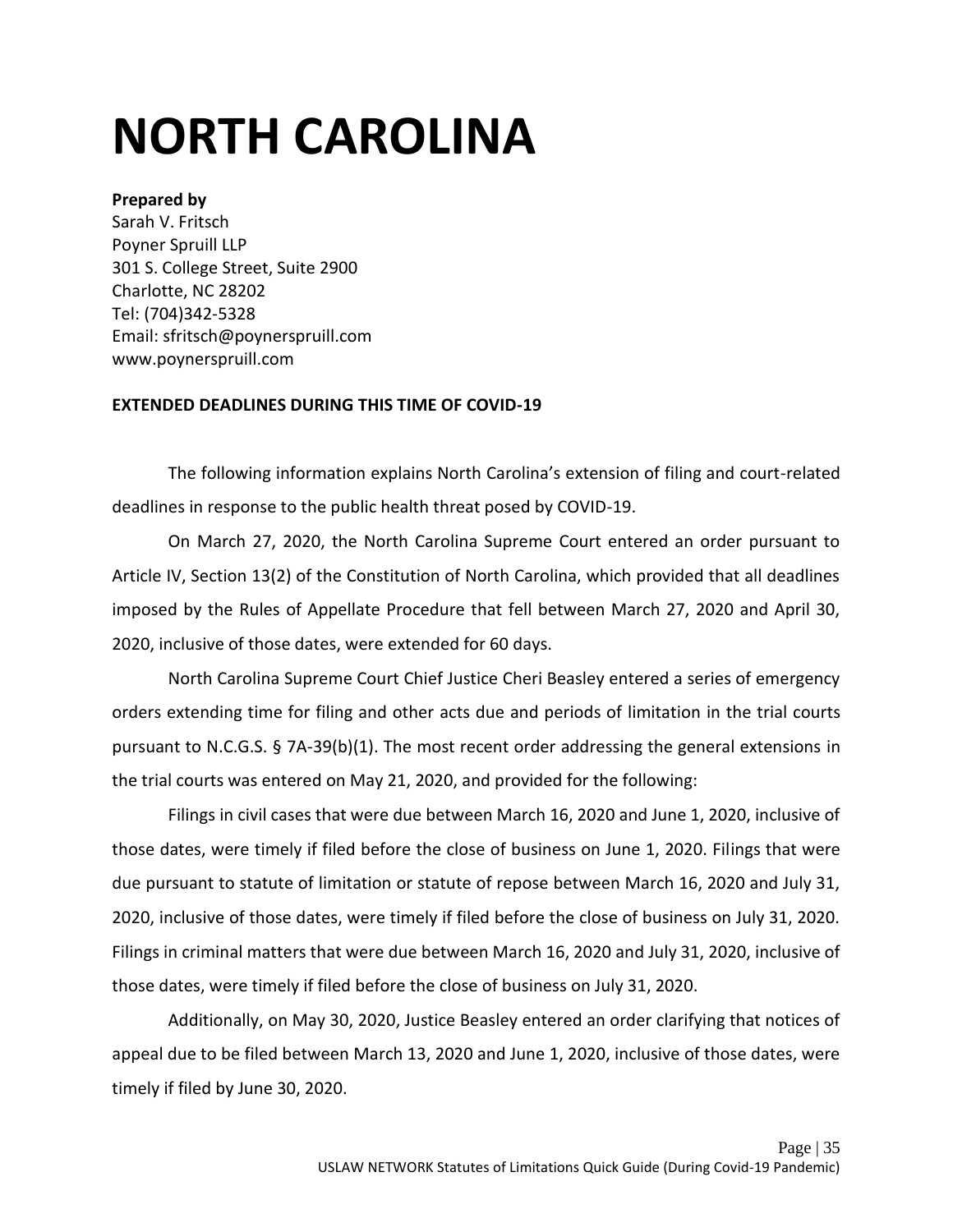### **TEMPORARY RULES EXTENDING TIME LIMITS TO SERVE COMPLAINTS AND/OR SPECIAL RULES RELATING TO METHODS OF SERVICE**

Refer to the above explanations regarding extensions of time limits which do not specifically address service but outline all extensions granted for acts due.

On April 2, 2020, Justice Beasley entered an order containing Emergency Directive 6, which provided that service required under Rule 5 of the North Carolina Rules of Civil Procedure may be made electronically on a party or a party's attorney. This emergency directive expired on September 30, 2020. However, on October 1, 2020, modifications to N.C.G.S. § 1A-1, 5(b) went into effect which provide for an electronic filing system and allowance of electronic service.

# <span id="page-36-0"></span>**NORTH DAKOTA**

### **Prepared by**

Ebeltoft . Sickler . Lawyers PLLC 2272 Eighth Street West Dickinson, ND 58601 tel 701.225.LAWS (5297) [www.ndlaw.com](http://www.ndlaw.com/)

North Dakota court orders specifically state that they do NOT toll or extend any statutes of limitation in civil cases, thus North Dakota does not have any statute of limitations rules during this time of COVID-19.

# <span id="page-36-1"></span>**OHIO**

### **Prepared by**

Bradley A. Wright Moriah Cheatham-Williams Roetzel & Andress, LPA 222 South Main Street Akron, OH 44308 Tel: (330)376-2700 Email: [bwright@ralaw.com](mailto:bwright@ralaw.com)  Email: [mcheathamwilliams@ralaw.com](mailto:mcheathamwilliams@ralaw.com) [www.ralaw.com](http://www.ralaw.com/)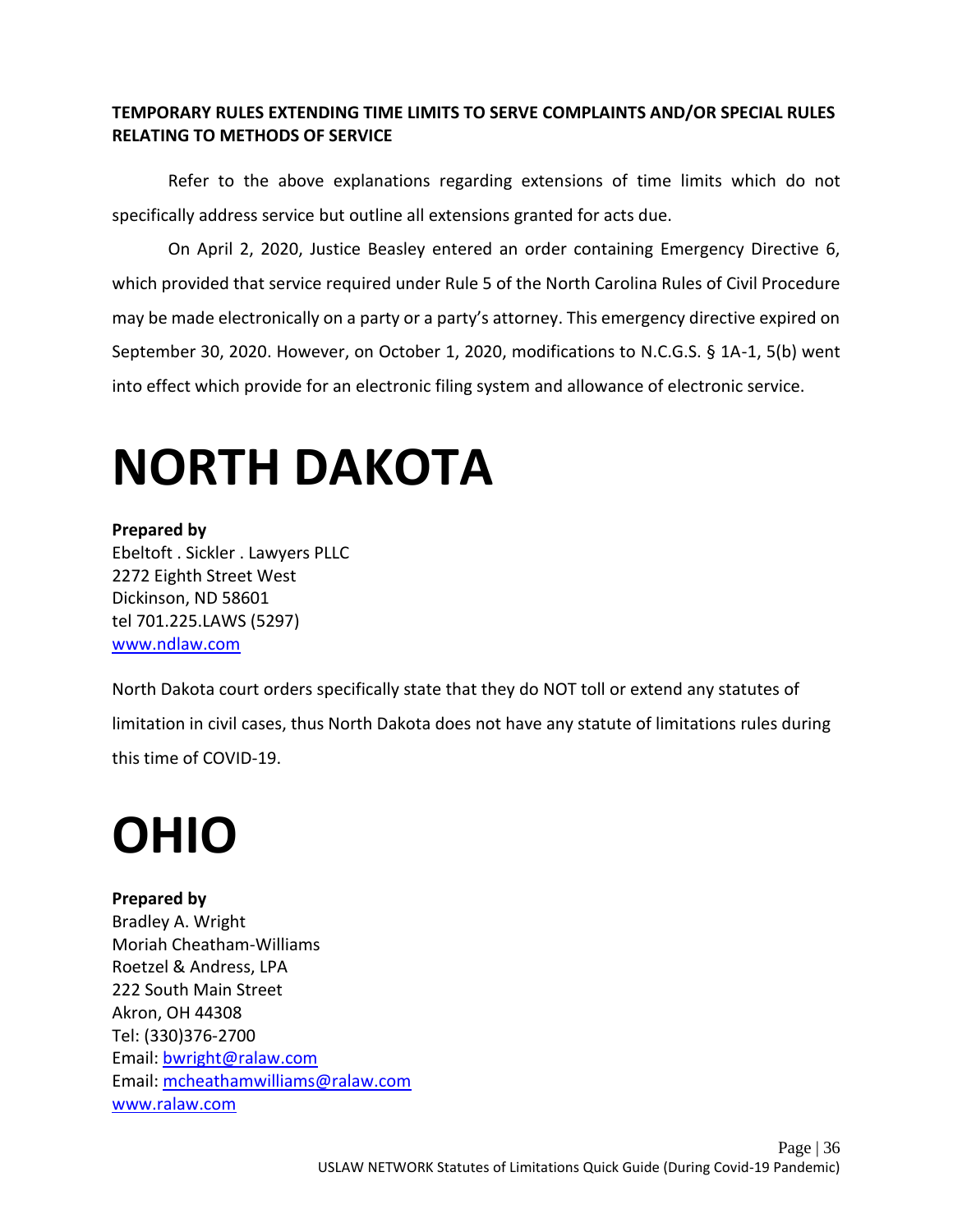#### **EXTENDED STATUTES OF LIMITATIONS DURING THIS TIME OF COVID-19**

As of July 30, 2020, the tolling period in Ohio expired and was not extended. The following information explains Ohio's tolling period.

On March 27, 2020, Governor Mike DeWine signed Am. Sub. H.B. 197 which tolled all statutorily established time requirements, including statute of limitations, during the COVID-19 emergency. Because of the Constitutional separation of powers, the Supreme Court of Ohio issued an order on March 27, 2020, that tolled the time requirements established by all Supreme Court-promulgated rules.

The Court's March 27<sup>th</sup> order was intended to work in conjunction with Am. Sub. H.B. 197. All "time requirements" that were set to expire between March 9, 2020 and July 30, 2020 were tolled. As used in the order, "time requirements" is defined as "the time for filing all pleadings, appeals, and all other filings; time limitations; deadlines; and other directives related to time, including non-constitutional jurisdictional deadlines." In effect, the order tolled all litigation deadlines that were due March 9, 2020 through July 30, 2020.

Am. Sub. H.B. 197 and the Court's March 27<sup>th</sup> order applied to any criminal, civil, or administrative time limitations imposed by the Ohio Revised Code or the Ohio Administrative Code. Both Am. Sub. H.B. 197 and the Court's March 27<sup>th</sup> order were retroactive to March 9, 2020, the date of Governor DeWine's Executive Order 2020-01D.

On April 14, 2020, the Supreme Court of Ohio issued a second order with the effective date of April 21, 2020. The April 14<sup>th</sup> order reinstated only the time requirements in the Rules of Practice of the Supreme Court. All other Supreme Court-rule-imposed time requirements remained tolled for the duration of the Court's March 27<sup>th</sup> order.

As explained above, the duration of the March  $27<sup>th</sup>$  order was only effective until July 30, 2020.

## **TEMPORARY RULES EXTENDING TIME LIMITS TO SERVE COMPLAINTS AND/OR SPECIAL RULES RELATING TO METHODS OF SERVICE**

Under the Ohio Rules of Civil Procedure, service of a summons must be made within six months of filing of the complaint. During the COVID-19 pandemic, if the six-month deadline was set to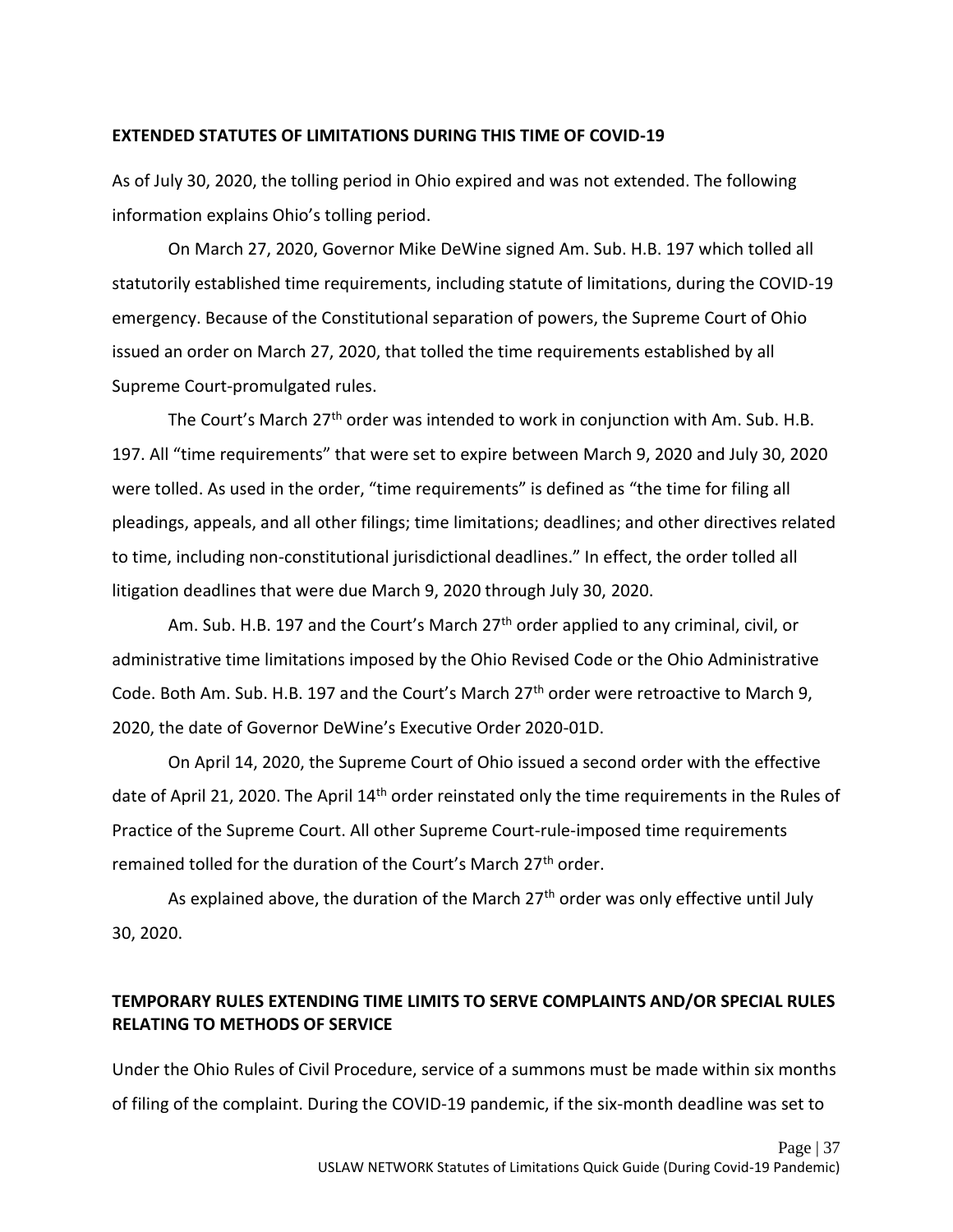expire between March 9, 2020, and July 30, 2020, it would have been tolled under the Court's March 27<sup>th</sup> order.

As far as special rules for methods of service, there have not been changes made relating to methods of service.

## <span id="page-38-0"></span>**OKLAHOMA**

**Prepared by**  John C. Lennon PIERCE COUCH HENDRICKSON BAYSINGER & GREEN, LLP 1109 N. Francis Ave Oklahoma City, OK 73106 Tel: (405) 235-1611 Email: [jlennon@piercecouch.com](mailto:jlennon@piercecouch.com)  [www.piercecouch.com](https://www.piercecouch.com/)

### **EXTENDED CIVIL STATUTES OF LIMITATIONS DURING THIS TIME OF COVID-19**

From March 16, 2020 through May 15, 2020, there was a tolling period in Oklahoma affecting the civil statutes of limitations. However, it is not entirely clear whether this tolling period affected only instances in which the statute of limitations *would have* expired during those 60 days, or if there is no such limitation – meaning the statute of limitations in all situations simply paused. The following information explains Oklahoma's tolling period.

On March 15, 2020, Governor Stitt issued Executive Order 2020-07 declaring an emergency in all 77 Oklahoma Counties because of the pandemic. This executive order did not mention the statute of limitations, nor any other aspect of civil procedure or the judiciary more generally. Nonetheless, the next day, referencing the Governor's order, the Oklahoma Supreme Court and the Oklahoma Court of Criminal Appeals jointly issued their First Emergency Joint Order Regarding the Covid-19 State of Disaster, which suspended deadlines and limitations. Subsequently, the two courts issued two additional Emergency Joint Orders Regarding the Covid-19 State of Disaster. The third order, issued April 29, 2020, is the last word as of the date of this memorandum regarding the statute of limitations in connection with the pandemic. *See Third Emergency Joint Order Reg. COVID-19*, 462 P.3d 703, 2020 OK 23.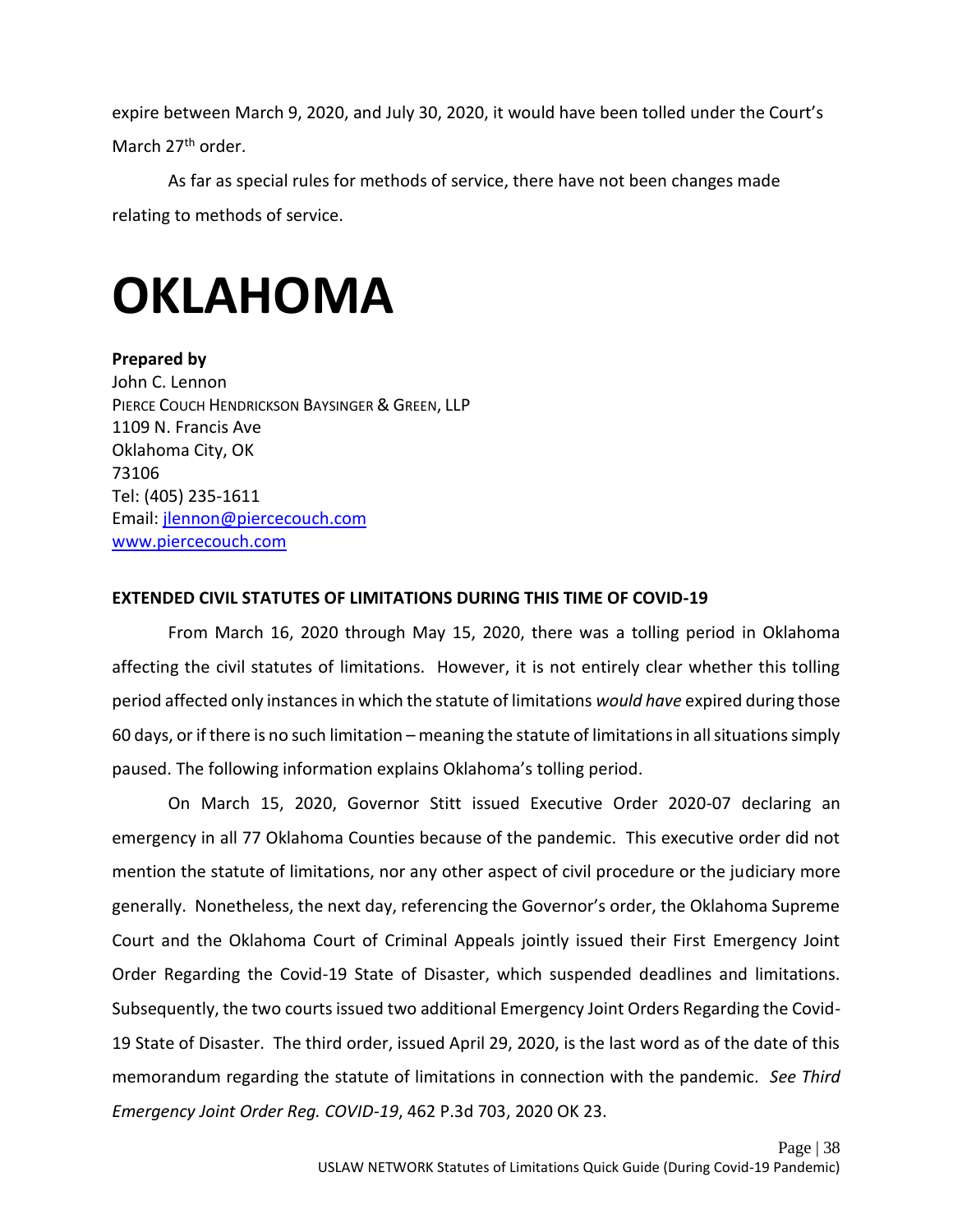The orders, especially when read serially, leave themselves open to multiple interpretations. The third order, though, explicitly directs in its fourth paragraph that the period between March 16, 2020 to May 15, 2020 "will be treated as a tolling period." In most authority, a "tolling period" is treated differently than a "grace period" or "savings period." If a statute of limitations is "tolled," this authority treats the "clock" of the limitations period as being "paused" or "suspended." In other words, if a cause of action accrued on January 1, 2020, and has a fiveyear statute of limitations, a suit could be timely filed on that cause of action in early March of 2025, because the five year "clock" was paused for 60 days, many years before, during an emergency in 2020.

On the other hand, there are several other indications across the text of the three orders that the high courts did *not* intend to pause or suspend all civil statutes of limitation for all causes of action, but rather intended (as might be seen as more logical in the circumstances) to affect only certain deadlines and limitation periods where the pandemic shutdowns and their more immediate follow-on effects might be hindering courts', parties' and their attorneys' ability to accomplish the day-to-day requirements of litigation.

We simply do not know at this point how available arguments about the interpretation of these unusual and unprecedented orders will play out in the months and years to come.

\* \* \*

Furthermore, the high courts' emergency orders may raise constitutional issues, especially if they are interpreted to have intended a true sixty-day toll or pause of all statutes of limitation, even those expiring long after the pandemic is over. The orders themselves explicitly state multiple times that their terms are "subject… to constitutional limitations." The orders *reference* the Governor's Executive Order, but they do not purport to be issued *pursuant* to that Executive Order (nor would there be any textual basis for such a conclusion). The courts' orders do not state what grant of authority the courts believe the orders are issued pursuant to. In some states, the legislature has enacted statutes that vest in the state's highest court (or Chief Justice thereof) the explicit power to suspend the statute of limitations because of an emergency, and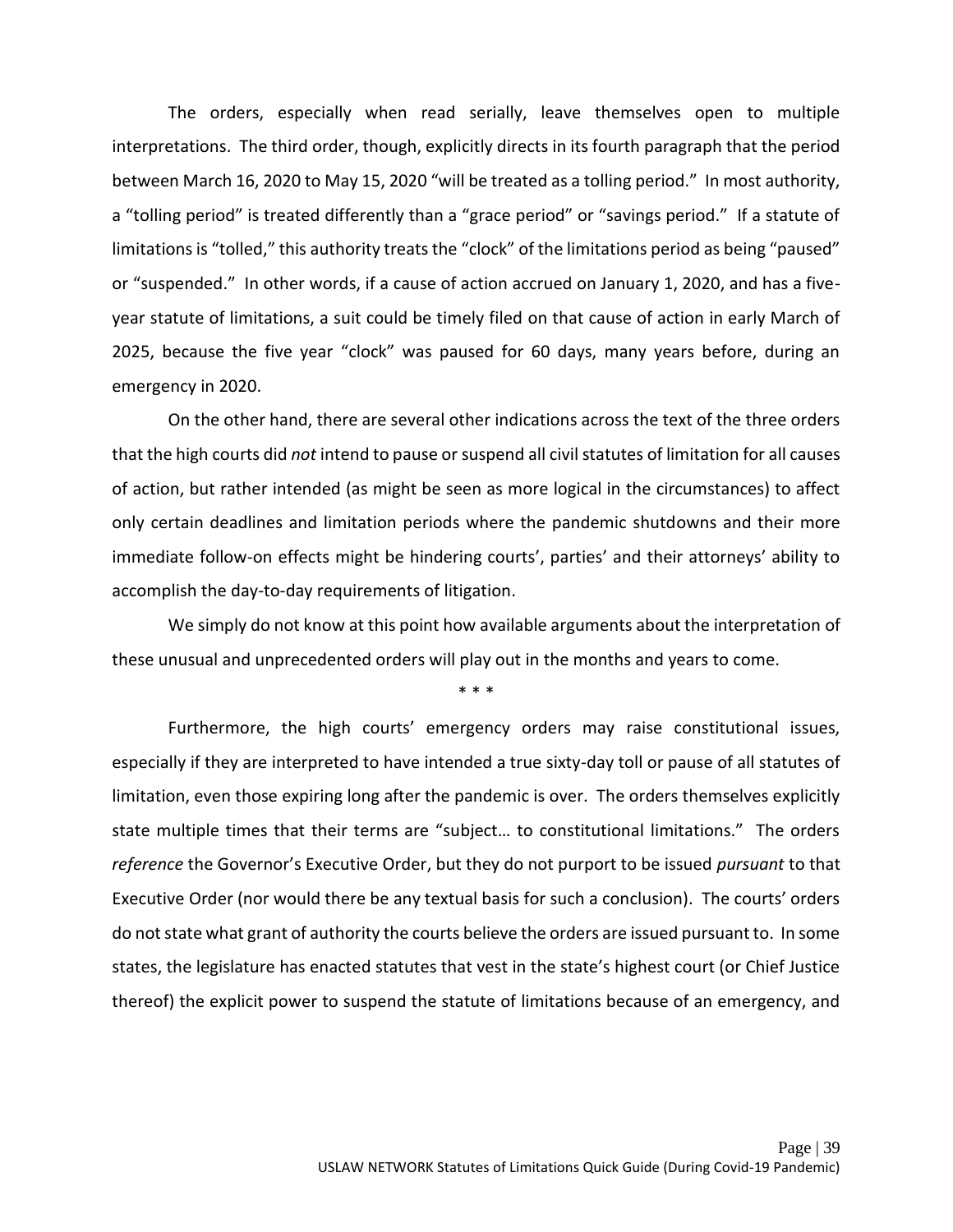many have done so this year.<sup>4</sup> None of the long-standing major sets of Oklahoma statutes pertaining to emergencies appear to mention anything about delegating to the judiciary or the executive the authority to alter the statutes of limitation. Nor does any COVID-specific statute enacted this year do so.

Certainly, the courts would not have issued the emergency orders without a good faith belief that they had the proper legal authority to do so. They may well have such authority, even if their effects are far reaching. The adversarial process has not yet tested this question.

In short, there may be several litigable issues pertaining to the extension of the civil statutes of limitation in Oklahoma during this time of Covid-19.

\* \* \*

## **TEMPORARY RULES EXTENDING TIME LIMITS TO SERVE COMPLAINTS AND/OR SPECIAL RULES RELATING TO METHODS OF SERVICE**

There have not been changes made relating to methods of formal service of process.

# <span id="page-40-0"></span>**OREGON**

Prepared by Cassie L. Bow, OSB No. 173100 Williams Kastner 1515 SW 5TH Avenue, Suite 600, Portland, Oregon 97201 503-546-1414 [cbow@williamskastner.com](mailto:cbow@williamskastner.com) [williamskastner.com](https://www.williamskastner.com/)

## **EXTENDED STATUTES OF LIMITATIONS DURING THIS TIME OF COVID-19**

As of December 2, 2020, the tolling period implemented due to COVID-19 in Oregon has not expired. The following information explains Oregon's tolling period.

<sup>&</sup>lt;sup>4</sup> In New York, Governor Cuomo, and not the judiciary, took the formal step of suspending the statute of limitations because of the Covid-19 emergency, but he did so pursuant to a specific statute granting him such power. (N.Y. Exec. Law § 29-a (McKinney)).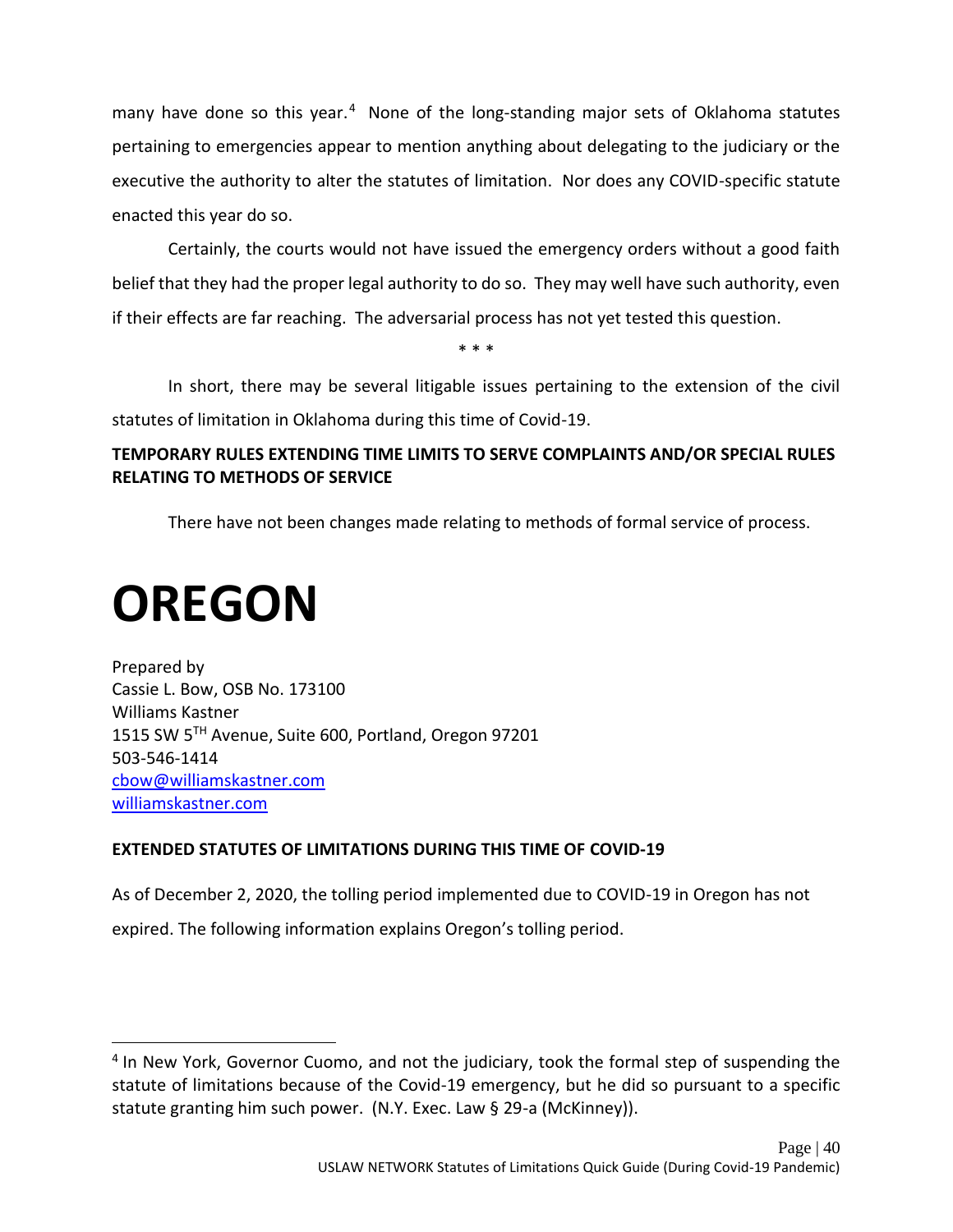During the first special session of 2020, the Oregon legislature passed House Bill 4212 ("HB 4212"). Governor Kate Brown (the "Governor") signed HB 4212 into law on June 30, 2020. In part, HB 4212 (1) authorizes the Chief Justice of the Oregon Supreme Court to extend or suspend time periods that apply to court proceedings, including most civil matters, (2) authorizes extension or postponement of certain criminal law proceedings; and (3) implements a tolling period for civil actions. HB 4212, §§ 6-7.

Under ordinary circumstances, Oregon law provides a two-year statute of limitations for negligence actions, ORS 12.110(1), and a three-year limit period for wrongful death actions, ORS 30.020(1). However, if the deadline for instituting either action occurs during a COVID-19 emergency as declared by the Governor, or occurs within 90 days after the expiration of such declaration, "the time to commence the action or give notice of the claim is extended to a date 90 days after the declaration and any extension is no longer in effect." HB 4212  $\S$  7(1).

In other words, any civil claim with a timing requirement to either bring a claim or provide notice that is set to expire during the Governor's COVID-19 state of emergency will be tolled for an additional 90 days, and the clock on those 90 days will not start until the state of emergency (or any extension thereof) ends. *Id.*

The current COVID-19 state of emergency has been extended "through January 2, 2021, unless extended or terminated earlier by the Governor." EO No. 20-59 (signed October 27, 2020). Given the language of EO No. 20-59, the final day of the state of emergency is January 2, 2021. This means that the first day of the 90-day extension period would be January 3, 2021. Assuming the state of emergency is not extended further, if a two-year statute of limitations expired on December 31, 2020, then the extended statute of limitations would expire on Wednesday, April 1, 2021— 90 days after January 2, 2020.

HB 4212 is also retroactive to the June 30, 2020 effective date. As HB 4212 provides that it applies to any civil claim where the expiration of the time to commence or give notice of a claim "falls within the time in which *any* declaration of a state of emergency issued by the Governor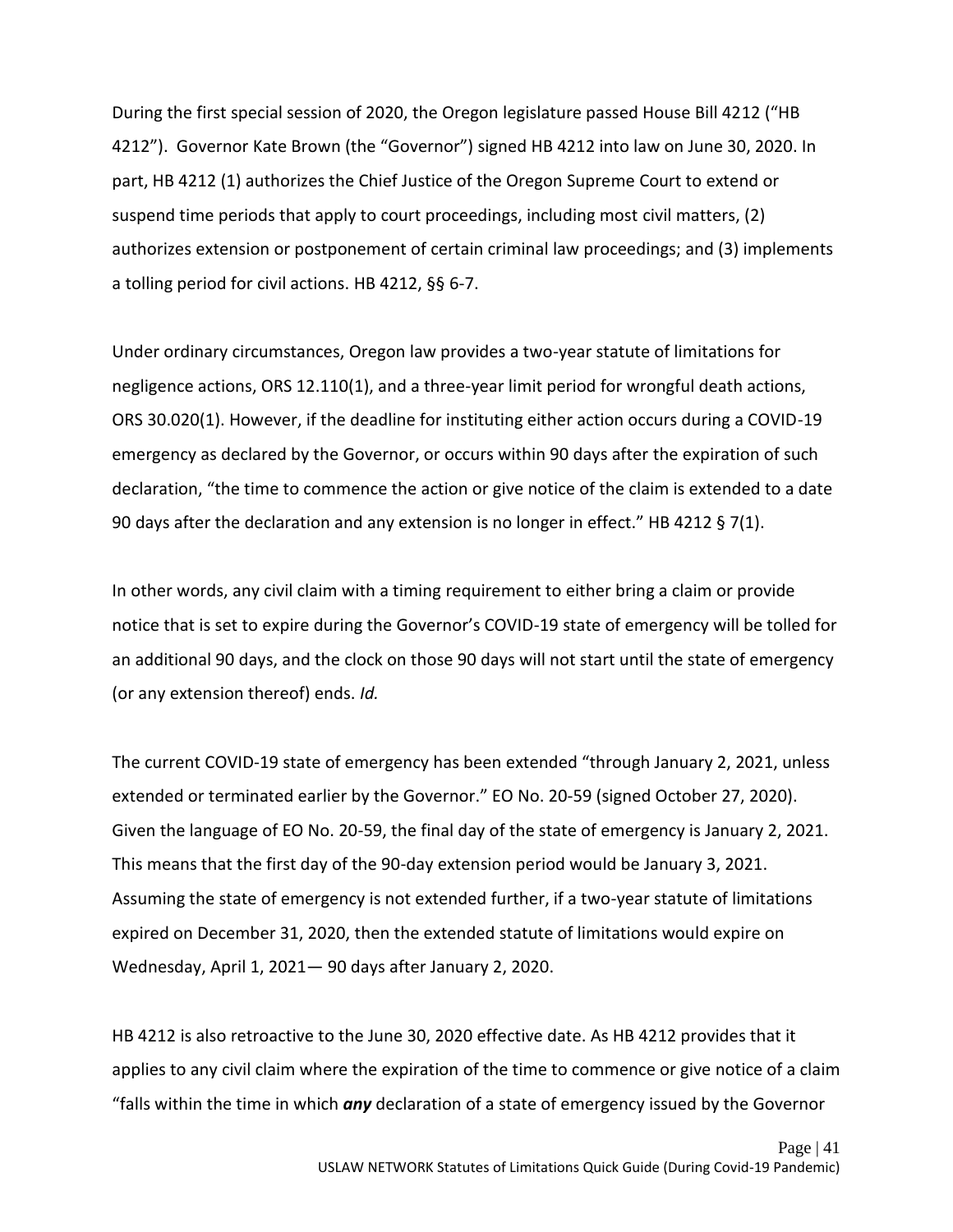related to COVID-19," HB 4212 § 7(1),(2) (emphasis added), the tolling period thus applies to any civil or notice expiration date during the entire emergency period. Given that Governor Brown first implemented a state of emergency due to COVID 19 on March 8, 2020, this means that even if a civil claim was originally set to expire on March 31, 2020, the claimant will still benefit from the tolling period, and will have until at least April 1 of next year to commence such claim.

## **TEMPORARY RULES EXTENDING TIME LIMITS TO SERVE COMPLAINTS AND/OR SPECIAL RULES RELATING TO METHODS OF SERVICE**

Service of a summons and filing of the complaint must be completed within the applicable statute of limitations. If a claimant serves the summons within 60 days after filing complaint, service date relates back to date of filing of complaint. ORS 12.020(2). During the COVID-19 pandemic, if service of summons deadline was set to expire between March 9, 2020, and December 31, 2020, it would have been tolled under the Governor's October 27<sup>th</sup> executive order, EO 20-59.

As far as special rules for methods of service, there have not been changes made relating to methods of service.

## <span id="page-42-0"></span>**PENNSYLVANIA**

**Prepared by**  Timothy Smith Megan R. Padgett Pion, Nerone, Girman, Winslow & Smith, P.C. 420 Fort Duquesne Blvd 1500 One Gateway Center Pittsburgh, PA 15222 Tel: (412)281-2288 [tsmith@pionlaw.com](mailto:tsmith@pionlaw.com) [mpadgett@pionlaw.com](mailto:mpadgett@pionlaw.com)  [www.pionlaw.com](http://www.pionlaw.com/)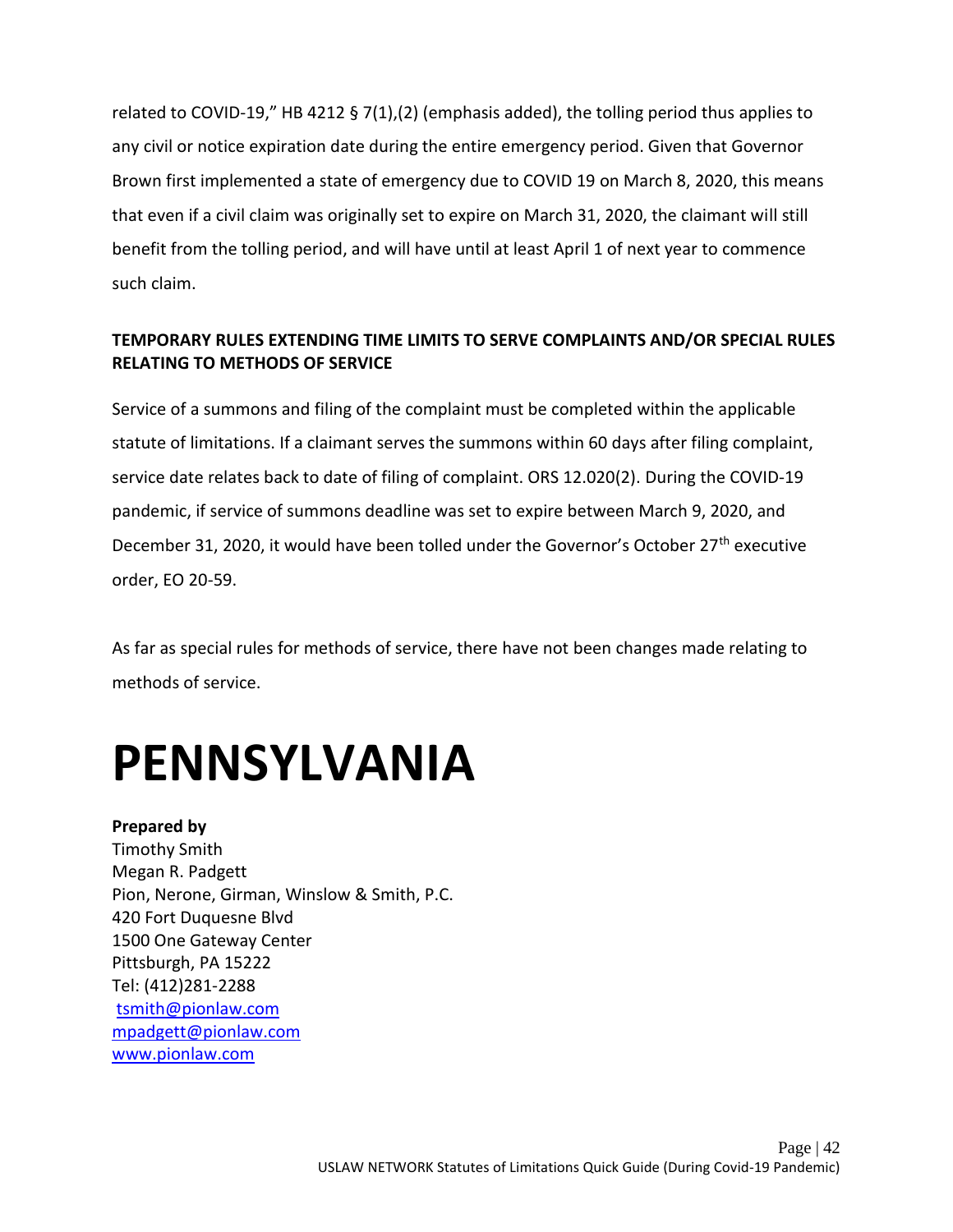#### **EXTENDED STATUTES OF LIMITATIONS DURING THIS TIME OF COVID-19**

The Supreme Court of Pennsylvania's Emergency Orders did not include an automatic tolling period for statutes of limitations. The following information explains Pennsylvania's tolling rules.

On March 16, 2020, the Pennsylvania Supreme Court declared a general statewide judicial emergency, Judicial Administration Docket Nos. 531 and 532. These orders suspended time calculations and time deadlines in trial courts and appellate courts for the purposes of time computation in court cases or other judicial business, through the end of the judicial emergency. This did not toll the statute of limitations for any claims which would have expired during the judicial emergency. These original March 16<sup>th</sup> Orders declared the judicial emergency through April 14, 2020, which the Court repeatedly extended until its May 27, 2020 Order which announced an end to the judicial emergency on June 1, 2020. This effectively extended deadlines for the filing of answers, replies, briefs, and motions, as well as for service of discovery requests and responses thereto by 78 days.

The Court further declared in a March 18, 2020 Order that all courts of Pennsylvania were closed pending further order of the Supreme Court except for essential functions, which the Court supplemented in a March 24, 2020 order, stating that an essential function of Courts of Common Pleas includes "Commencement of a civil action by *praecipe* for a writ of summons, for purposes of tolling a statute of limitations…." This Order provided that, should attorneys be unable to file a *praecipe* for writ of summons in the appropriate court of common pleas, they may file the same in the Superior Court district corresponding to the applicable court of common pleas. In effect, the statute of limitations for any claim that expired between the March 18<sup>th</sup> order and the end of the judicial emergency on June 1, 2020 was not be tolled unless a *praecipe* for writ of summons was filed in the Court of Common Pleas or Superior Court prior to the expiration of the limitations period.

As explained above, the duration of the March  $16<sup>th</sup>$  Order was only effective until June 1, 2020.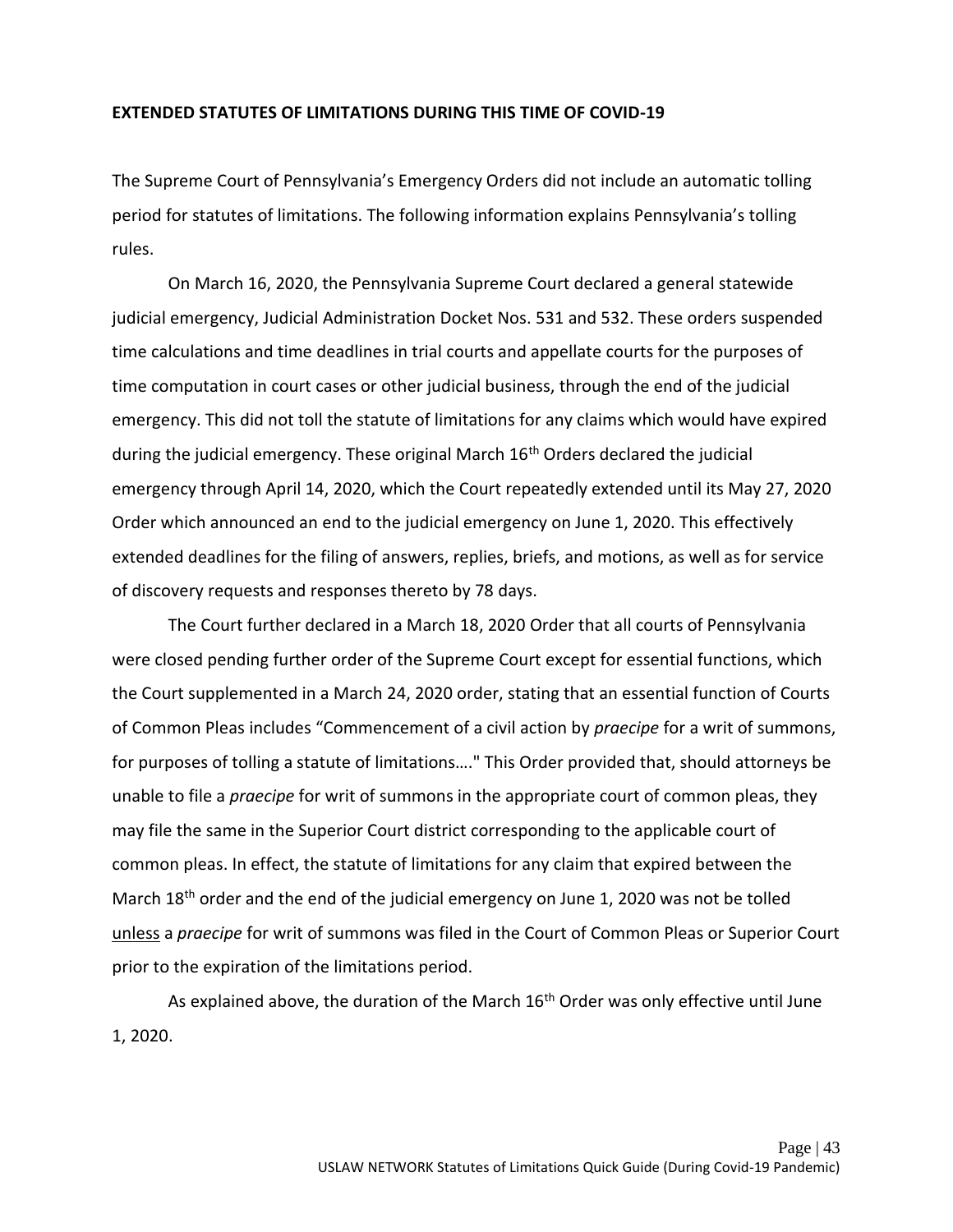### **TEMPORARY RULES EXTENDING TIME LIMITS TO SERVE COMPLAINTS AND/OR SPECIAL RULES RELATING TO METHODS OF SERVICE**

Under the Pennsylvania Rules of Civil Procedure, service of original process within the state must be made within 30 days of the issuance of the writ of summons or the filing of the complaint. The Court's March 24<sup>th</sup> Order announced that all procedural rules related to the commencement of a civil action, including rules regarding service of original process, were suspended through the end of the judicial emergency. During the pandemic, if the 30-day deadline for original service was set to expire between March 16, 2020 and June 1, 2020, it would have been tolled under the Court's Emergency Orders.

As far as special rules for methods of service, each judicial district was at liberty to approve alternative methods of service.

## <span id="page-44-0"></span>**RHODE ISLAND**

#### **Prepared by**

Andro S. Hannoush ADLER POLLOCK & SHEEHAN P.C. One Citizens Plaza, 8th Floor Providence, RI 02903-1345 Tel: 401-274-7200 Email: ahannoush@apslaw.com www.apslaw.com

## **EXTENDED STATUTES OF LIMITATIONS DURING THIS TIME OF COVID-19**

The Rhode Island Supreme Court has released periodic executive orders addressing the Judiciary's COVID-19 response. On March 17, 2020, the Rhode Island Supreme Court entered its first COVID-19 executive order (No. 2020-04). This executive order not only extended filing deadlines but also provided that "[r]equests for extensions to applicable statutes of limitations necessitated by the current health crisis shall be entertained by the respective courts after thirty (30) calendar days from the date of this order."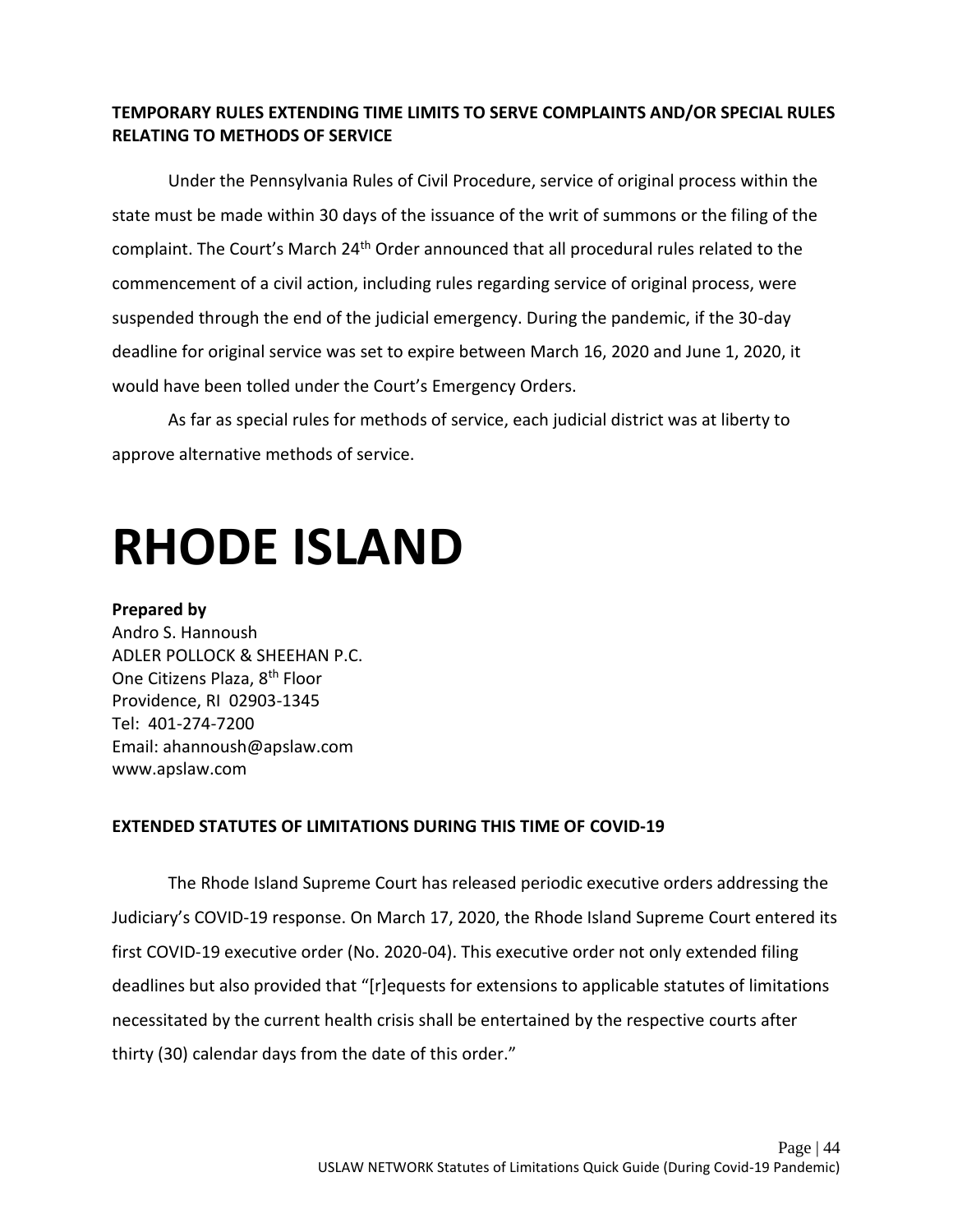In each executive order issued thereafter, the Court has explicitly stated that "[d]ue to the availability of the electronic filing system, statutes of limitations are not tolled and shall continue to run." As such, the Judiciary has proceeded as usual.

## **TEMPORARY RULES EXTENDING TIME LIMITS TO SERVE COMPLAINTS AND/OR SPECIAL RULES RELATING TO METHODS OF SERVICE**

As of May 30, 2020, all extensions of filing deadlines in the State of Rhode Island expired and have not been extended. The following information explains the Rhode Island Judiciary's filing deadlines.

In the first COVID-19 executive order entered by the State Supreme Court on March 17, 2020, the Court extended all payment dates and court-imposed filing deadlines by thirty (30) calendar days. On April 8, 2020, the Supreme Court renewed this order, extending payment deadlines indefinitely and extending filing deadlines that would have expired between March 17, 2020, and May 17, 2020, to May 29, 2020.

On May 15, 2020, the Supreme Court entered executive order No. 2020-12 permitting courts to reinstitute payment deadlines and revoking any temporary rules extending filing deadlines. Any future extensions must be made by motion and granted by the court in accordance with the rules of each court.

# <span id="page-45-0"></span>**SOUTH CAROLINA**

### **Prepared by:**

Ryan C. Holt Sweeny, Wingate and Barrow, P.A. 1515 Lady Street Columbia, SC 29211 Tel: (803)- 227-3538 [www.swblaw.com](http://www.swblaw.com/)

### **EXTENDED STATUTES OF LIMITATIONS DURING THIS TIME OF COVID-19**

On April 3, 2020, the Supreme Court of South Carolina issued Order No. 2020-04-03-01 and amended said order on April 14 and April 22. The Order did not establish any duration for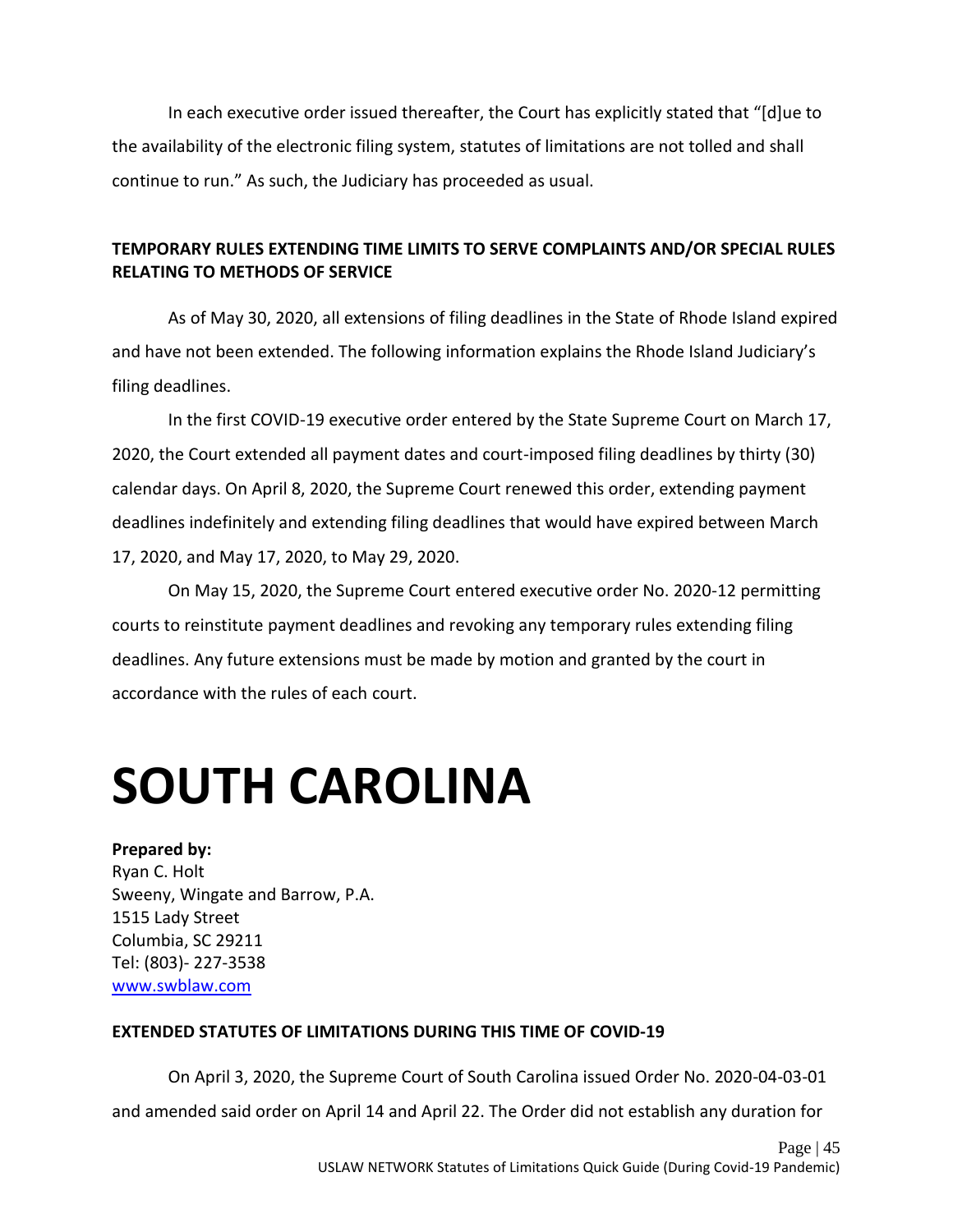effectiveness, as it explicitly acknowledged that "even conservative estimates indicate the direct impact of this pandemic will continue for many months."

The Court's orders did not address extending the statute of limitations. Rather, the Judicial Branch opted to raise the issue with the leadership of the South Carolina General Assembly in section (c)(12). In that section, the Court recognized the existence of judicial authority to toll a statute of limitations in other situations, but acknowledged that it would be inappropriate to intervene as to what relief should be afforded a litigant that is unable to file a civil action due to the emergency.

### **TEMPORARY RULES EXTENDING TIME LIMITS TO SERVE COMPLAINTS AND/OR SPECIAL RULES RELATING TO METHODS OF SERVICE**

Order No. 2020-04-03-01 also condoned service using an AIS (Attorney Information System) email address under section  $(c)(13)$  for anything other than a summons, complaint, subpoena, or any pleading or document that is required to be personally served under Rule 4 of the South Carolina Rules of Civil Procedure (SCRCP), or for any document subject to mandatory e-filing under Section 2 of the South Carolina Electronic Filing Policies and Guidelines. A copy of the sent email shall be enclosed with the proof of service, affidavit of service, or certificate of service for that document.

Additionally, all documents served by email must be sent in PDF or similar format unless otherwise agreed by the parties. Also, SCRCP Rule 6(e), which already adds five days to the response time when mailing, shall also apply. Also, lawyers must keep their AIS information current and accurate pursuant to SCACR Rule 410(g) and serve the pleading or paper by another form of service in Rule 5(b)(1), SCRCP along with evidence of the attempt upon learning that service by email was unsuccessful.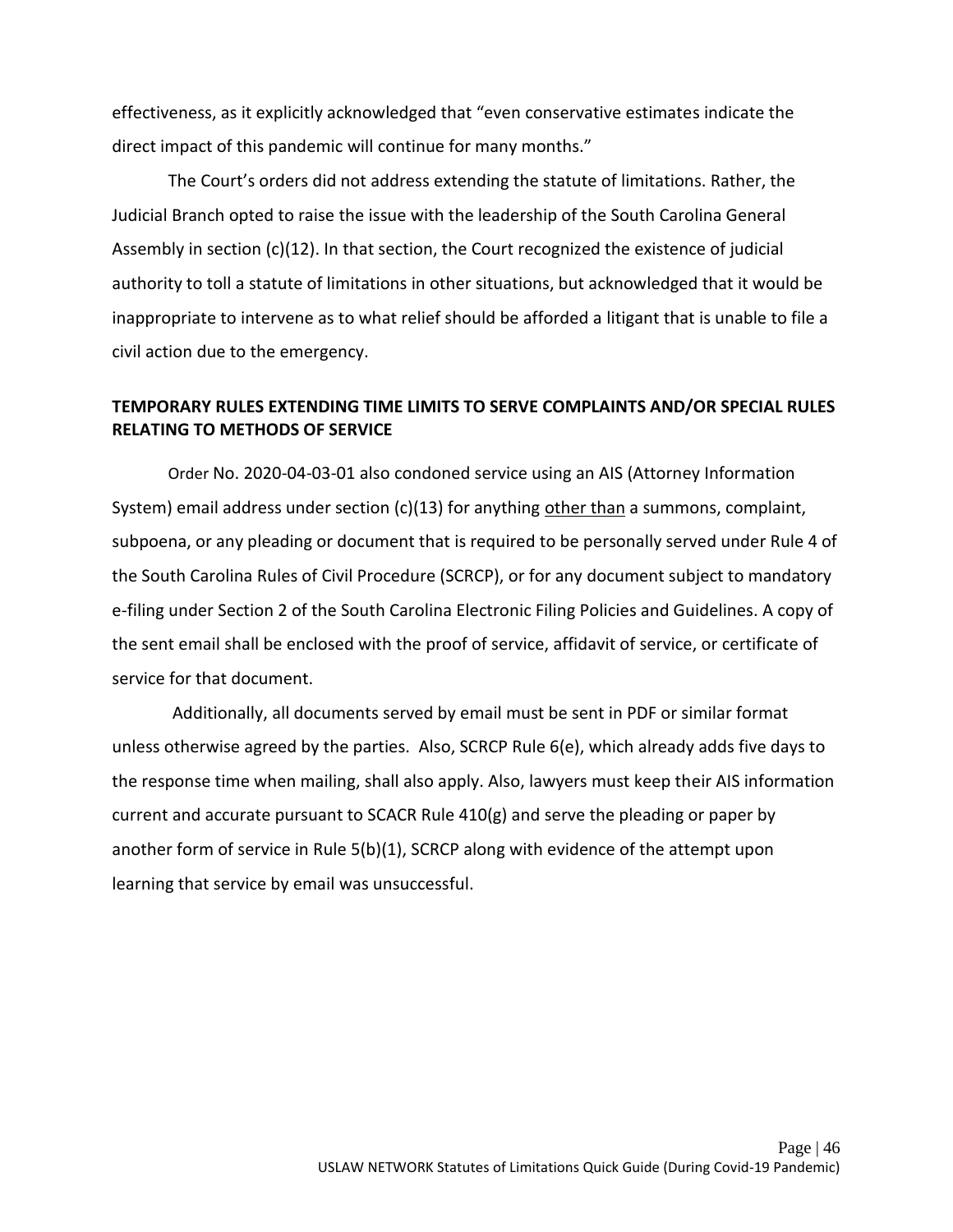# <span id="page-47-0"></span>**SOUTH DAKOTA**

### **Prepared by:**

Riter Rogers, LLP 319 S. Coteau – P. O. Box 280 Pierre, SD 57501-0280 605-224-5825 [www.riterlaw.com](https://www.riterlaw.com/)

South Dakota has not extended statutes of limitations rules during this time of COVID-19.

# <span id="page-47-1"></span>**TENNESSEE**

**Prepared by** Lee Piovarcy McKenzie Podesta Martin, Tate, Morrow & Marston, P.C. Memphis, TN – Nashville, TN 901-522-9000 [www.martintate.com](http://www.martintate.com/)

## **EXTENDED STATUTES OF LIMITATIONS DURING THIS TIME OF COVID-19**

On March 13, 2020, the Tennessee Supreme Court issued an Order stating that "Deadlines set forth in court rules, statutes, ordinances, administrative rules, or otherwise that are set to expire between March 13 and March 31, 2020 are hereby extended through April 6, 2020." Tenn. Sup. Ct. Order No. ADM2020-00428 (Mar. 13, 2020). However, deadlines, statutes of limitation, or statutes of repose not set to expire between March 13 and April 6, 2020 were not extended or tolled. *Id.* 

On March 25, 2020, the Tennessee Supreme Court issued a second Order stating that "Deadlines set forth in court rules, statutes, ordinances, administrative rules, or otherwise that are set to expire during the period from Friday, March 13, 2020, through Tuesday, May 5, 2020, are hereby extended through Wednesday, May 6, 2020." Tenn. Sup. Ct. Order No. ADM2020- 00428 (Mar. 25, 2020). As with the previous Order, any deadlines not set to expire between March 13 and May 5, 2020 were not extended or tolled. *Id.*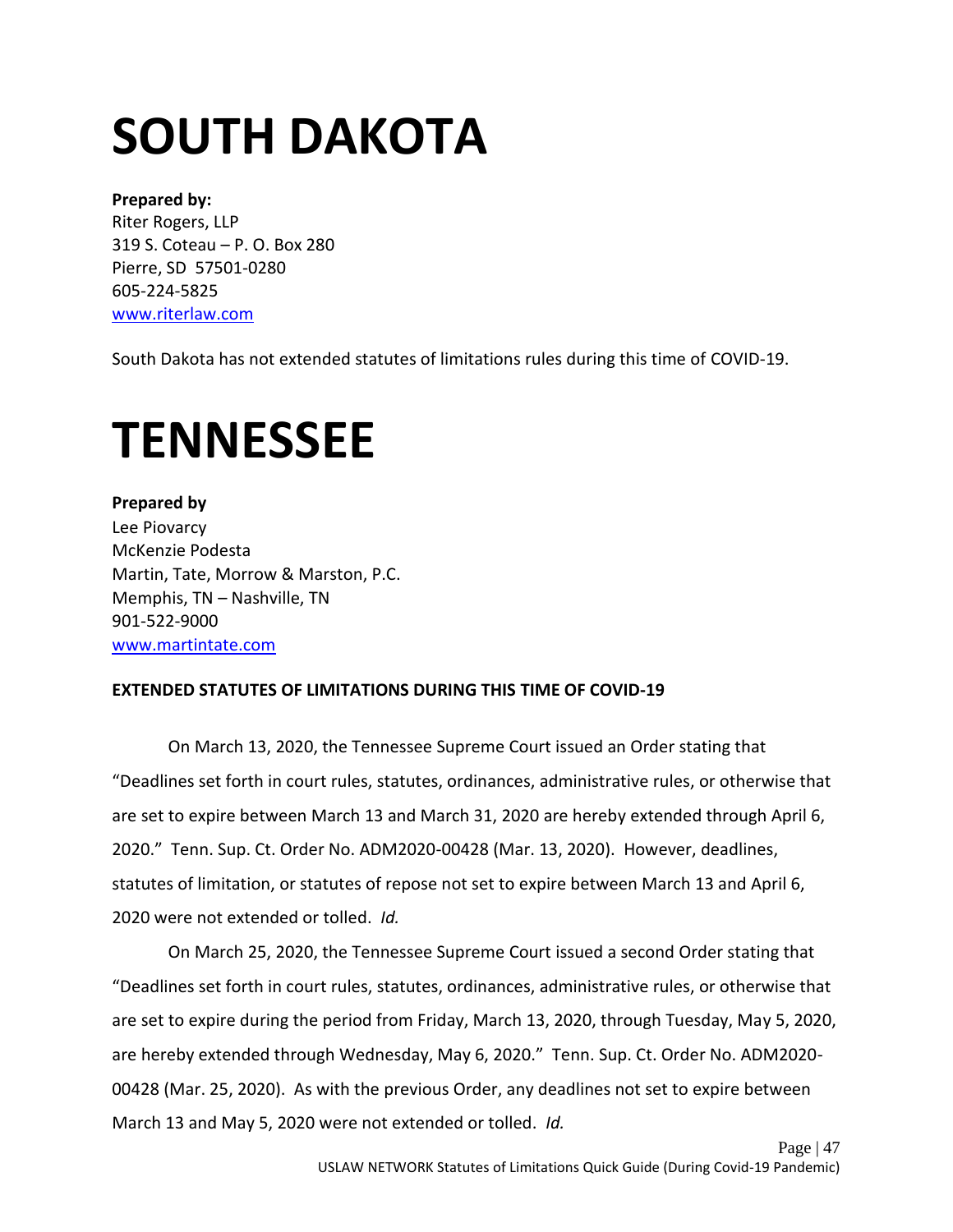On April 24, 2020, the Tennessee Supreme Court issued a third Order stating that "Deadlines set forth in court rules, statutes, ordinances, administrative rules, or otherwise that are set to expire during the period from Friday, March 13, 2020, through Sunday May 31, 2020, are hereby extended through Friday, June 5, 2020." Tenn. Sup. Ct. Order No. ADM2020-00428 (Apr. 24, 2020). As with the previous two Orders, deadlines not set to expire between March 13 and May 31, 2020 were not extended or tolled. *Id.* 

On May 26, 2020, the Tennessee Supreme Court stated pursuant to an Order that it anticipates no further extensions of the deadlines previously extended through June 5, 2020. Tenn. Sup. Ct. Order No. ADM2020-00428 (May 26, 2020).

### **TEMPORARY RULES EXTENDING TIME LIMITS TO SERVE COMPLAINTS AND/OR SPECIAL RULES RELATING TO METHODS OF SERVICE**

Under the Tennessee Rules of Civil Procedure, service of a summons must be made within 90 days of the summons being issued, and process must be served within one year of filing of the complaint. Pursuant to the above Orders, if these deadlines were to expire between March 13, 2020, and May 31, 2020, the deadlines would have been extended through June 5, 2020.

As far as special rules for methods of service, there have not been changes made relating to methods of service.

## <span id="page-48-0"></span>**TEXAS**

### **Prepared by**

Barbara Jane Barron Charlotte Rogers MehaffyWeber One Allen Center, Suite 2800 500 Dallas Street Houston, TX 77002 Tel: (713)655-1200 Email: [BarbaraBarron@mehaffyweber.com](mailto:BarbaraBarron@mehaffyweber.com)  Email: [CharlotteRogers@mehaffyweber.com](mailto:CharlotteRogers@mehaffyweber.com) [www.mehaffyweber.com](http://www.mehaffyweber.com/)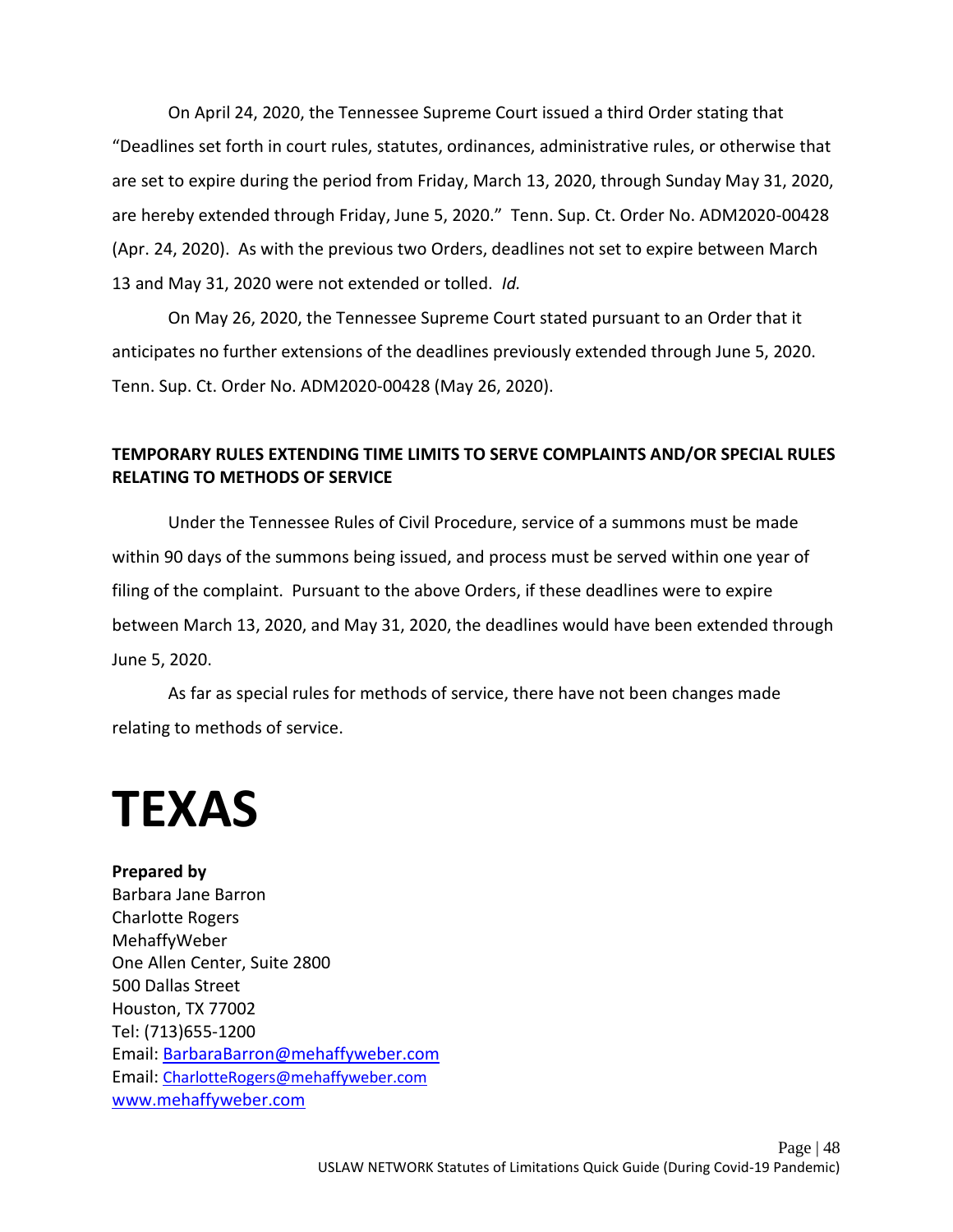#### **EXTENDED STATUTES OF LIMITATIONS DURING THIS TIME OF COVID-19**

The Texas Supreme Court orders delineated below, specifically addressed the issue of the tolling of the statute of limitations. After the September 15, 2020 extension date, the Texas Supreme Court omitted language contained within the previous orders specifically extending the tolling of the Statute of Limitations. For instance, the  $26<sup>th</sup>$  order states, "all Texas courts MAY modify or suspend any deadlines and procedures…" This differs from the specific language in prior orders explicitly extending the deadline for filing or service of civil cases. Some scholars have interpreted the recent orders to mean the statute of limitations deadlines have been tolled until February 2021. Obviously, that interpretation is subject to argument. The Court clearly extended the tolling of limitations to September 15, but they ceased using the same language; therefore, the stronger argument is that the automatic tolling ended on September 15<sup>th</sup> and whether the statute of limitations is tolled is now in the individual court's discretion. This interpretation is supported by the current language of the Twenty-Ninth order—which states any court **MAY** modify or suspend any and all deadlines and procedures.

On March 13, 2020, Governor Greg Abbott declared a state of disaster in response to the threat of the COVID-19 pandemic. As a result of the Governor's order, the Supreme Court of Texas issued its First Emergency Order Regarding the COVID-19 State of Disaster providing that "all courts in Texas may extend the statute of limitations in any civil case for a stated period ending no later than 30 days after the governor's state of disaster has been lifted."

On May 27, 2020, a coalition of bar associations and attorneys sent a letter to the Texas Supreme Court requesting that the Court issue one uniform limitations rule for the entire state.

On April 1, 2020, in its Eighth Emergency Order Regarding the Covid-19 State of Disaster, the Supreme Court of Texas clarified the extension of the statute of limitations by proclaiming:

Any deadline for the filing or service of any civil case is tolled from March 13, 2020, until June 1, 2020, unless extended by the Chief Justice of the Supreme Court. This does not include deadlines for perfecting appeal or for other appellate proceedings, requests for relief from which should be directed to the court involved and should be generously granted.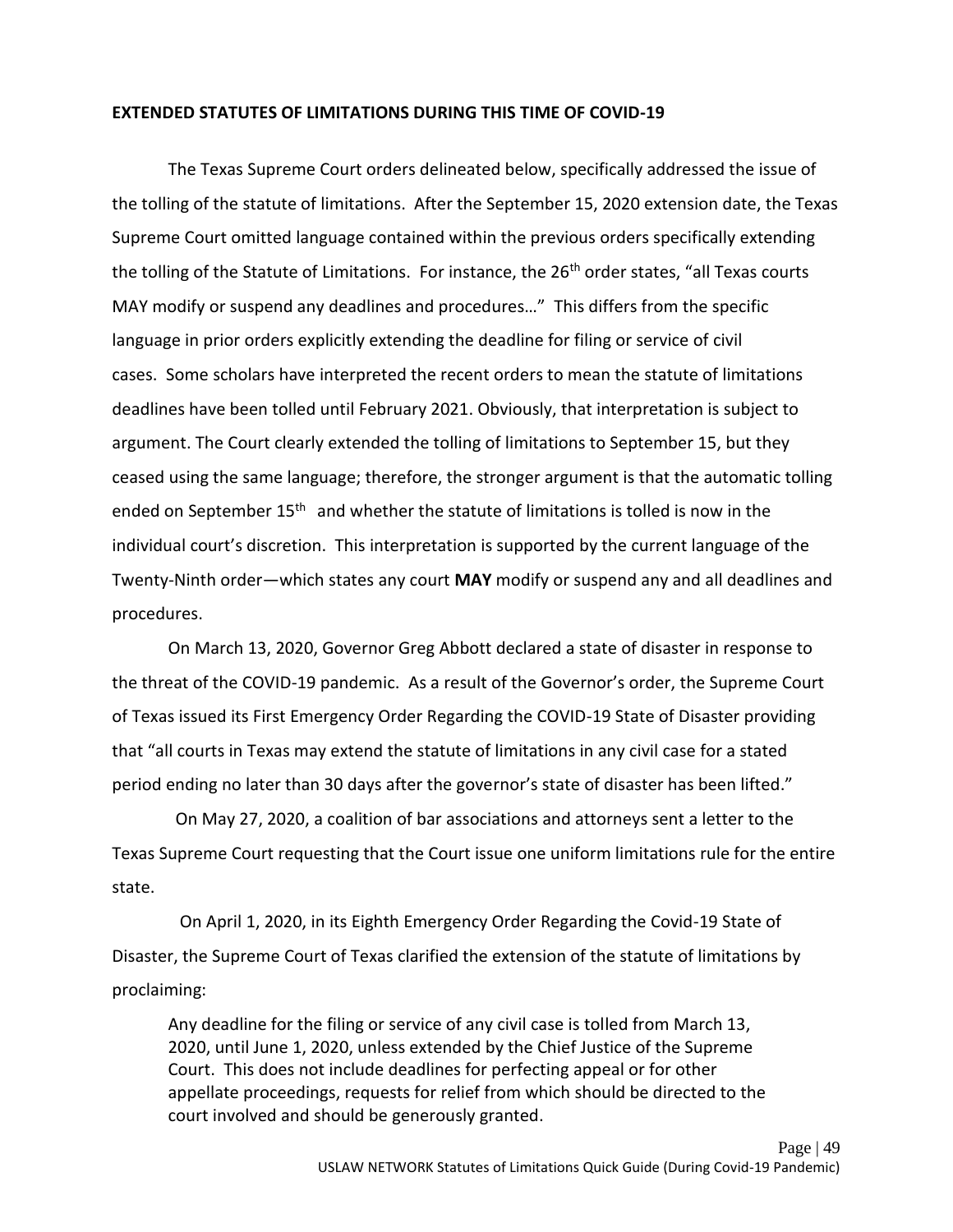On April 27, 2020, in its Twelfth Emergency Order Regarding the Covid-19 State of Disaster, the Supreme Court of Texas modified its prior order stating:

Subject only to constitutional limitations, all courts in Texas may in any case, civil or criminal– and must to avoid risk to court staff, parties, attorneys, jurors, and the public– without a participant's consent: a) Modify or suspend any and all deadlines and procedures, whether prescribed by statute, rule, or order, specifically including those in Section 263.401 of the Family Code and all proceedings under Subtitle E, Title 5, of the Family Code, for a stated period ending no later than 30 days after the Governor's state of disaster has been lifted.

The Twelfth Emergency order further stated:

Any deadline for the filing or service of any civil case that falls on a day between March 13, 2020, and June 1, 2020, is extended until July 15, 2020. This does not include deadlines for perfecting appeal or for other appellate proceedings, requests for relief from which should be directed to the court involved and should be generously granted.

On June 29, 2020, in its Eighteenth Emergency Order Regarding the Covid-19 State of Disaster, the Supreme Court of Texas extended the suspension of any and all deadlines and procedures in all Texas courts, whether civil or criminal, for a stated period ending no later than September 30, 2020. The Eighteenth Emergency Order further extended any deadline for filing or service of any civil case that falls on a day between March 13, 2020 and August 1, 2020 until September 15, 2020.

On July 31, 2020, in its Twenty-First Emergency Order Regarding the Covid-19 State of Disaster, the Supreme Court of Texas extended until September 15, 2020 the limitations on civil case filing and service of them for deadlines that fall between March 13, 2020 and September 1, 2020.

On September 18, 2020, in its Twenty-Sixth Emergency Order Regarding the Covid-19 State of Disaster, the Supreme Court of Texas stated:

"[s]ubject only to constitutional limitations, all courts in Texas may in any case, civil or criminal, modify or suspend any and all deadlines and procedures, whether prescribed by statute, rule, or order, for a stated period ending no later than December 1, 2020.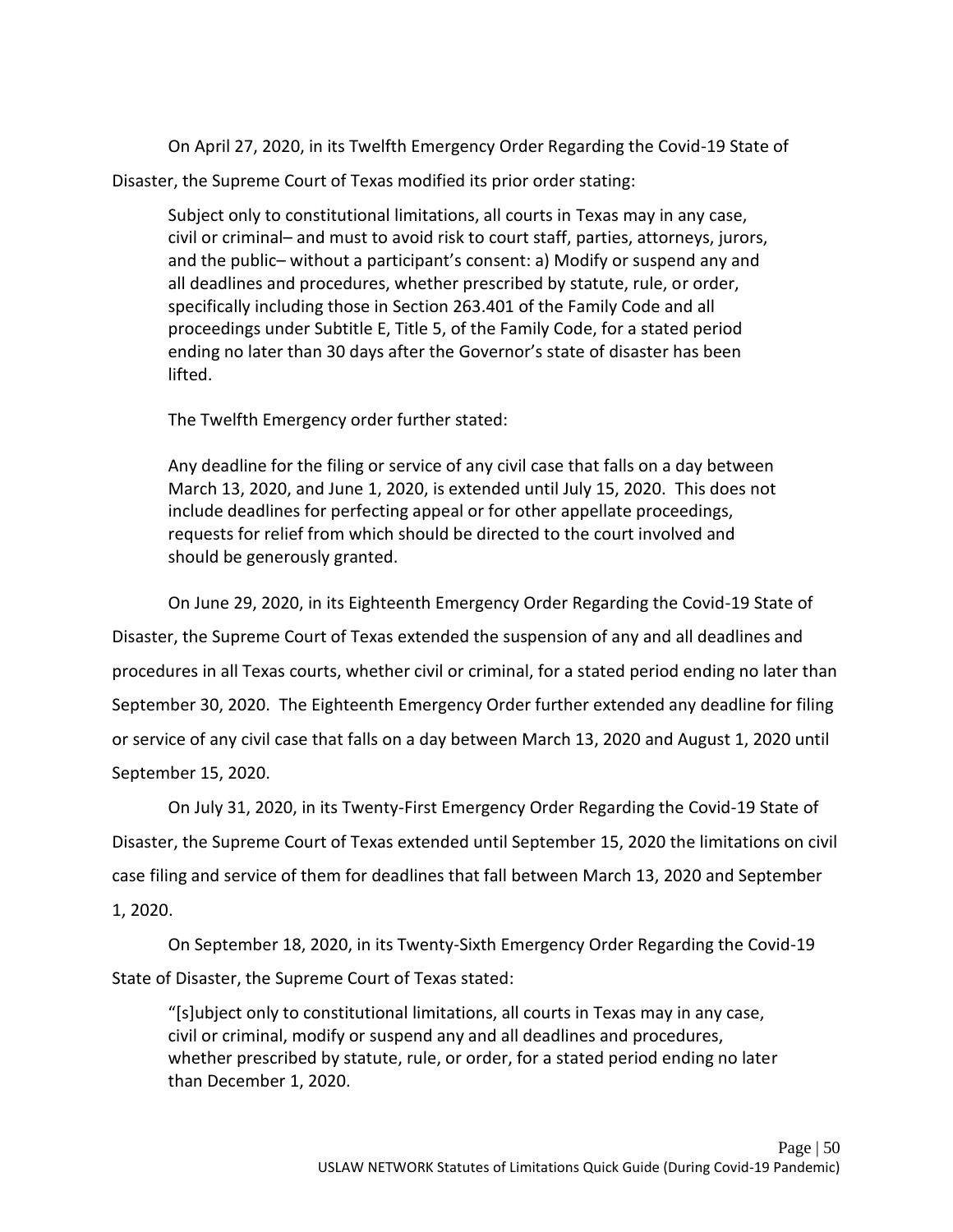Finally, on November 11, 2020, in its Twenty-Ninth Emergency Order Regarding the Covid-19 State of Disaster, the Supreme Court of Texas extended the modification or suspension of any and all deadlines and procedures, whether prescribed by statute, rule or order, for a stated period ending no late than February 1, 2021.

## **TEMPORARY RULES EXTENDING TIME LIMITS TO SERVE COMPLAINTS AND/OR SPECIAL RULES RELATING TO METHODS OF SERVICE**

The Texas Supreme Court orders do not reference service, but guidance has been issued by various state and local courts, including the Supreme Court of Texas, the Courts of Appeal and courts in Bexar, Collin, Dallas, Harris, Tarrant and Travis counties. The guidance states generally that service of process is considered an essential service not subject to stay-at-home guidelines and travel restrictions per the March 28, 20202 *Advisory Memorandum on Identification of Essential Critical Infrastructure Workers during COVID-19 Response* issued by the U.S. Department of Homeland Security (workers supporting the operations of the judicial system). For hand delivered service of process, it is suggested that counsel should consider whether to reach out to the service recipient and their counsel to arrange in-person service that complies with social distancing guidelines. The note also advised that service by certified by mail should be used where appropriate.

## <span id="page-51-0"></span>**UTAH**

## **Prepared by**

STRONG & HANNI 102 South 200 East, Suite 800 Salt Lake City, UT 84111 (801) 532-7080 [www.strongandhanni.com](http://www.strongandhanni.com/)

Utah Supreme Court Administrative Order of October 2, 2020, dealing with COVID-19 indicates that all filing deadlines remain the same though trial courts are encouraged to grant other extensions of time as to all other matters "liberally."

• [https://www.utcourts.gov/alerts/docs/20201002%20-](https://www.utcourts.gov/alerts/docs/20201002%20-%20Amended%20Pandemic%20Administrative%20Order.pdf) [%20Amended%20Pandemic%20Administrative%20Order.pdf.](https://www.utcourts.gov/alerts/docs/20201002%20-%20Amended%20Pandemic%20Administrative%20Order.pdf)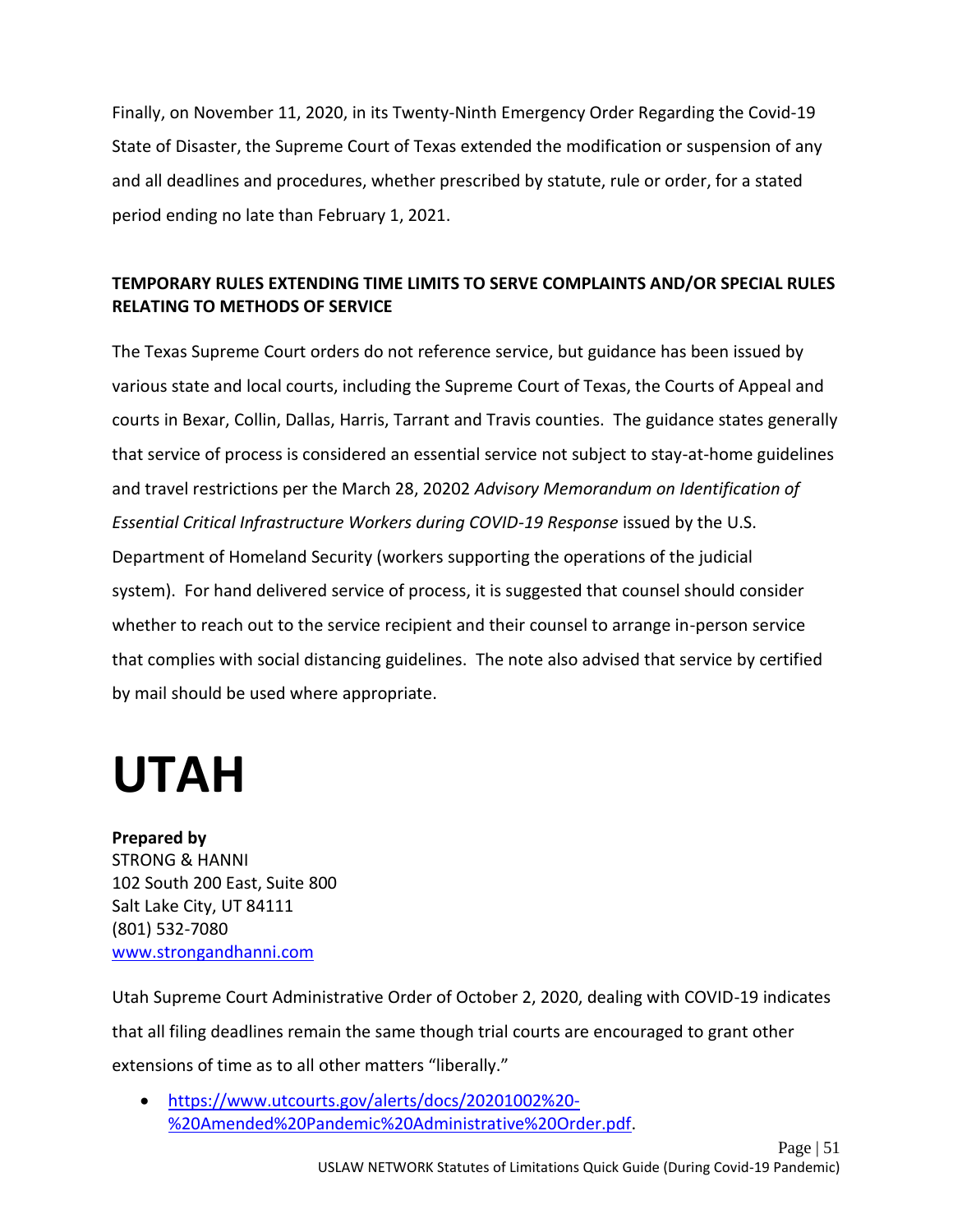## <span id="page-52-0"></span>**VIRGINIA**

### **Prepared by**

Rebecca L. Dannenberg Franklin & Prokopik, PC 2325 Dulles Corner Blvd, Suite 1150 Herndon, VA 20171 Tel: (571) 612-5936 Email: [rdannenberg@fandpnet.com](mailto:rdannenberg@fandpnet.com) [www.fandpnet.com](http://www.fandpnet.com/)

### **EXTENDED STATUTES OF LIMITATIONS DURING THIS TIME OF COVID-19**

On March 12, 2020, Governor Northam entered Executive Order Number Fifty-One (2020) Declaration of a State of Emergency Due to Novel Coronavirus COVID-19. On March 16, 2020, the Virginia Supreme Court issued a declaration of a judicial emergency in all district and circuit courts of the Commonwealth of Virginia, pursuant to Va. Code § 17.1-330. The Court's orders effectively suspended all non-essential, non-emergency court proceedings in all circuit and district court and tolled and extended all statutes of limitations and case-related deadlines pursuant to Va. Code § 17.1-330(D).

The Supreme Court issued five additional extensions of the Judicial Emergency Order tolling and extending deadlines. On June 22, 2020, the Virginia Supreme Court issued its Sixth Order extending the Declaration of Judicial Emergency in Response to COVID 19. Therein it extended the Judicial Emergency; however, the tolling period was concluded as of July 19, 2020, and not extended. The tolling of deadlines in Virginia was effectively from March 16, 2020-July 19, 2020 (126 days), with computation of time to resume as of July 20, 2020.

There are no additional or specific temporary rules extending time limits to serve complaints or special rules relating to methods of service. All statutes of limitation and caserelated deadlines are subject to the tolling period March 16, 2020-July 19, 2020 (126 days).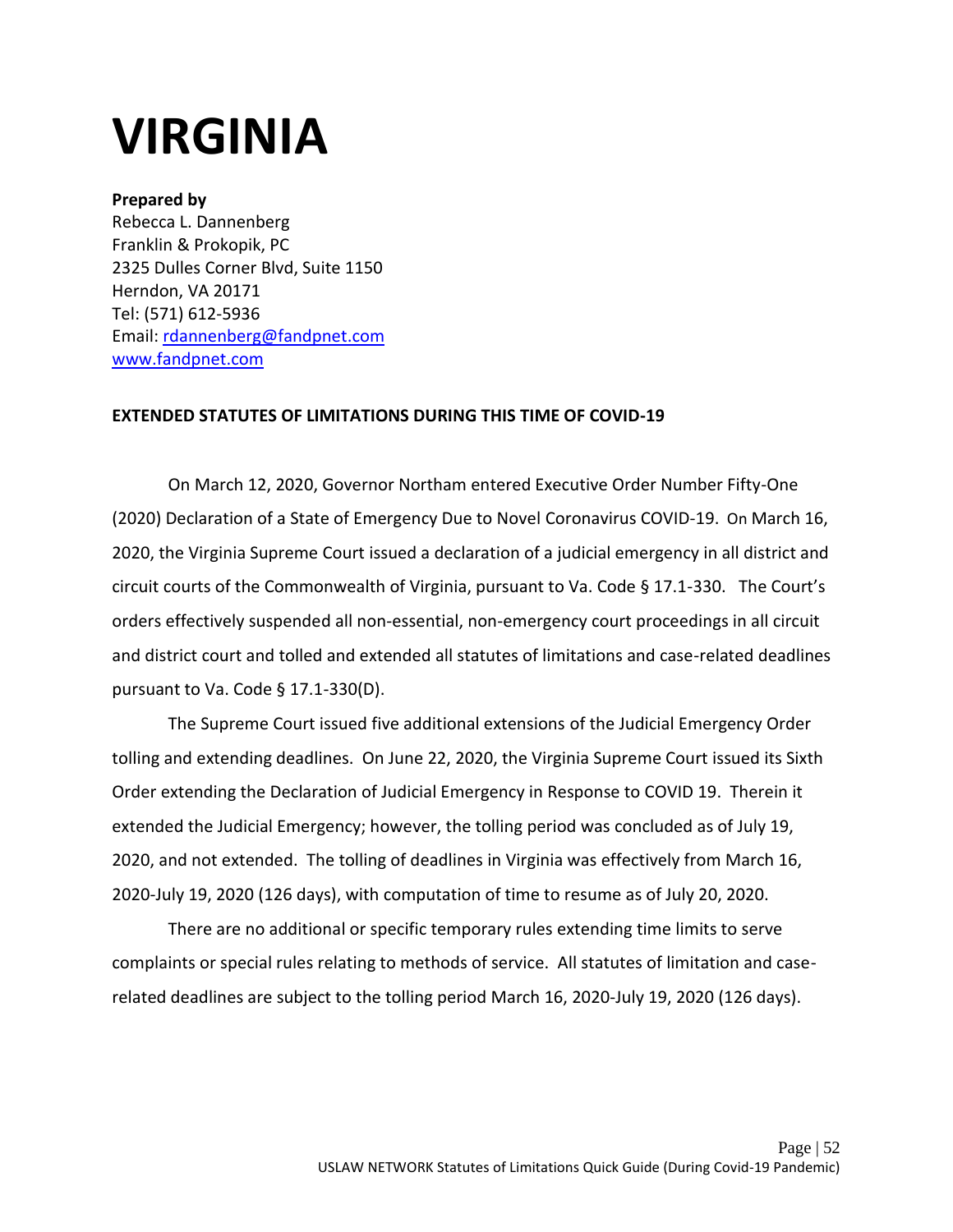# <span id="page-53-0"></span>**WASHINGTON**

Prepared by Sean D. Leake, WSB No. 52658 Williams Kastner 601 Union St., Suite 4100, Seattle, Washington 98101 206-628-6655 [sleake@williamskastner.com](mailto:sleake@williamskastner.com) [williamskastner.com](https://www.williamskastner.com/)

#### **STATUTE OF LIMITATIONS IN WASHINGTON DURING COVID-19**

In March 2020, the Washington Supreme Court issued an "Order Regarding Court Operations During COVID-19 Public Health Emergency." This Order was intended to work alongside Governor Jay Inslee's "Stay Home, Stay Healthy" order on public health issued on March 23, 2020.

*No express order tolling the statute of limitations for civil matters, but most matters were temporarily continued* 

Neither the Supreme Court's order nor any other court order directly addressed tolling of the statute of limitations for civil matters. However, the Supreme Court's Order required all civil jury trials and nonemergency civil motions to be suspended until after April 24, 2020. For trials already in session with a sworn-in jury, the trial may continue at the discretion of the court and agreement of the parties if social distancing and other local public health measures could be observed. Likewise, emergency matters, generally including civil protection and restraining orders, were required to be heard by telephone, video, or other means that do not require in person attendance unless impossible.

Subsequent orders have allowed all civil matters to be heard by means that do not require in person attendance unless strict social distancing measures could be maintained.

*The statute of limitations for criminal matters was tolled for 30 days by order of the Governor*

For criminal matters by contrast, on April 14, 2020 Governor Jay Inslee issued Proclamation 20-47 which briefly tolled the statute of limitations for prosecutors to file charges pursuant to the statute of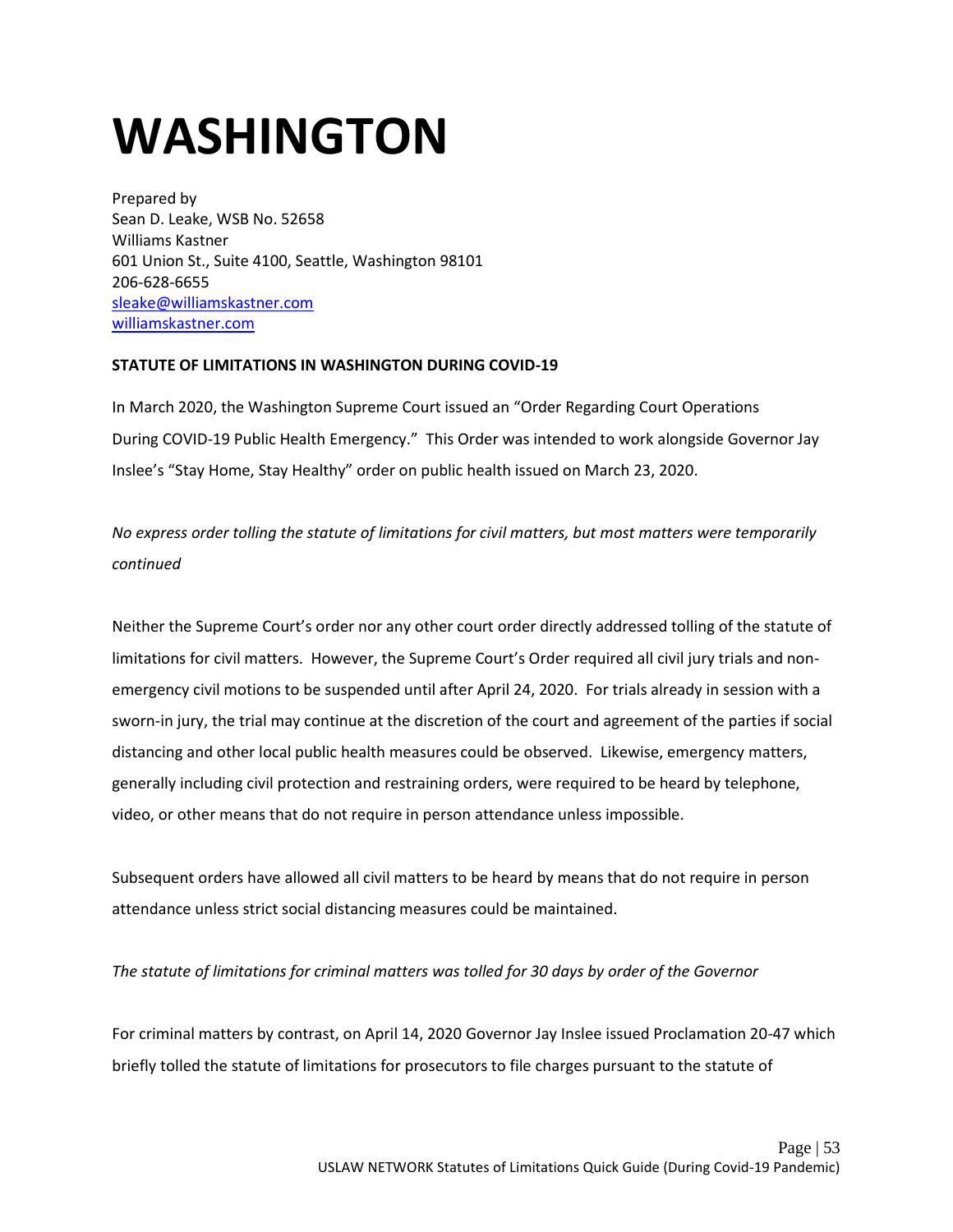limitations enumerated under Washington's criminal code in RCW 9A.04.080 until May 14, 2020. This order expired on May 14, 2020 and was not renewed.

#### *Temporary rules regarding time limits to serve complaints*

No Court Order or other proclamation has extended the time limits to serve complaints statewide. However, during the COVID-19 pandemic, a number of state organizations and municipalities have modified normal service rules.

On April 10, 2020, Governor Jay Inslee issued Proclamation 20-45, which was followed by the Supreme Court's "Second Revised And Extended Order Regarding Court Operations" on April 29, 2020. This Order waived requirements for personal service of a petition for a protection order or temporary protection order. This Order also required courts to encourage parties to stipulate in writing to reasonable modifications of methods of service.

## <span id="page-54-0"></span>**WEST VIRGINIA**

**Prepared by**  Flaherty Sensabaugh Bonasso PLLC 200 Capitol Street Charleston, WV 25338 Tel: (304) 245-0200

#### **EXTENDED STATUTES OF LIMITATIONS DURING THIS TIME OF COVID-19**

As of May 18, 2020, the tolling period for deadlines set forth in the court rules, statutes, ordinances, administrative rules and scheduling orders expired and were not further extended. The following information explains West Virginia's tolling period.

On March 16, 2020, the Supreme Court of Appeals of West Virginia entered an Administrative Order postponing all hearings scheduled between March 16, 2020, through April 10, 2020, unless they could be held remote, telephonic, other video technology. This Order did not apply to criminal trials in which a defendant's speedy trial rights would be violated by not having the trial.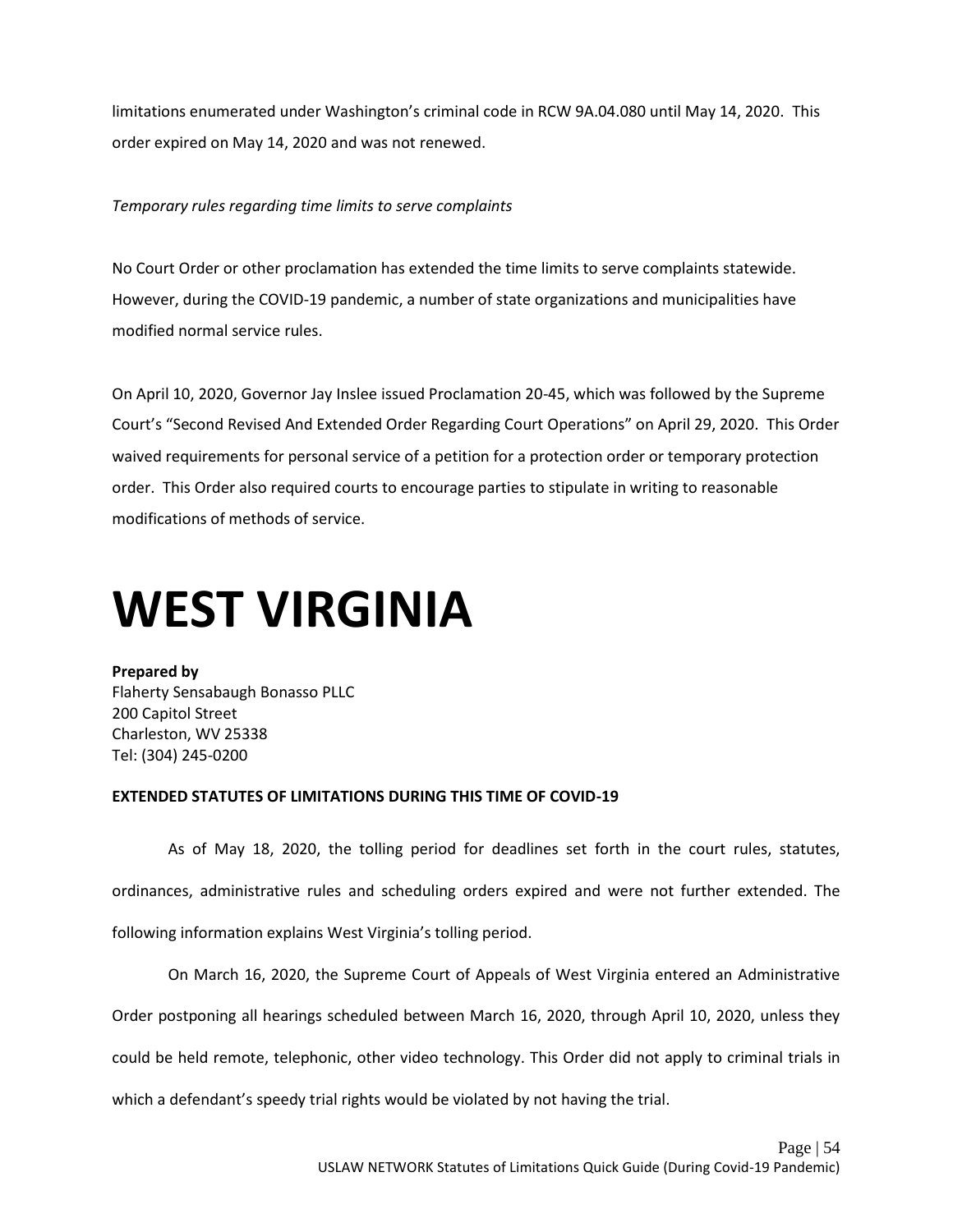On March 22, 2020, the Supreme Court declared a Judicial Emergency. The Court postponed all deadlines set forth in court rules, statutes, ordinances, administrative rules, or scheduling orders which would expire between March 23, 2020 to April 10, 2020, and those were extended to April 11, 2020. This Order did not toll the statute of limitations or statutes of repose that were set to expire after the expiration of the Order.

On April 3, 2020, entered an Amended Order to their March 22, 2020 Order. This Amended Order stayed all jury trials during the time period and all deadlines set to expire between March 23, 2020 and May 1, 2020 were extended to May 4, 2020. However, deadlines set to expire after May 1, 2020, were not tolled by the Amended Order.

On April 22, 2020, entered a Second Amended Order to their April 3, 2020 Amended Order. This Second Amended Order stayed all jury trials during the time period and all deadlines set to expire between March 23, 2020 and May 15, 2020 were extended to May 18, 2020. However, deadlines set to expire after May 15, 2020, were not tolled by the Second Amended Order.

On May 6, 2020, the Supreme Court of Appeals entered its final Administrative Order regarding the resumption of operations. The Court extended the following deadlines:

- Statute of limitations or statutes or repose that would have expired between March 23, 2020 and May 15, 2020 shall expire on May 18, 2020;
- Deadlines that were created by the April 24, 2020 Temporary Order, *see below*, remain unchanged;
- Deadlines set forth by court rules, statutes, ordinances, administrative rules, or scheduling orders that would have expired between March 23, 2020 and April 17, 2020, are extended until May 29, 2020;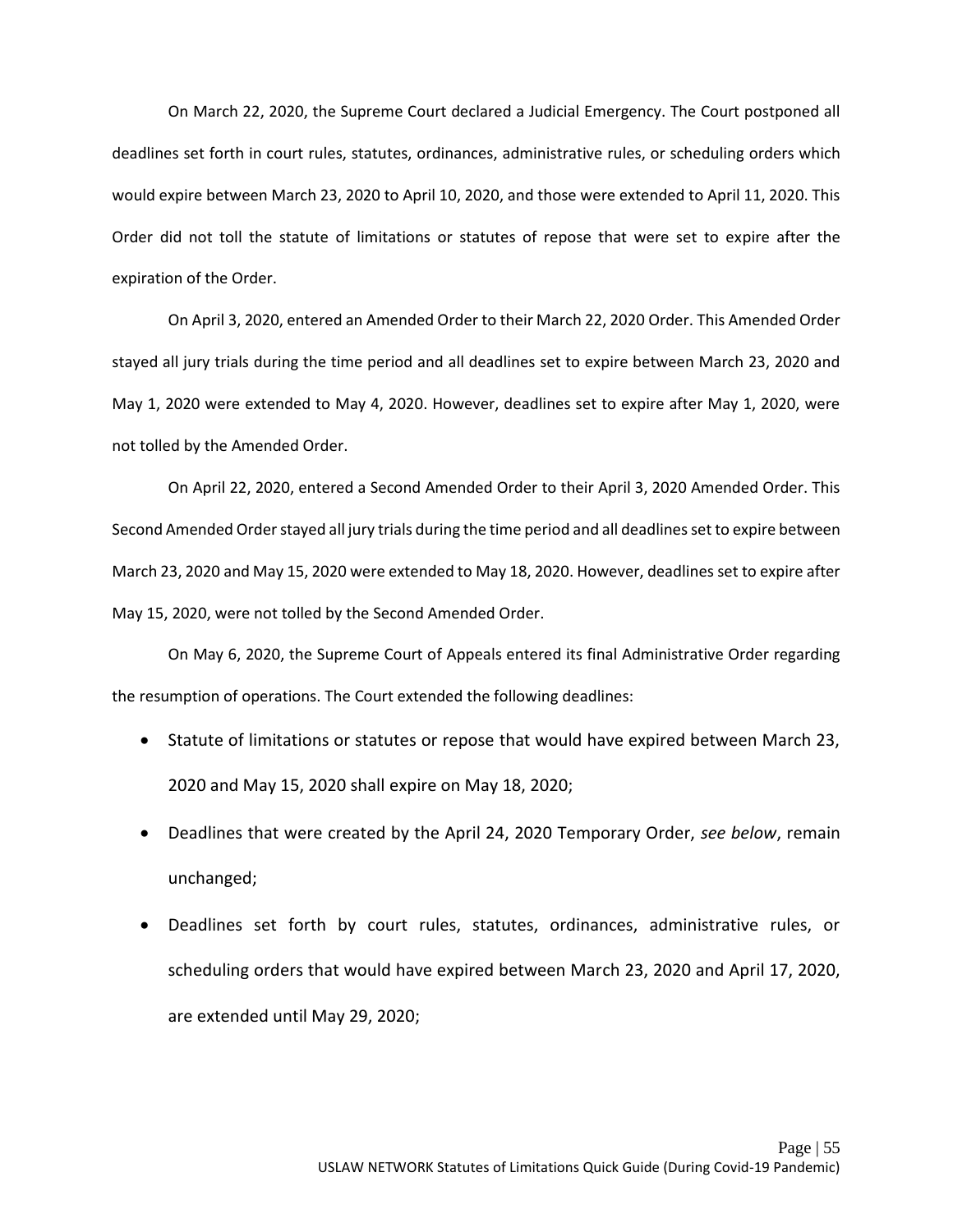- Deadlines set forth by court rules, statutes, ordinances, administrative rules, or scheduling orders that would have expired between April 18, 2020 and May 15, 2020, are extended until June 12, 2020; and,
- Any Statute of Limitations or State or Repose that expired after May 15, 2020 were not tolled.

Following the expiration of the final Administrative Order, the Supreme Court has not created any

special rules regarding or extended any further deadlines.

### **TEMPORARY RULES EXTENDING TIME LIMITS TO SERVE COMPLAINTS AND/OR SPECIAL RULES RELATING TO METHODS OF SERVICE**

Under West Virginia Rules of Civil Procedure, service of a summons must be made within 120 days after issuance.

In the Supreme Court's Administrative Order dated April 24, 2020, the Court entered an Order

outlining the effects of COVID-19 related issues on litigation and specifically outlined the changes to the

*West Virginia Rules of Civil Procedure* and the *Trial Court Rules.* The Court specifically stated that:

Unless expressly suspended or amended in this Temporary Order or the Second Amended Order, the West Virginia Rules of Civil Procedure and West Virginia Trial Court Rules remain in full effect.

Neither the April 24, 2020 Temporary Order not the Second Amended Order changed, altered,

modified the rules of service or methods of service as required under Rule 4 of the *West Virginia Rules of* 

*Civil Procedure*. However, the modified deadlines for service of a complaint are outlined in the Section

above.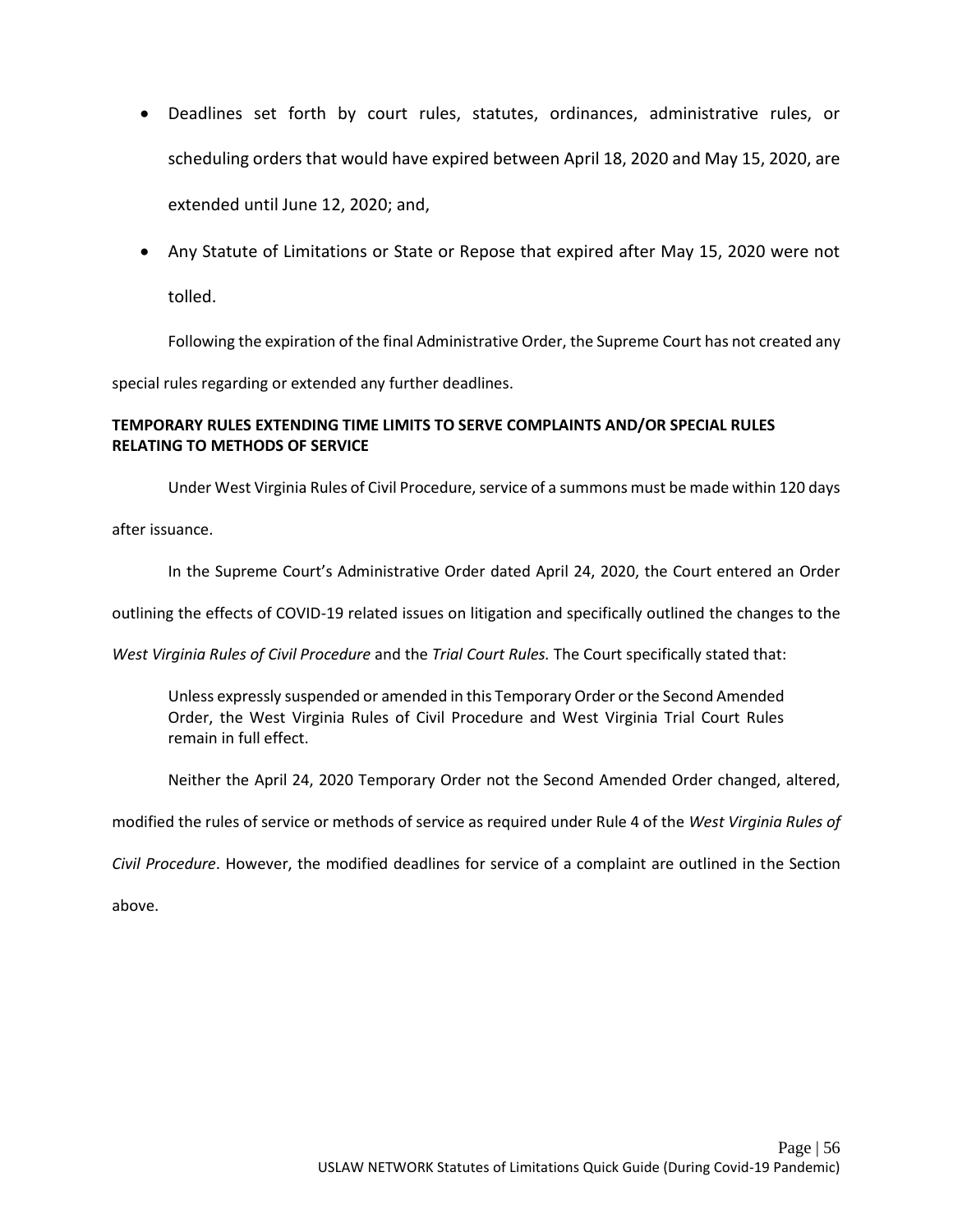# <span id="page-57-0"></span>**WISCONSIN**

#### **Prepared by**

Laffey, Leitner & Goode, LLC 325 E. Chicago St. Suite 200 Milwaukee, WI 53202 Tel: (414) 312-7003 [jlaffey@llgmke.com](mailto:jlaffey@llgmke.com) [llgmke.com](https://llgmke.com/)

### **EXTENDED STATUTES OF LIMITATIONS DURING THIS TIME OF COVID-19**

Wisconsin courts, all of which allow parties to file documents and start lawsuits electronically, have remained open for filings throughout the COVID-19 pandemic, and the State of Wisconsin has not extended statutes of limitations during this time. However, as discussed below, the Supreme Court of Wisconsin did order that certain deadlines would be tolled for a limited period of time.

On March 17, 2020, the Supreme Court of Wisconsin entered an order tolling for a period of 21 days: (1) all deadlines in all matters pending in the appellate courts of Wisconsin that would expire between March 19, 2020 and April 3, 2020 and (2) all deadlines for the filing of documents in the circuit courts under Wis. Stat. §§ 809.107, 809.30, and 809.32 that would expire between March 19, 2020 and April 3, 2020, subject to certain modifications. The tolling included, among other things, deadlines for briefs, motions, responses to motions, docketing statements, and statements on transcripts. The order expressly **excluded**: (1) deadlines for the filing of any documents in the circuit courts, including the filing of notices of appeal, and (2) deadlines for the filing of petitions for review in the Supreme Court pursuant to Wis. Stat. §§ 808.10 and 809.62.

By further order of the Court, the tolling period was subsequently modified to extend by 21 days all deadlines that would otherwise expire on or before May 22, 2020.

## **TEMPORARY RULES EXTENDING TIME LIMITS TO SERVE COMPLAINTS AND/OR SPECIAL RULES RELATING TO METHODS OF SERVICE**

On April 13, 2020, recognizing "that under the … restrictions imposed by COVID-19, individuals without access to eFiling cannot or should not take the steps litigants typically take to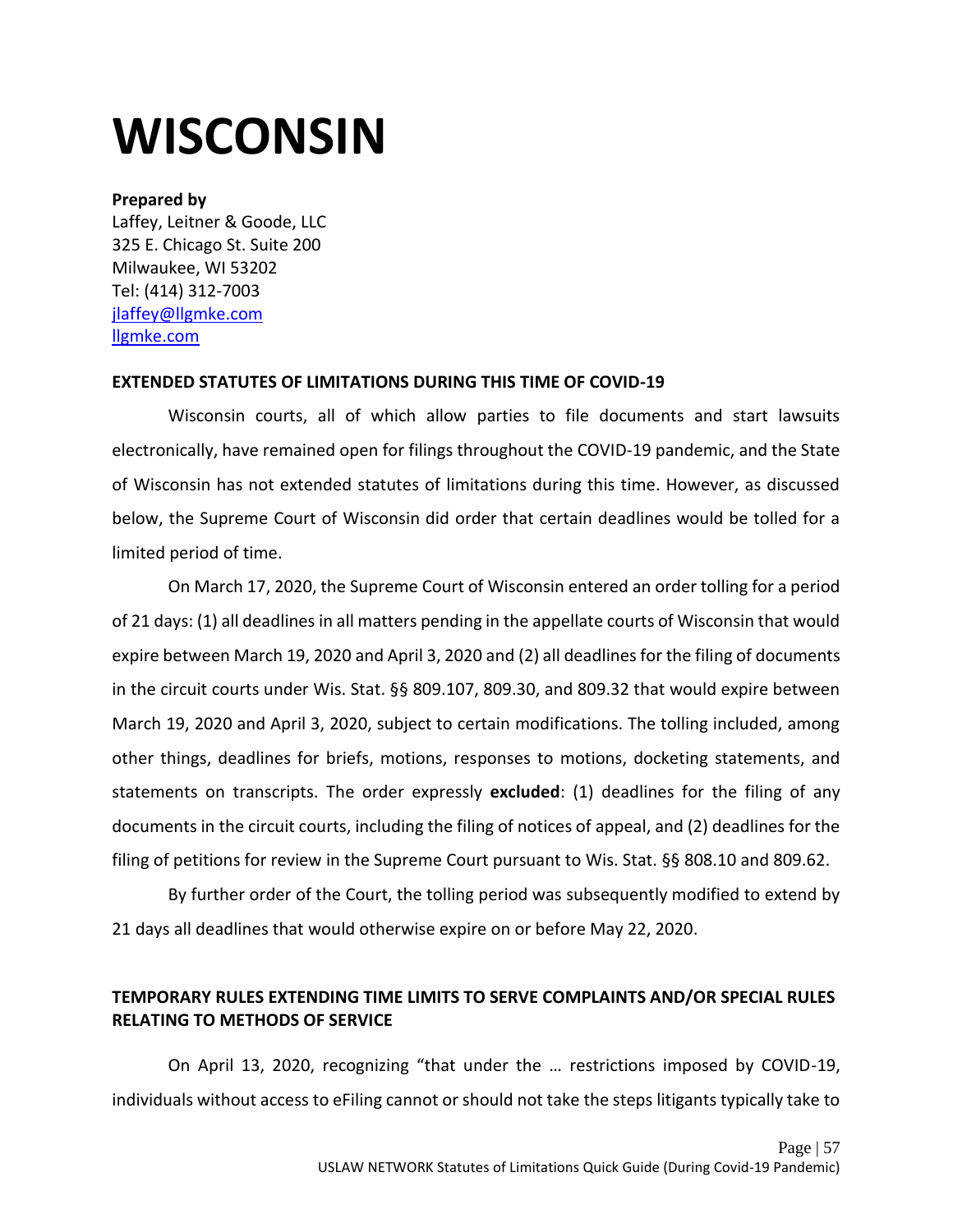ensure that the Clerk of the Circuit Court or the Clerk of the Supreme Court and Court of Appeals receives and stamps their filings to establish the date on which the court received the document," the Supreme Court of Wisconsin entered an order creating a "Temporary Mailbox Rule." Under the rule, documents – except those required to confer jurisdiction on any Wisconsin court - that have been correctly addressed to the appropriate clerk of court and deposited in the U.S. mail or tendered to a commercial carrier, with proper postage and with a Statement of Mailing, will be deemed to have been filed as of the date of the Statement of Mailing. This rule remains in effect at this time.

## <span id="page-58-0"></span>**WYOMING**

**Prepared by:** Keith J. Dodson Williams, Porter, Day and Neville, P.C. 159 N Wolcott St. Suite 400 Casper, WY 82601 Phone: (307) 265-0700 [kdodson@wpdn.net](mailto:kdodson@wpdn.net) [www.wpdn.net](https://www.wpdn.net/)

Wyoming has not adopted statutes of limitations rules during this time of COVID-19.

# <span id="page-58-1"></span>**WASHINGTON, D.C.**

### **Prepared by**

Tamara B. Goorevitz Franklin & Prokopik, P.C. 2 North Charles St., Ste. 600 Baltimore, MD 21201 Tel: (410) 230-3625 Email: [tgoorevitz@fandpnet.com](mailto:tgoorevitz@fandpnet.com)  [www.fandpnet.com](http://www.fandpnet.com/)

### **EXTENDED STATUTES OF LIMITATIONS DURING THIS TIME OF COVID-19**

On March 13, 2020, the District of Columbia Courts posted an advisory that there would be an upcoming announcement regarding how D.C. Courts' operations would be changed in light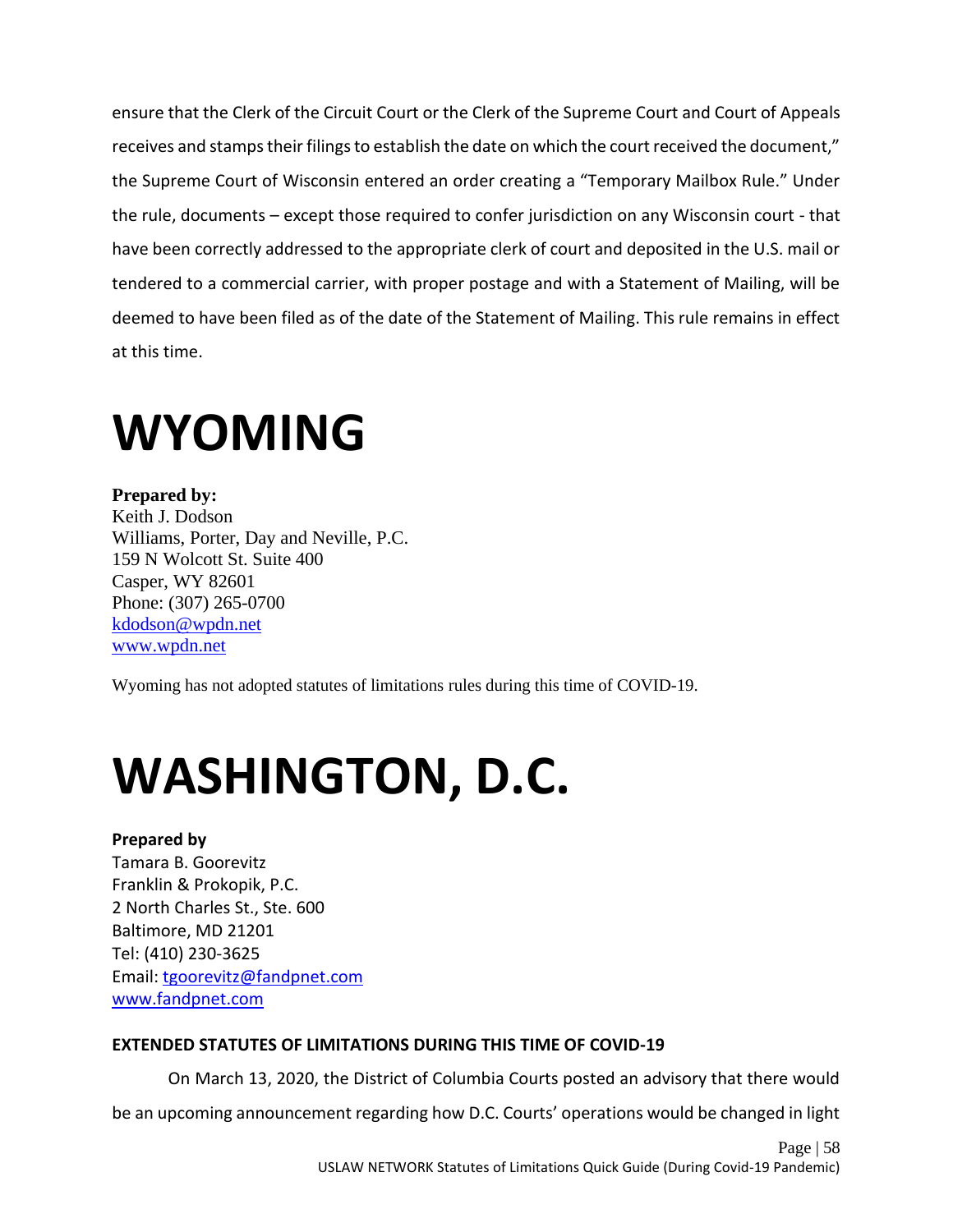of the global pandemic known as "COVID-19". Less than a week later, on March 18, the Joint Committee on Judicial Administration issued an order invoking emergency authority under the D.C. Code to give D.C. Court of Appeals Chief Judge Anna Blackburne-Rigsby and D.C. Superior Court Chief Judge Robert E. Morin the authority to take steps necessary during the public health crisis known as "COVID-19" to toll deadlines and implement operation and procedural changes as needed to best meet the emergency needs of the community while minimizing exposure risk to the greatest extent possible.

Since March 18, 2020, both the District of Columbia Court of Appeals and the Superior Court have issued amended orders and addendums regarding modified court operations and rules during the public health crisis. The following information explains D.C.'s tolling period and other modifications at this time in both the Court of Appeals and the Superior Court. The orders and addendums can be found on the D.C. Courts website's page, "DC Courts' Pandemic Operations Information".

#### *D.C. Court of Appeals*

As of May 21, 2020, the D.C. Court of Appeals was no longer suspending or tolling filing deadlines. However, motions requesting extensions of time with respect to filing deadlines for motions, briefs, and other similar filings will be liberally granted consistent with the equities of the case.

#### *Superior Court of the District of Columbia*

Since the March 18, 2020 order, the D.C. Superior Court amended the order five more times (March 19, 2020; May 14, 2020; June 19, 2020; August 13, 2020; and November 5, 2020) in order to extend the tolling period. The Superior Court also issued addendums to the order for clarification purposes on March 31 (addressing the tolling of deadlines) and April 1, 2020 (clarify the status of expiration dates for deferred prosecution agreements, deferred sentencing agreements, and probationary terms in pending Criminal and Domestic Violence matters).

As of November 15, 2020, the tolling period in the District of Columbia was extended through January 15, 2021. Procedurally, this means that except as otherwise specified, all deadlines and time limits in statutes, court rules, and standing and other orders issued by the Superior Court that would otherwise expire during the period of this emergency, including statutes of limitations, are suspended, tolled, and extended during the period of the current